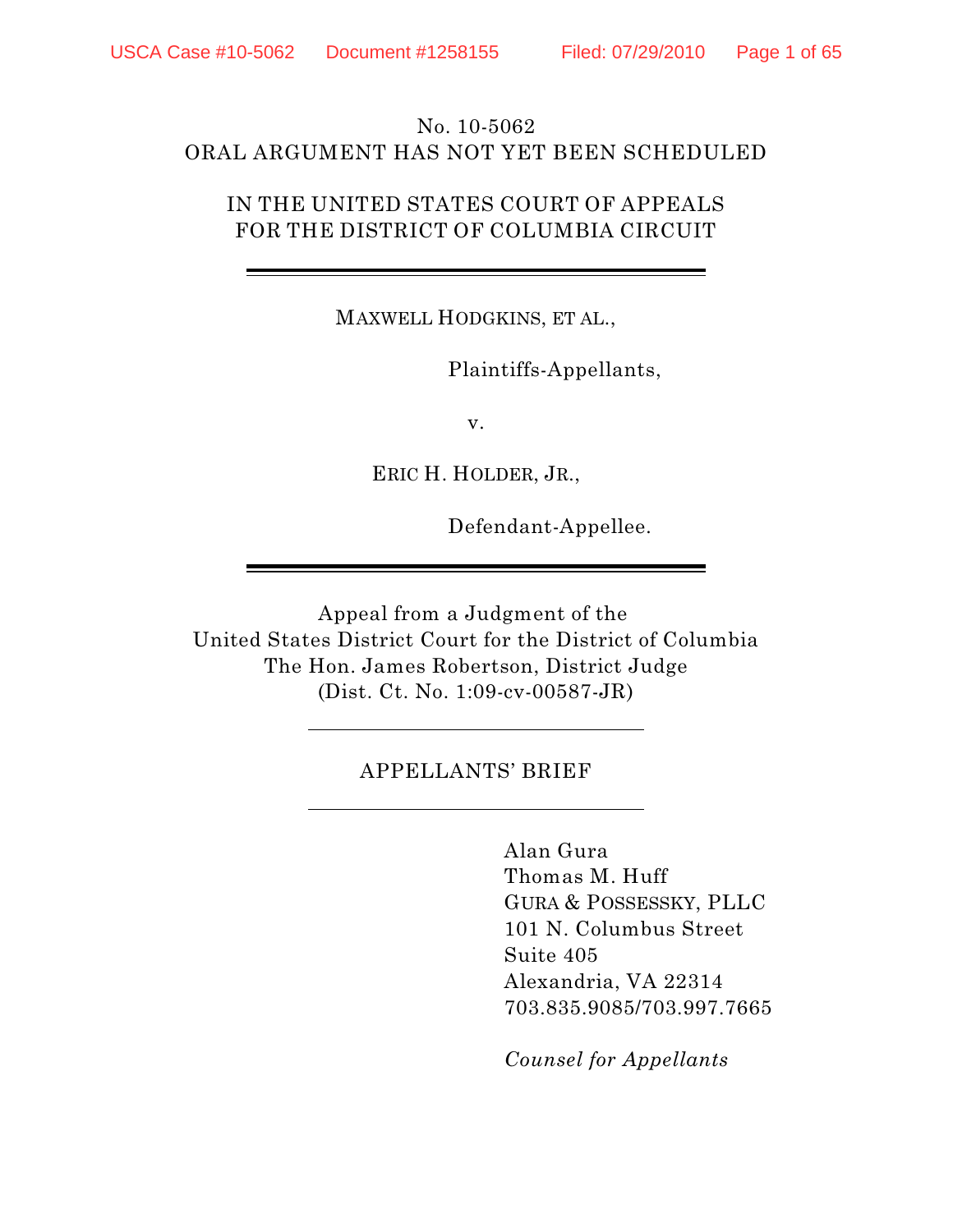## CERTIFICATE AS TO PARTIES, RULINGS, AND RELATED CASES

#### *A. Parties and Amici*

The parties in the district court were plaintiffs Maxwell Hodgkins, Stephen Dearth, and The Second Amendment Foundation; and defendant Eric J. Holder, Jr. All parties below are parties before this Court in this appeal. Hodgkins, however, has moved to dismiss his appeal pursuant to a consent motion.

There were no amici below for either party. At present, there are no known amici parties appearing before this Court on this appeal.

#### *B. Rulings Under Review*

The rulings under review are contained within the district court's Order and Memorandum Opinion, both issued on January 5, 2010 by the Hon. James Robertson, granting Defendant's Motion to Dismiss. The district court's opinion is published at *Hodgkins* v. *Holder*, 677 F. Supp. 2d 202 (D.D.C. 2010). The ruling under review and judgment being appealed are set forth in the Joint Appendix at JA 3-12.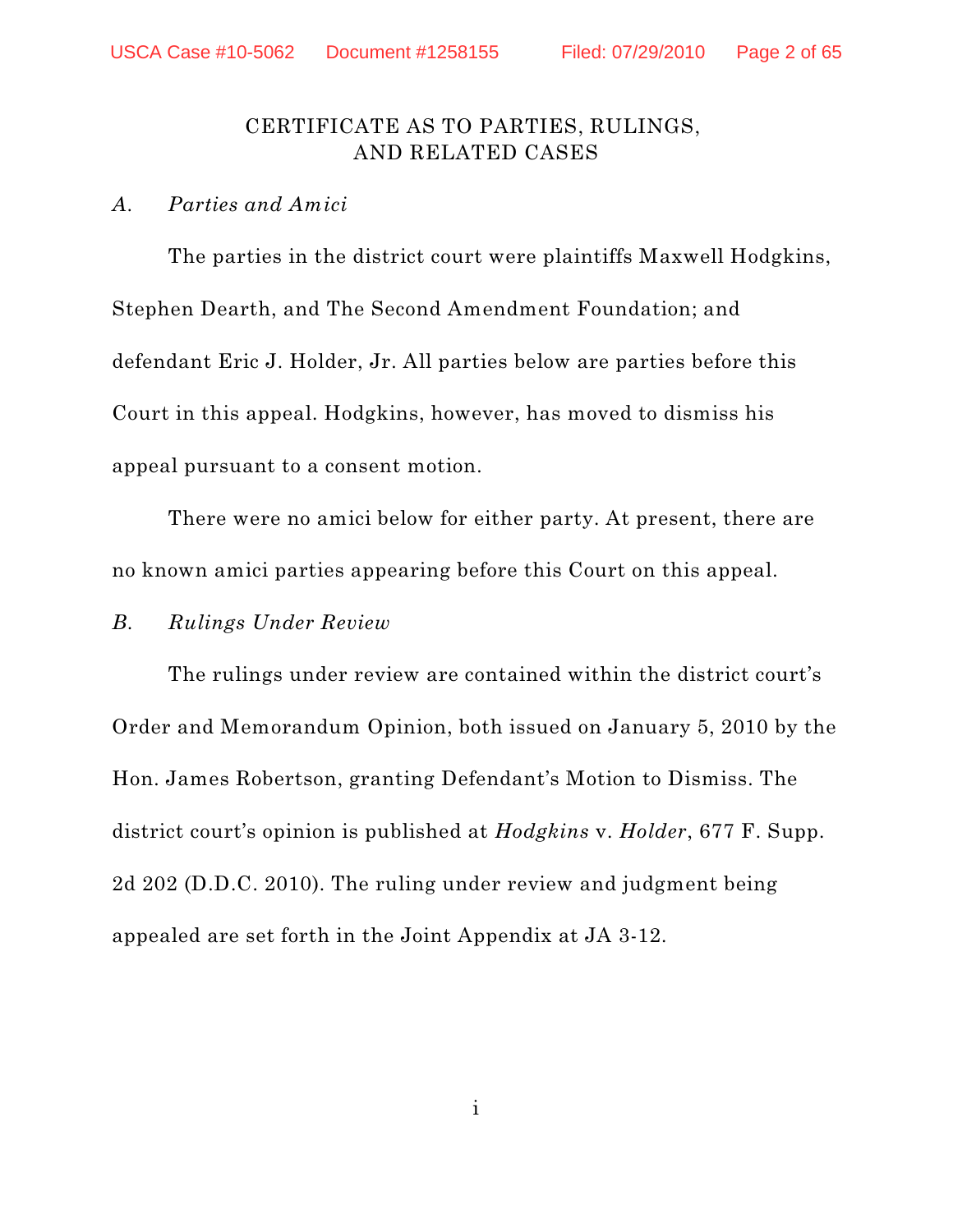# *C. Related Cases*

The case on review has not previously been before this or any other court apart from the original proceeding in the United States District Court. Counsel is not aware of any related cases pending before this or any other court.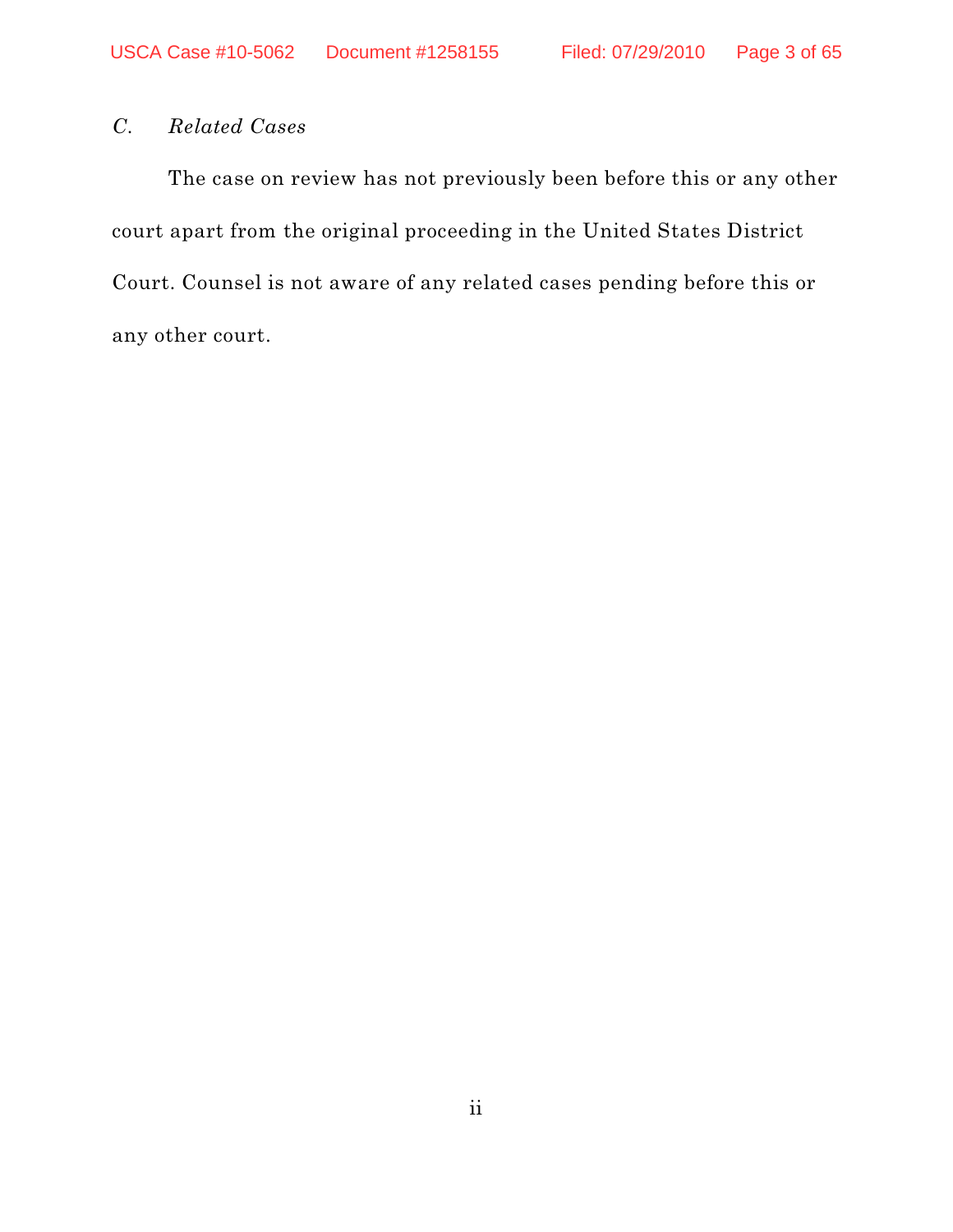#### CORPORATE DISCLOSURE STATEMENT

Plaintiff-Appellant Second Amendment Foundation, Inc., ("SAF") has no parent corporations. No publicly traded company owns 10% or more of its stock.

SAF, a tax-exempt organization under  $\S 501(c)(3)$  of the Internal Revenue Code, is a non-profit educational foundation incorporated in 1974 under the laws of the State of Washington. SAF seeks to preserve the effectiveness of the Second Amendment through educational and legal action programs. SAF has over 650,000 members and supporters residing throughout the United States.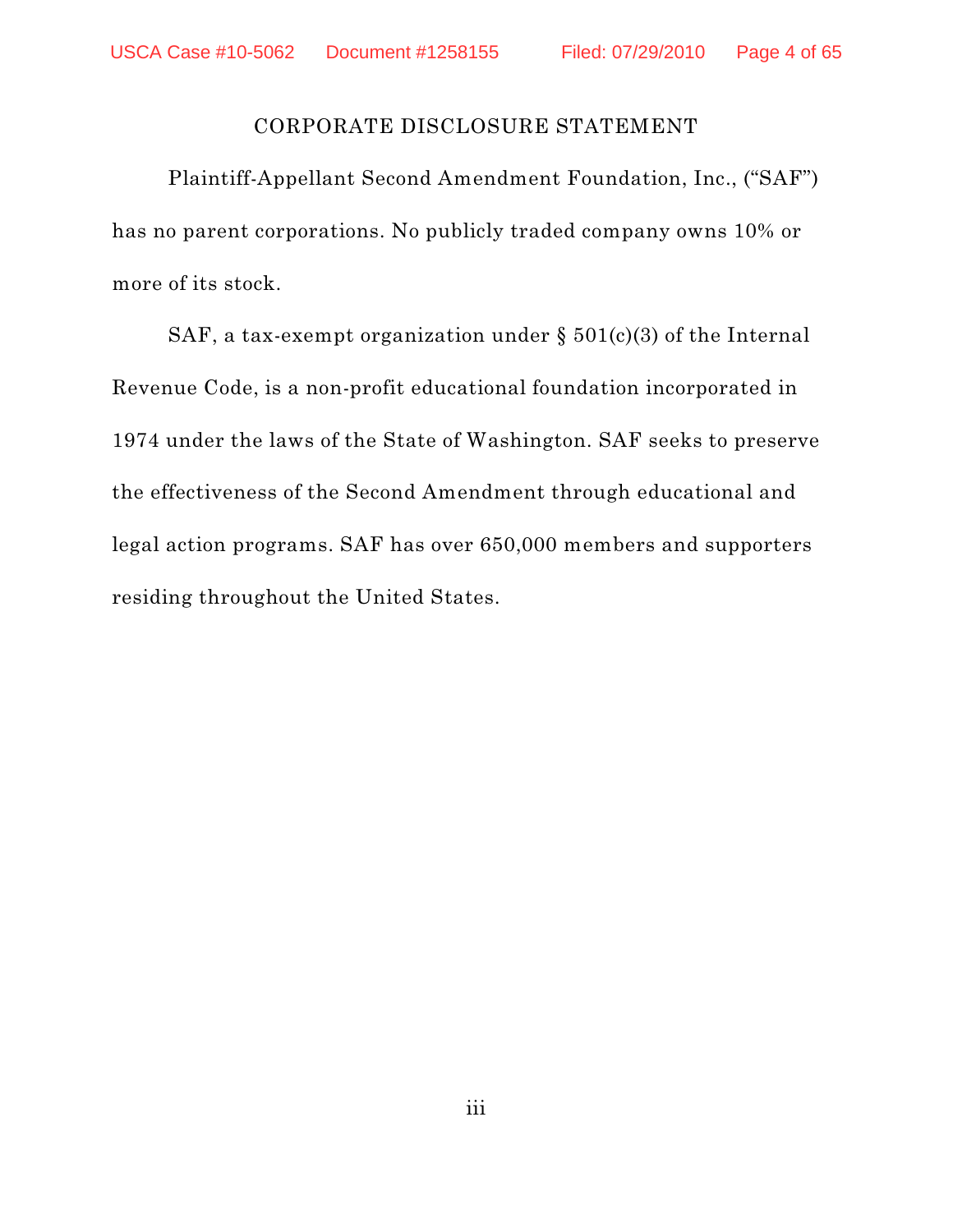# TABLE OF CONTENTS

| Certificate as to Parties, Rulings, and Related Cases. i    |  |
|-------------------------------------------------------------|--|
|                                                             |  |
|                                                             |  |
|                                                             |  |
|                                                             |  |
|                                                             |  |
|                                                             |  |
|                                                             |  |
|                                                             |  |
| Plaintiff Stephen Dearth and the Challenged Laws 5<br>1.    |  |
| 2.                                                          |  |
| 3.<br>The First Lawsuit in Ohio<br>10                       |  |
| 4.                                                          |  |
| 14                                                          |  |
| 16                                                          |  |
| The Standard of Review in this Case is De Novo.<br>I.<br>16 |  |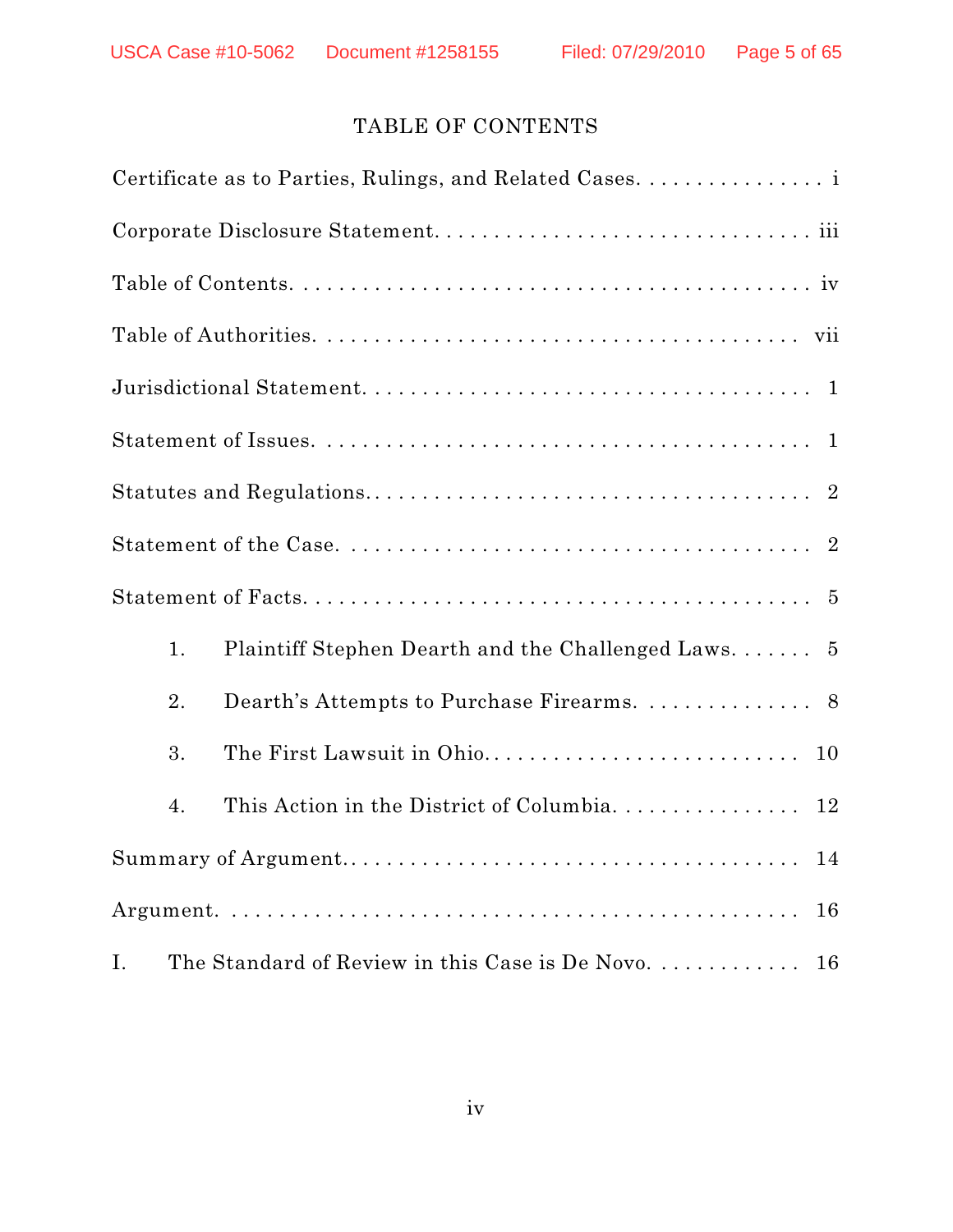| II.  |                | Dearth Suffers an Injury-in-Fact as a Direct Result of the<br>Challenged Federal Enforcement Scheme                                                                                                 | 16 |
|------|----------------|-----------------------------------------------------------------------------------------------------------------------------------------------------------------------------------------------------|----|
|      | A.             | The Administrative Denials of Dearth's Firearm<br>Purchase Attempts Constitute Injuries-in-Fact                                                                                                     | 17 |
|      | <b>B.</b>      | Dearth Suffers an Ongoing Injury as a Result of<br>Defendant's Administrative Denial of                                                                                                             |    |
| III. |                | <i>Navegar's</i> Heightened "Imminence" Standard for<br>Pre-Enforcement Standing Contradicts Intervening Supreme<br>Court Precedent and Should Be Abandoned.                                        | 25 |
|      | A.             | Standing to Assert a Pre-Enforcement Challenge is<br>Established Whenever a Plaintiff Foregoes Activity<br>Based on a Credible Fear of Enforcement.                                                 | 26 |
|      | <b>B.</b>      | Requiring an "Imminent" Rather Than "Credible" Threat<br>of Prosecution Imposes an Improperly-Heightened<br>Standard for Testing a Criminal Law's Constitutionality.                                | 30 |
|      | $\mathcal{C}.$ | As the District Court Observed, Its Application of the<br><i>Navegar</i> Rule to this Case Prevents Any Constitutional<br>Challenge to the Laws at Issue Absent Exposure to<br>Criminal Prosecution | 35 |
|      | D.             | <i>Navegar</i> Cannot be Applied in a Manner Consistent<br>with Intervening Supreme Court Precedent.                                                                                                | 37 |
|      | Е.             | <i>Navegar's</i> Pre-Enforcement Standing Requirement<br>of an "Imminent" Threat of Prosecution Has Proven                                                                                          | 40 |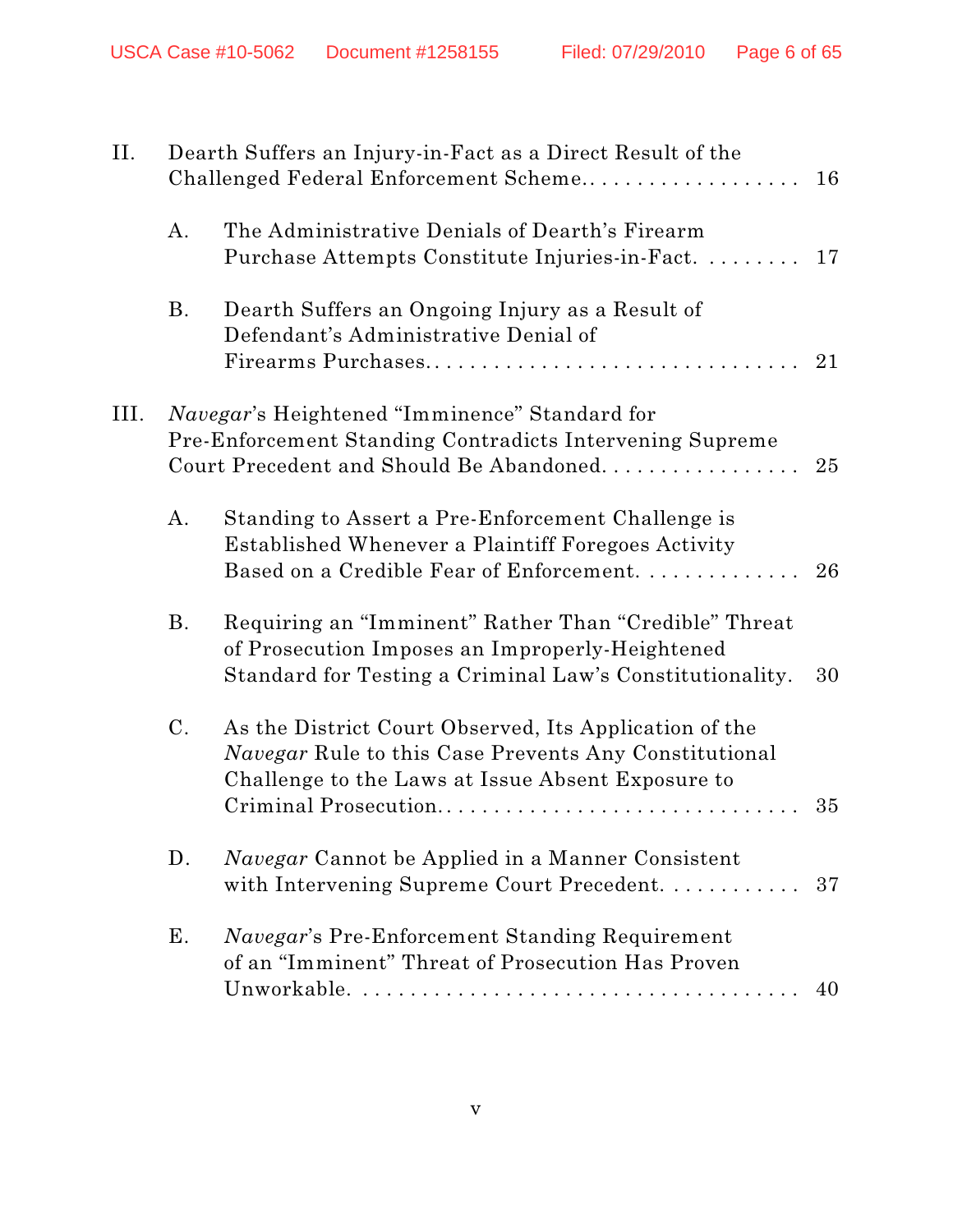| IV. |           | The Second Amendment Foundation Has Organizational |  |
|-----|-----------|----------------------------------------------------|--|
|     | A.        |                                                    |  |
|     | <b>B.</b> |                                                    |  |
|     |           |                                                    |  |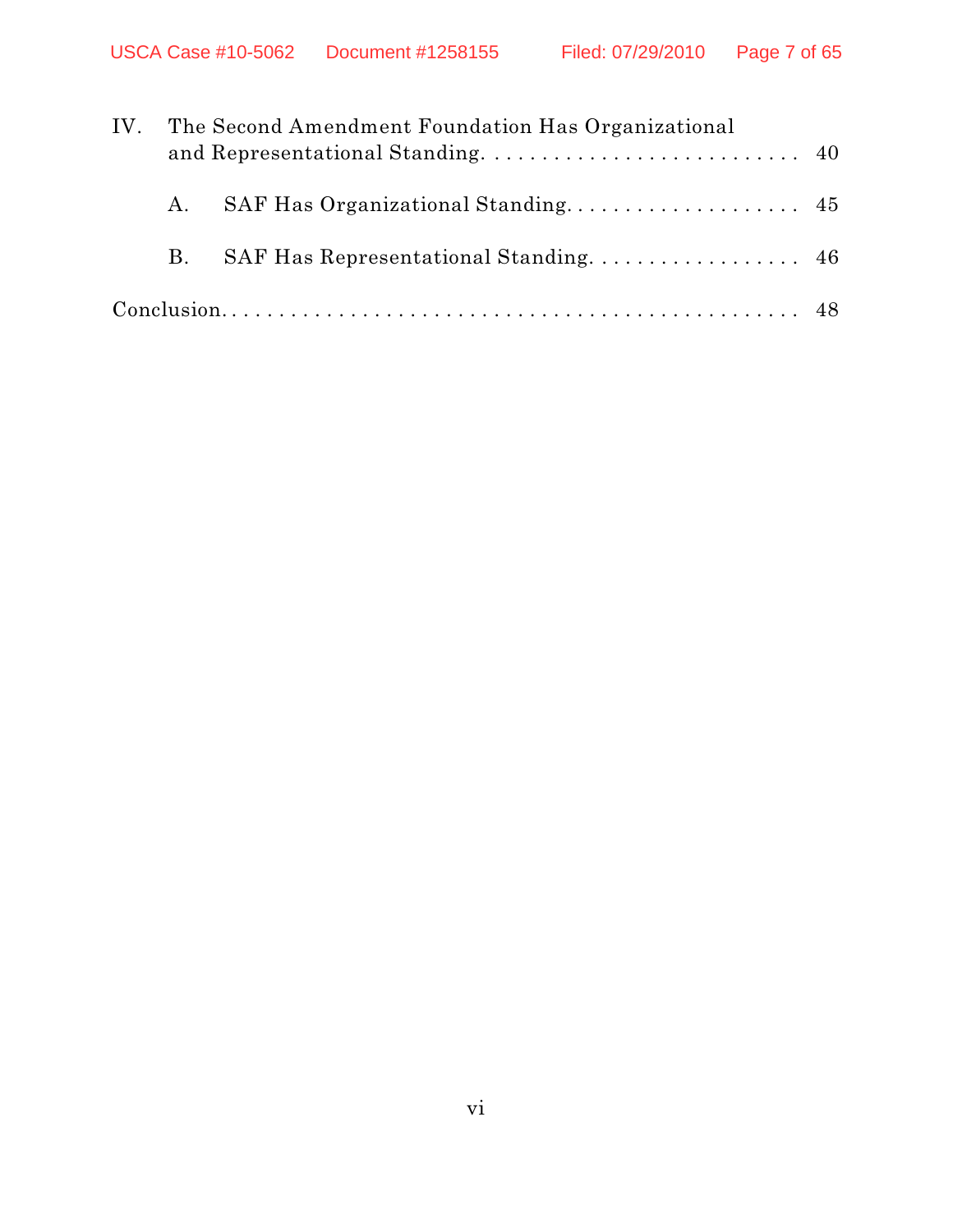# TABLE OF AUTHORITIES

# Cases

| Abbott Labs. v. Gardner,                    |  |
|---------------------------------------------|--|
| Aetna Life Insurance Co. v. Haworth,        |  |
| Babbitt v. United Farm Workers Nat'l Union, |  |
| *Bach v. Pataki, 408 F.3d 75                |  |
| Bronson v. Swensen,                         |  |
| Carhart v. Gonzales,                        |  |
| Chisolm v. TranSouth Fin. Corp.,            |  |
| Cutaiar v. Marshall,                        |  |
| Dawson v. Scott,                            |  |
| Dearth v. Mukasey,                          |  |

\*Cases upon which we chiefly rely are marked with an asterisk.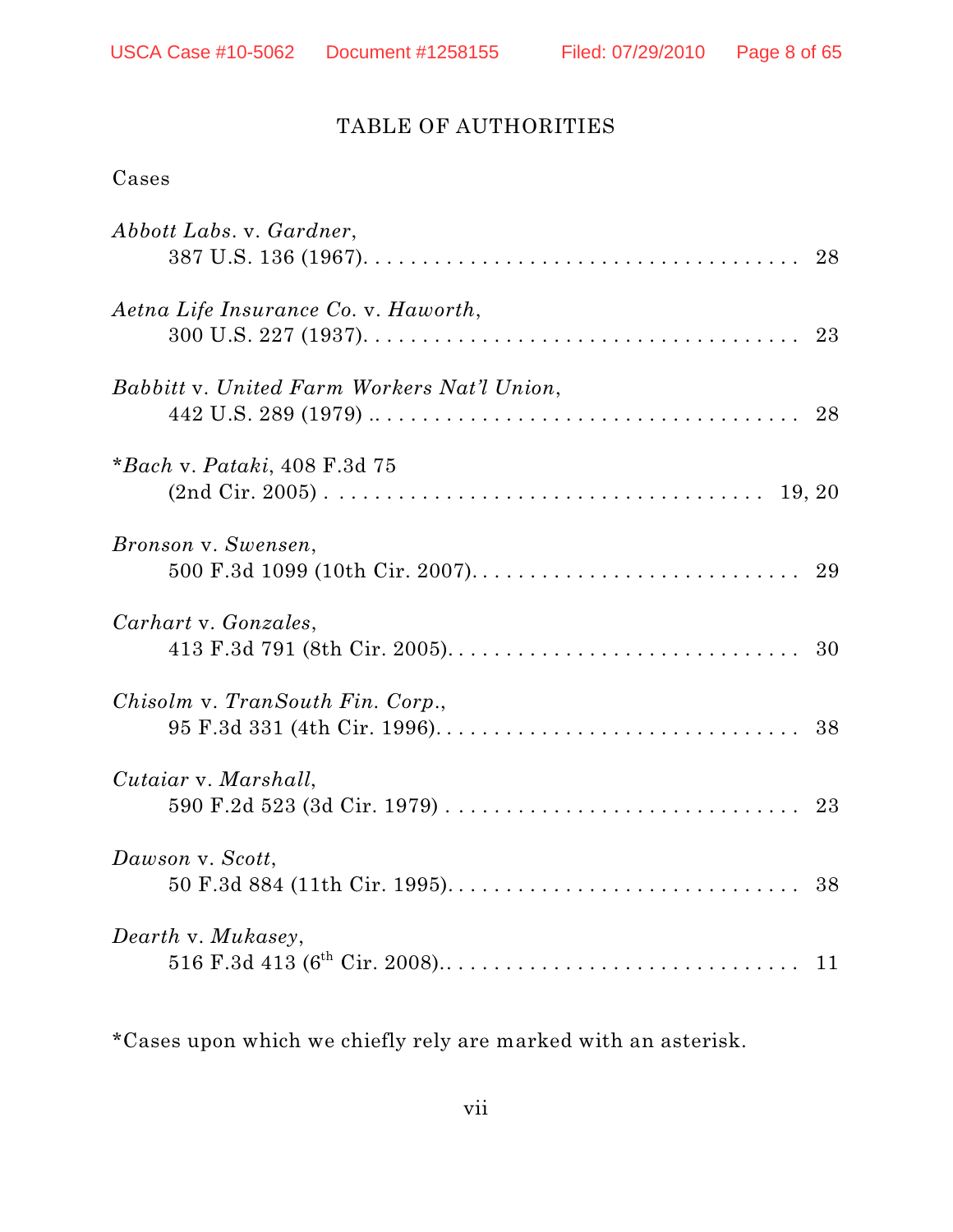| District of Columbia v. Heller,                                                                                                                                                                         |    |
|---------------------------------------------------------------------------------------------------------------------------------------------------------------------------------------------------------|----|
| DKT Memorial Fund Ltd. v. Agency for Int'l Dev.,                                                                                                                                                        |    |
| Doe v. Bolton,                                                                                                                                                                                          |    |
| Doe v. Duling,                                                                                                                                                                                          |    |
| Donovan v. United States Postal Service,                                                                                                                                                                |    |
| <i>Epperson v. Arkansas,</i>                                                                                                                                                                            |    |
| Fair Employment Council v. BMC Mktg. Corp.,                                                                                                                                                             |    |
| Franchise Tax Bd. of California v. Constr. Laborers Vacation Trust,<br>$463 \text{ U.S. } 1 \text{ (1983)}. \ldots \ldots \ldots \ldots \ldots \ldots \ldots \ldots \ldots \ldots \ldots \ldots \ldots$ | 23 |
| Fraternal Order of Police v. United States,                                                                                                                                                             |    |
| Galbraith v. County of Santa Clara,                                                                                                                                                                     |    |
| Golden v. Zwickler,                                                                                                                                                                                     |    |
| *Grid Radio v. $FCC$ ,                                                                                                                                                                                  |    |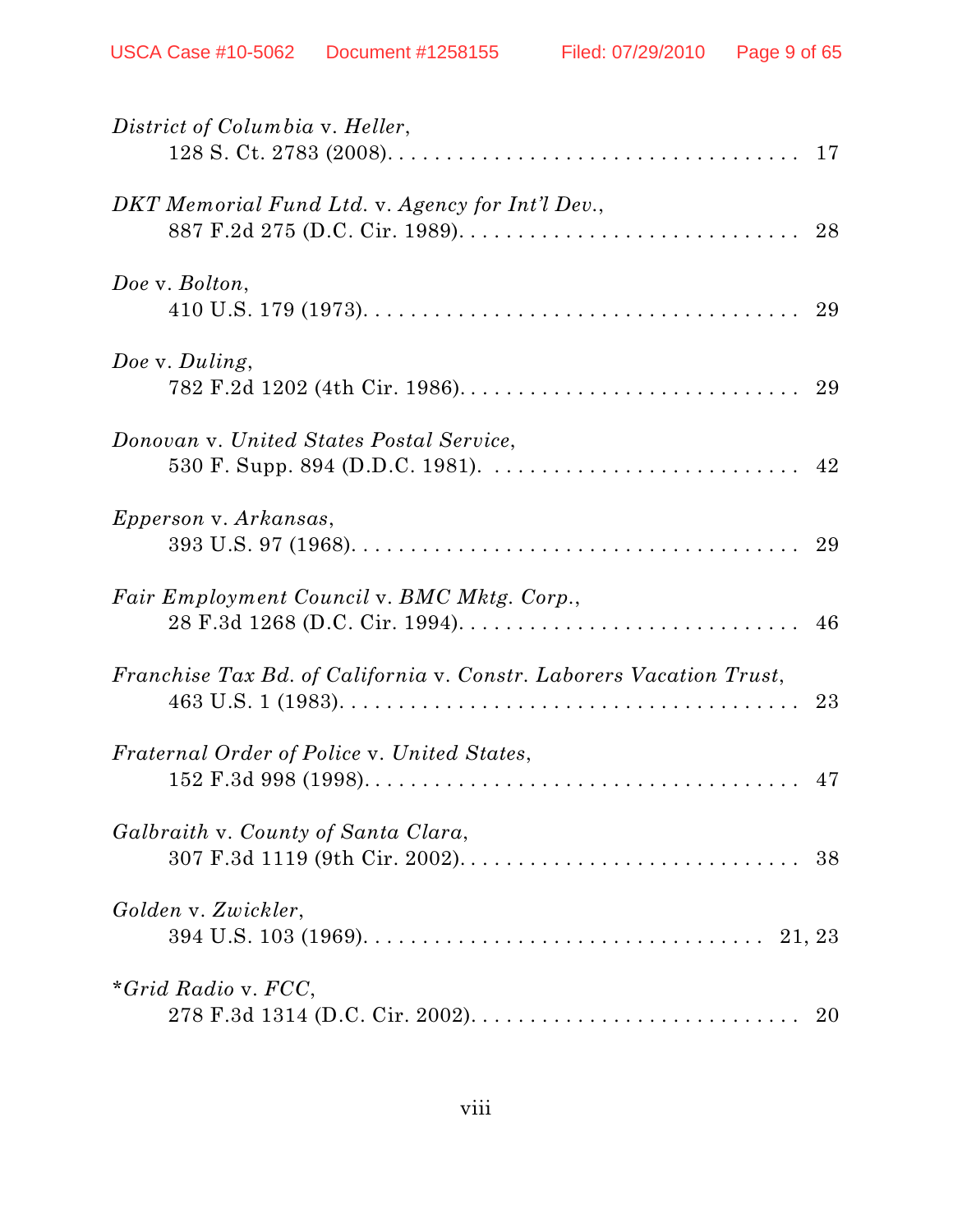| Haitian Refugee Ctr. v. Gracey,                                                                                   |
|-------------------------------------------------------------------------------------------------------------------|
| Havens Realty Corp. v. Coleman,                                                                                   |
| Hodgkins v. Holder,                                                                                               |
| Houghton v. Shafer,                                                                                               |
| Int'l Brotherhood of Teamsters v. United States,                                                                  |
| Laird v. Tatum,                                                                                                   |
| Lujan v. Defenders of Wildlife,                                                                                   |
| Marbury v. Madison,                                                                                               |
| Maryland State Conf. of NAACP Branches v. Maryland Dep't<br>of State Police, 72 F. Supp. 2d 560 (D. Md. 1999)  30 |
| *Medimmune, Inc. v. Genentech, Inc.,                                                                              |
| Miller v. Gammie,                                                                                                 |
| Mobil Oil Co. v. Attorney Gen. of Va.,                                                                            |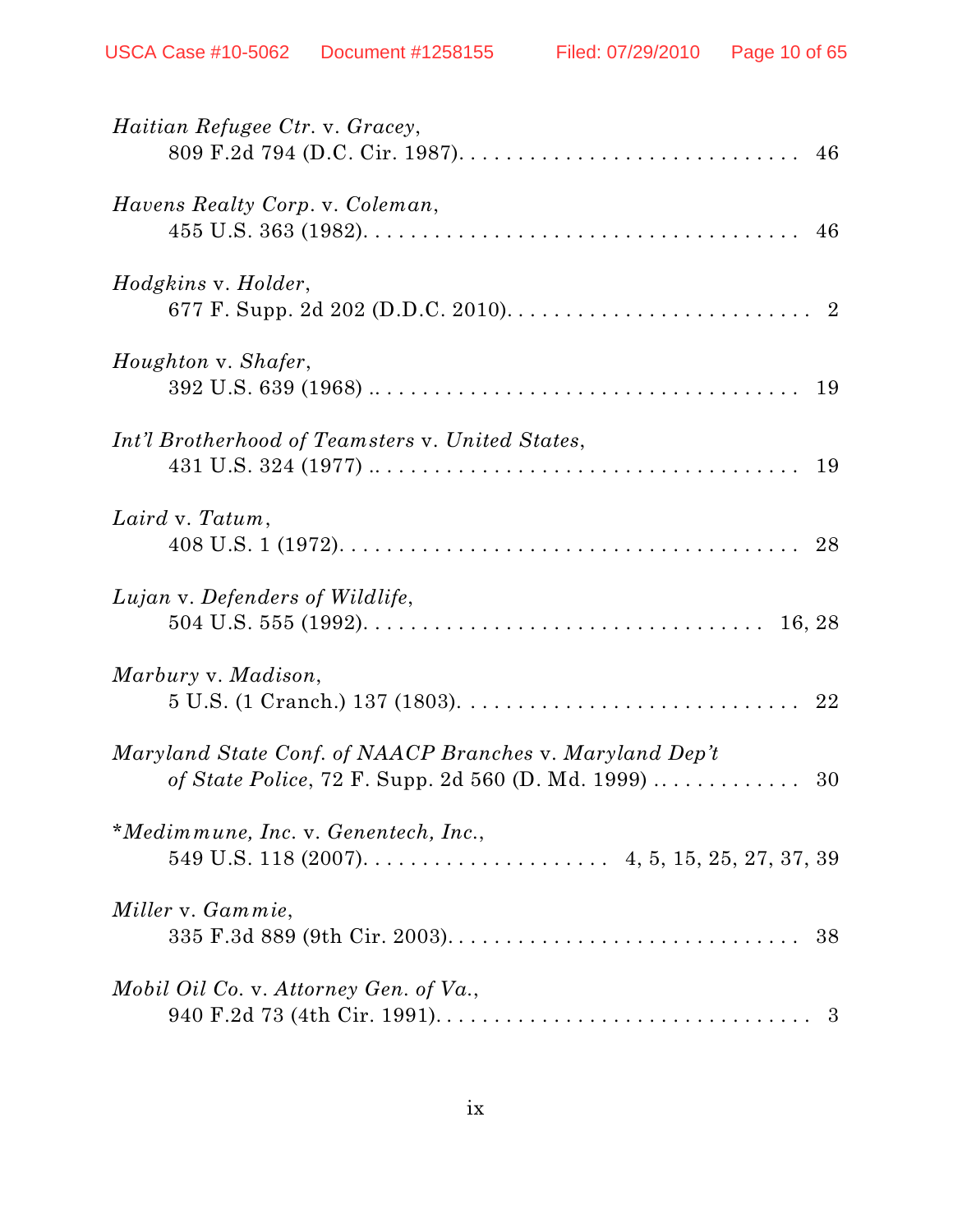| Moses v. Howard Univ. Hosp.,                                                                                               |    |
|----------------------------------------------------------------------------------------------------------------------------|----|
| Navegar, Inc. v. United States,<br>103 F.3d 994 (D.C. Cir. 1997) 2, 12, 15, 25, 27, 31, 32, 39, 40                         |    |
| New Hampshire Hemp Council, Inc. v. Marshall,                                                                              |    |
| New Hampshire v. Maine,                                                                                                    | 41 |
| Ord v. District of Columbia,<br>587 F.3d 1136 (D.C. Cir. 2009) 4, 15, 24, 25, 28, 41                                       |    |
| O'Donoghue v. United States,                                                                                               |    |
| Parker v. District of Columbia,                                                                                            |    |
| *Parker v. District of Columbia,<br>478 F.3d 370 (D.C. Cir. 2007) 17, 21, 33, 35, 38, 39                                   |    |
| People's Rights Organization v. City of Columbus,                                                                          |    |
| Prayze FM v. FCC,                                                                                                          |    |
| Pruess v. Udall,                                                                                                           |    |
| Reno v. ACLU,<br>521 U.S. 844 (1997) $\dots \dots \dots \dots \dots \dots \dots \dots \dots \dots \dots \dots \dots \dots$ | 30 |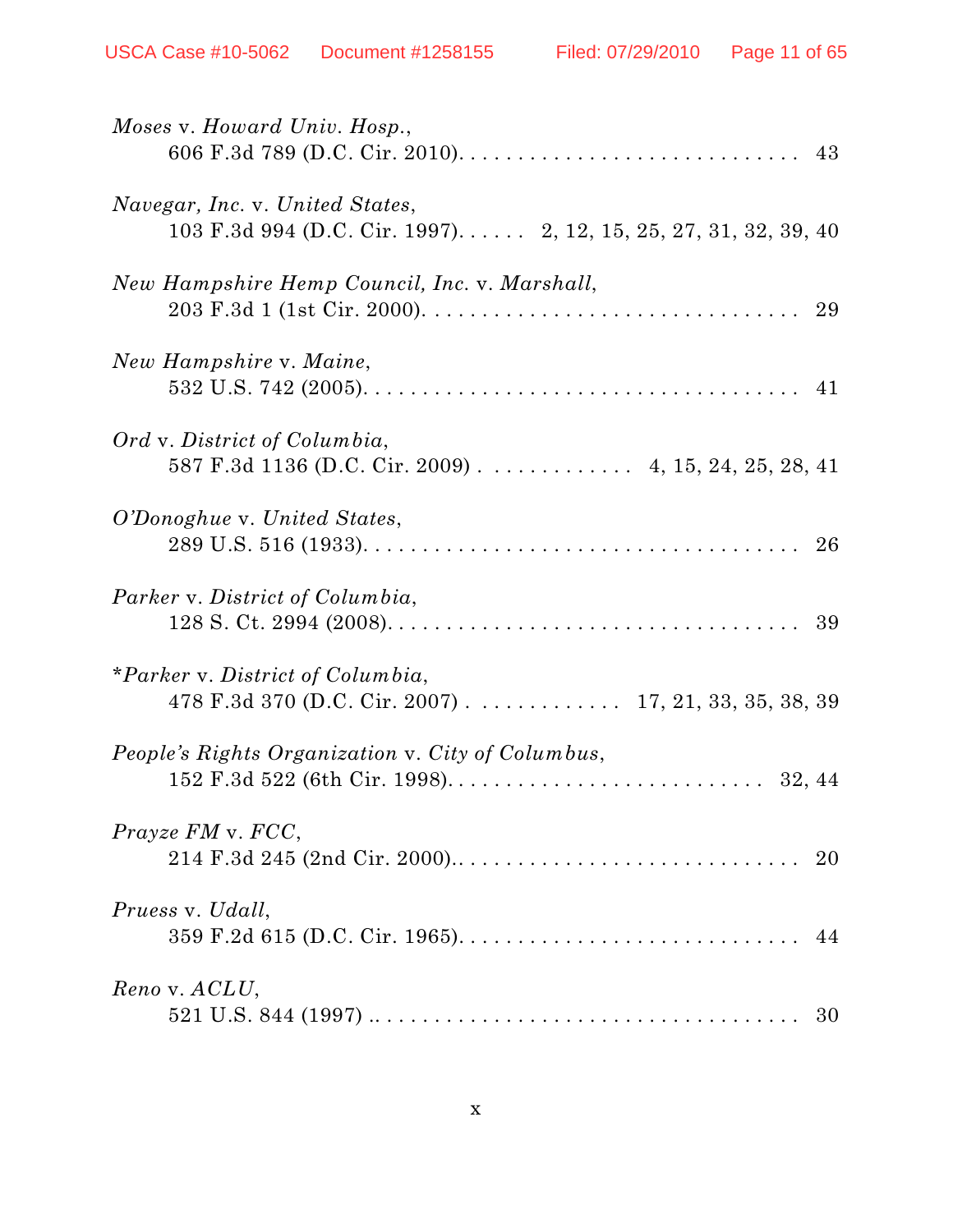| Seegars v. Ashcroft,<br>396 F.3d 1248 (D.C. Cir. 2005). 32, 33, 39, 44                            |  |
|---------------------------------------------------------------------------------------------------|--|
| Seegars v. Gonzales,                                                                              |  |
| Stafford v. Briggs,                                                                               |  |
| United Food & Commercial Workers Union Local<br>751 v. Brown Group, Inc., 517 U.S. 544 (1996). 47 |  |
| United States v. Burke,                                                                           |  |
| United States v. Lancellotti,                                                                     |  |
| United States v. Nachtigal,                                                                       |  |
| Warth v. Seldin,                                                                                  |  |
| White v. Estelle,                                                                                 |  |
| <b>Constitutional Provisions</b>                                                                  |  |
|                                                                                                   |  |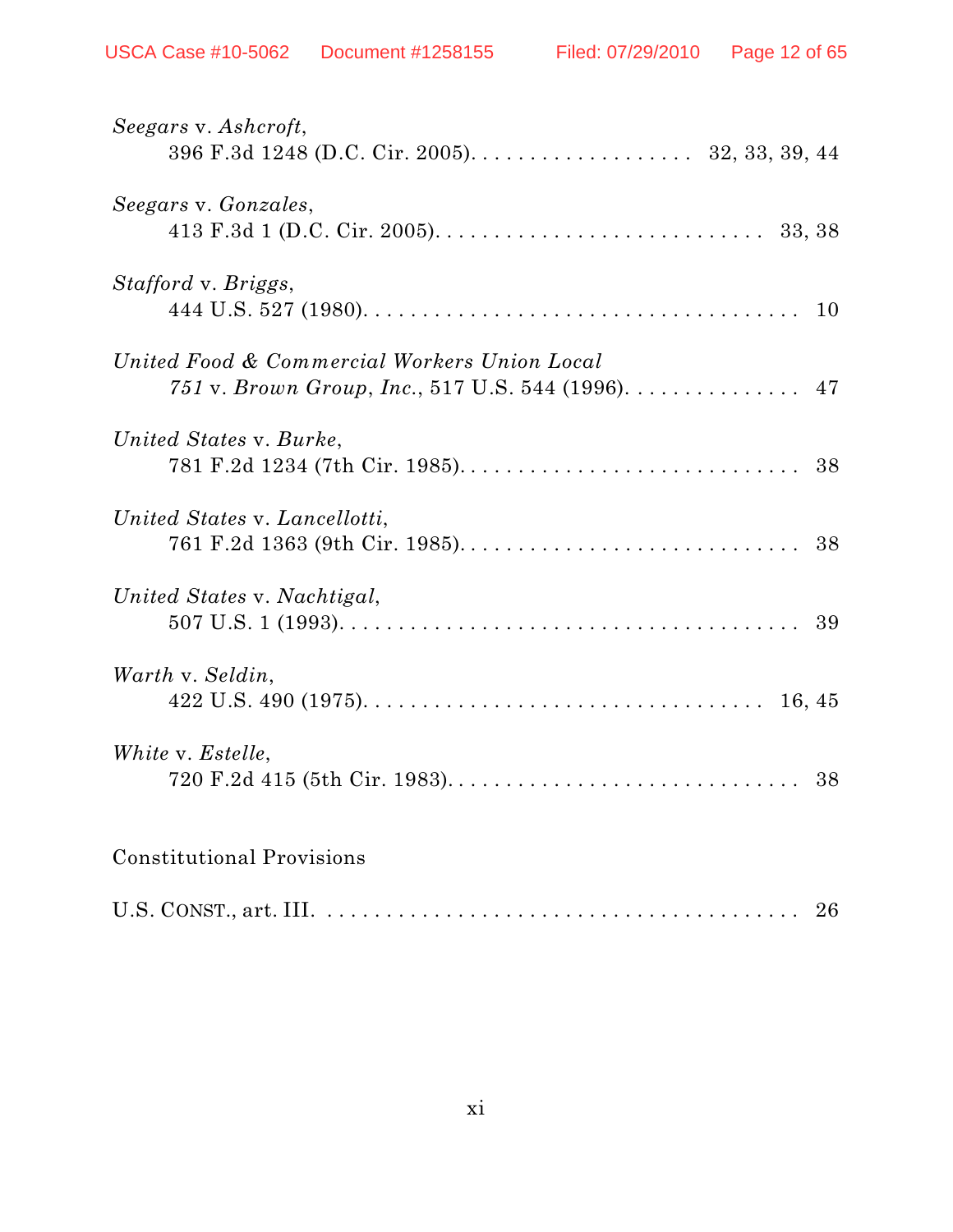# Statutes, Regulations, and Court Rules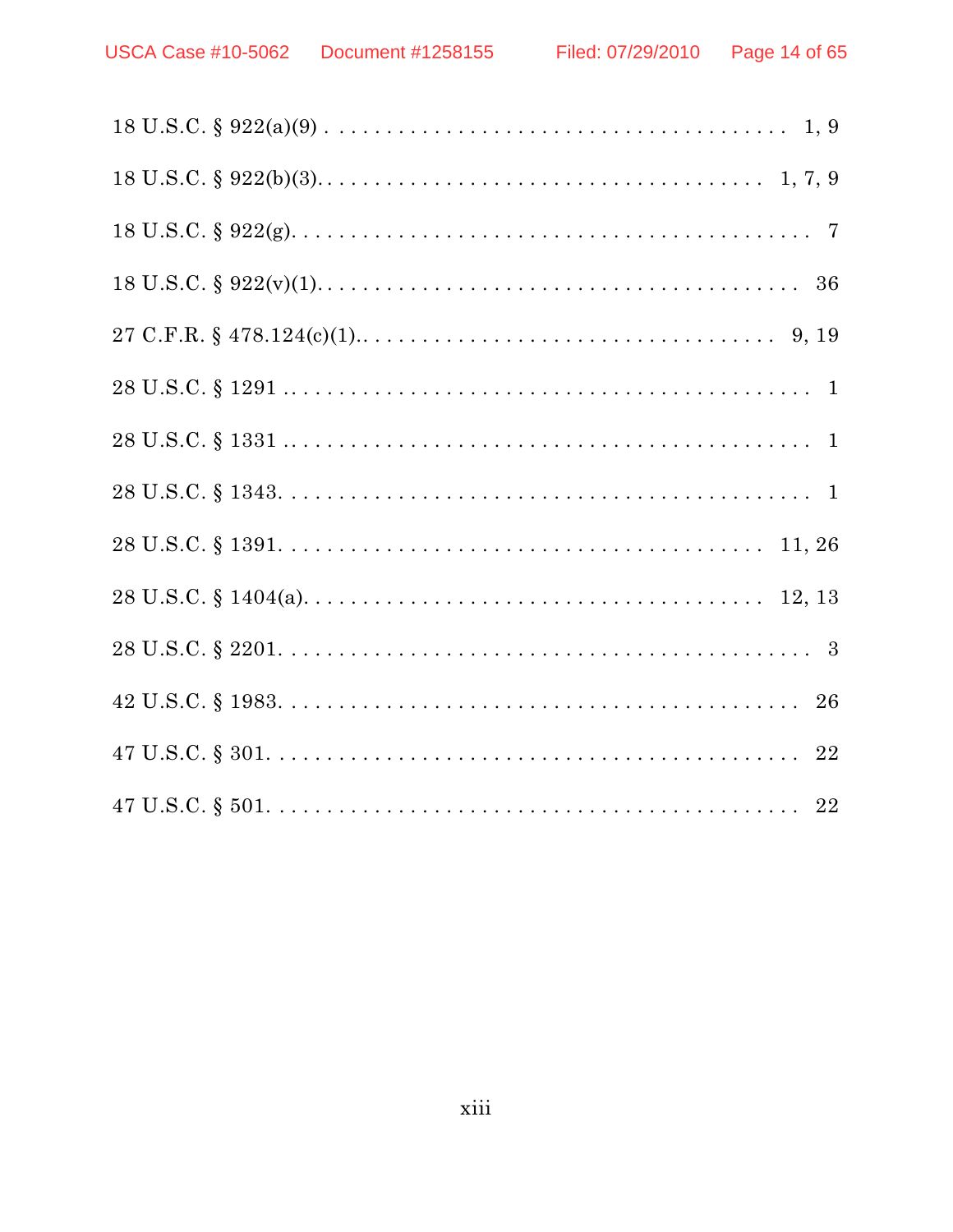#### **JURISDICTIONAL STATEMENT**

Plaintiffs-Appellants ("Plaintiffs") seek declaratory and injunctive relief against enforcement of certain federal firearms laws that violate the United States Constitution. The district court had subject matter jurisdiction over this case under 28 U.S.C. §§ 1331 and 1343.

This Court has jurisdiction under 28 U.S.C. § 1291. On January 5, 2010, the district court entered an Order granting Defendant-Appellee's motion to dismiss for lack of standing pursuant to Fed. R. Civ. P. 12(b)(1). Plaintiffs-Appellants filed a Notice of Appeal on March 3, 2010.

#### **STATEMENT OF ISSUES**

- 1. Do individuals currently prevented from obtaining firearms, and whose previous attempts to obtain firearms were thwarted, by 18 U.S.C.  $\S$   $922(a)(9)$  and (b)(3), suffer an injury-in-fact?
- 2. In a constitutional pre-enforcement challenge to criminal enactments, must plaintiffs identify a specific threat of imminent prosecution to establish standing?

1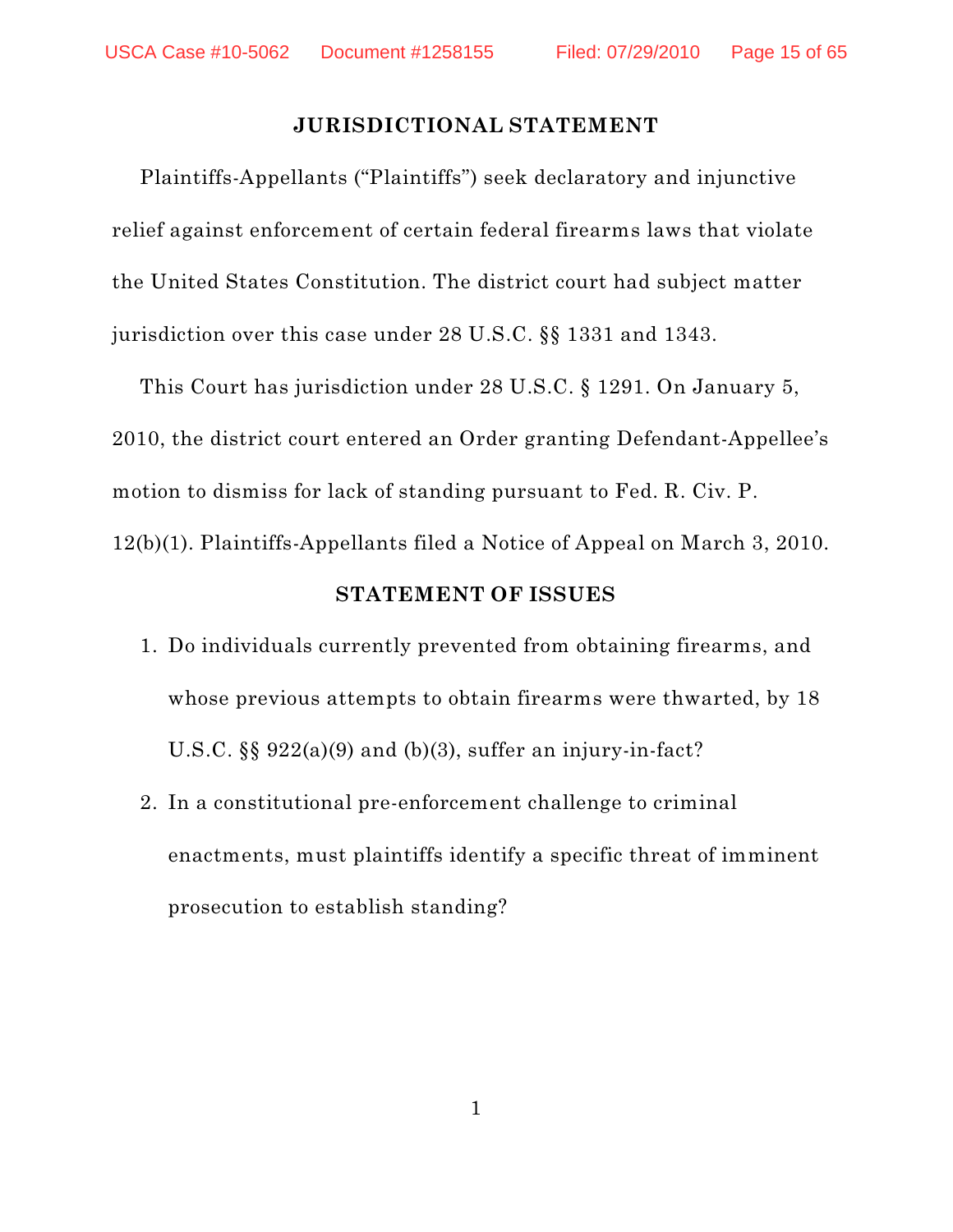3. Does a membership organization whose members are impacted by particular federal criminal laws, and which expends resources as a result of these laws, have standing to challenge the laws' constitutionality?

#### **STATUTES AND REGULATIONS**

An addendum contains the following:

28 U.S.C. § 2201; 18 U.S.C. §§ 922(a)(5), (a)(9), and (b)(3); and 27 C.F.R. § 478.124(c)(1)

#### **STATEMENT OF THE CASE**

Plaintiffs challenge federal laws barring their exercise of a fundamental, enumerated constitutional right, a disability imposed for the sole reason that they reside overseas and lack a residence within an American state. However, this important constitutional case has not been allowed to proceed on the merits – and is effectively barred from ever being heard by a federal court – owing to an interpretation of this Circuit's unique "pre-enforcement standing" rule first articulated in *Navegar, Inc.* v. *United States*, 103 F.3d 994 (D.C. Cir. 1997), which purports to limit pre-enforcement challenges by plaintiffs who cannot demonstrate a sufficiently "imminent" threat of prosecution.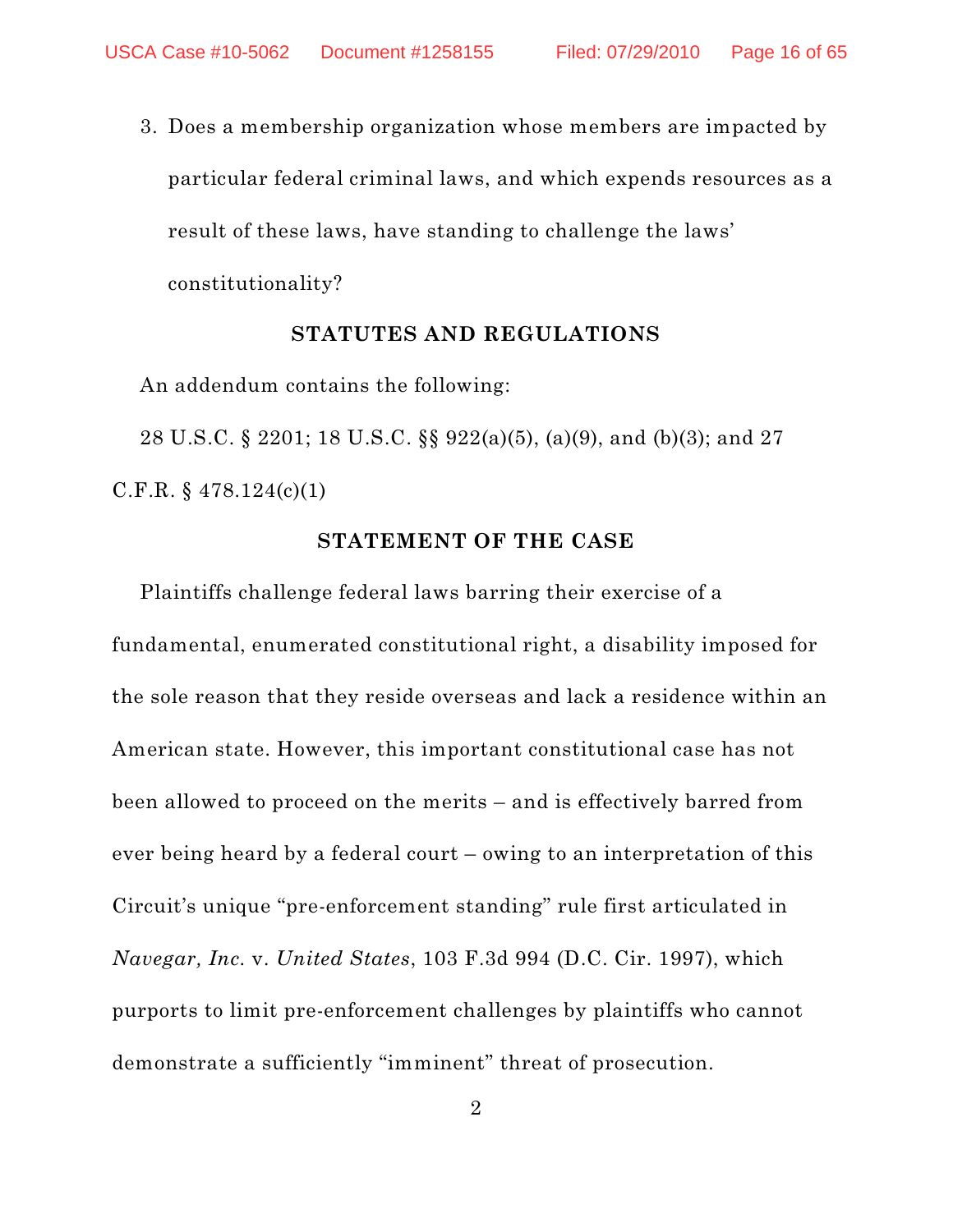As the lower court observed, the "*Navegar* rule" is especially problematic in this case. JA 8. Because of the particular characteristics of the laws at issue here, no prospective plaintiff can expect to be "threatened" by government action and so "the only way [these laws] can be challenged in this Circuit is to engage in a forbidden transaction, exposing oneself to prosecution." *Id*.

Thus, Plaintiffs have effectively been told that if they wish to challenge the law, they must first violate it. This is plainly inconsistent with the requirements of Article III, and with the Declaratory Judgment Act. Reversal is mandatory.

Congress' 1934 passage of the Declaratory Judgment Act was supposed to have remedied this very situation, granting federal courts the power to declare the rights of individuals as an independent form of judicial relief. *See* 28 U.S.C. § 2201. Plaintiffs' "predicament—submit to a statute or face the likely perils of violating it—is precisely why the declaratory judgment cause of action exists." *Mobil Oil Co.* v. *Attorney Gen. of Va.*, 940 F.2d 73, 74 (4th Cir. 1991).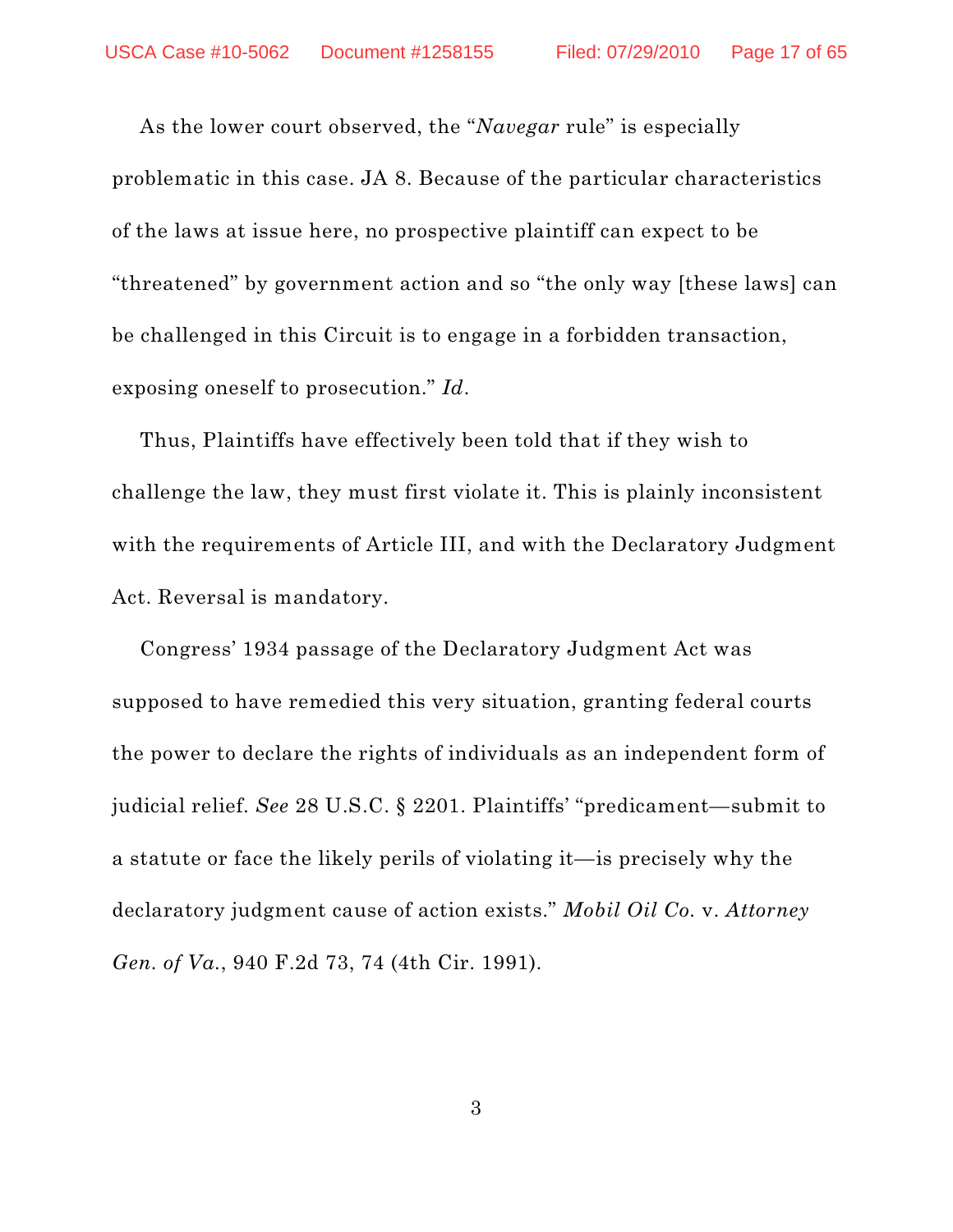Before the Supreme Court and other appellate circuits, this issue raises little controversy. While these courts require a "credible" fear of enforcement (thus weeding out challenges to statutory relics that no prosecutor is likely to assert), the Supreme Court has affirmatively disclaimed an additional requirement of "imminence." *Medimmune, Inc.* v. *Genentech, Inc.*, 549 U.S. 118,129 (2007). Nevertheless, that standard has persisted in this Circuit, frequently "turn[ing an] easy case into a close call; and worse, [making] access to federal court depend on the government's litigation strategy." *Ord* v. *District of Columbia*, 587 F.3d 1136, 1147 (D.C. Cir. 2009) (Brown, J., dissenting in part).

Fortunately, Plaintiffs have another independent source of standing available in this case. As outlined below, Dearth has been administratively denied the ability to purchase firearms as the direct result of the challenged federal enforcement scheme. This alone constitutes an injury-in-fact sufficient to reverse the lower court.

But assuming that the *Navegar* rule could in fact be stretched to deny Dearth standing, the rule has reached its breaking point. Indeed, the Supreme Court has unambiguously declared in an intervening opinion

4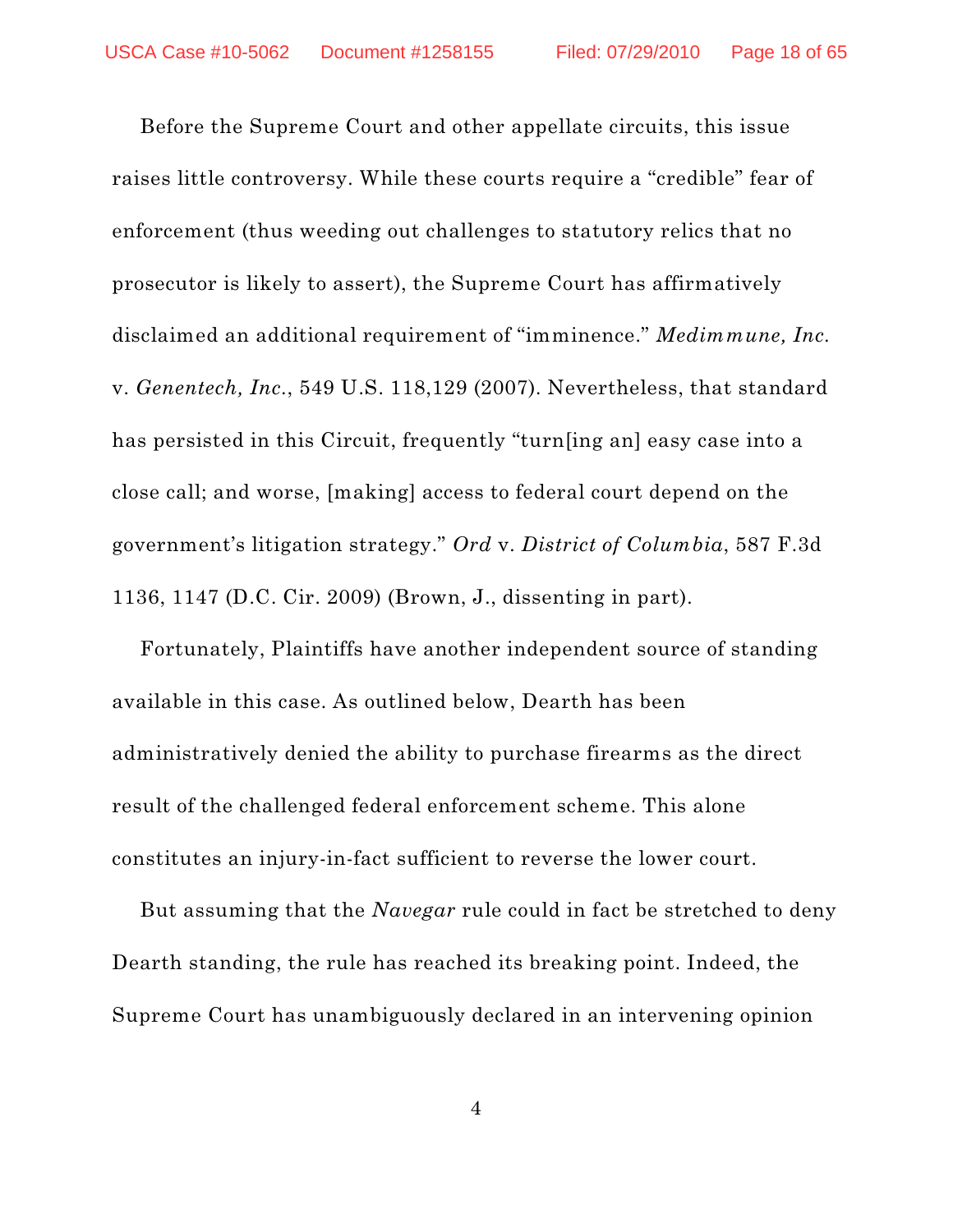that a plaintiff may challenge the constitutionality of a criminal law without being "requir[ed] ... to expose himself to liability" in the form of prosecution, *Medimmune*, 549 U.S. at 129. An application of *Navegar*'s heightened standing requirements to the facts of this case must be abandoned for doing precisely that.

Finally, Plaintiff-Appellant SAF also has standing in this case. SAF has representational standing to sue on behalf of affected members such as Dearth, and organizational standing to challenge a law that impacts its members and consequently causes it to expend resources.

#### **STATEMENT OF FACTS**

#### 1. *Plaintiff Stephen Dearth and the Challenged Laws.*

Plaintiff-Appellant Stephen Dearth is a natural-born American citizen who resides in Canada and does not maintain a residence within the United States. JA 17, ¶ 2. Although Dearth resides abroad, he has several friends and relatives in the United States whom he enjoys visiting, and whom he intends to continue visiting on a regular basis. JA 18, ¶ 10. Dearth also intends to purchase firearms within the United States, which he would store securely at his relatives' home in Mount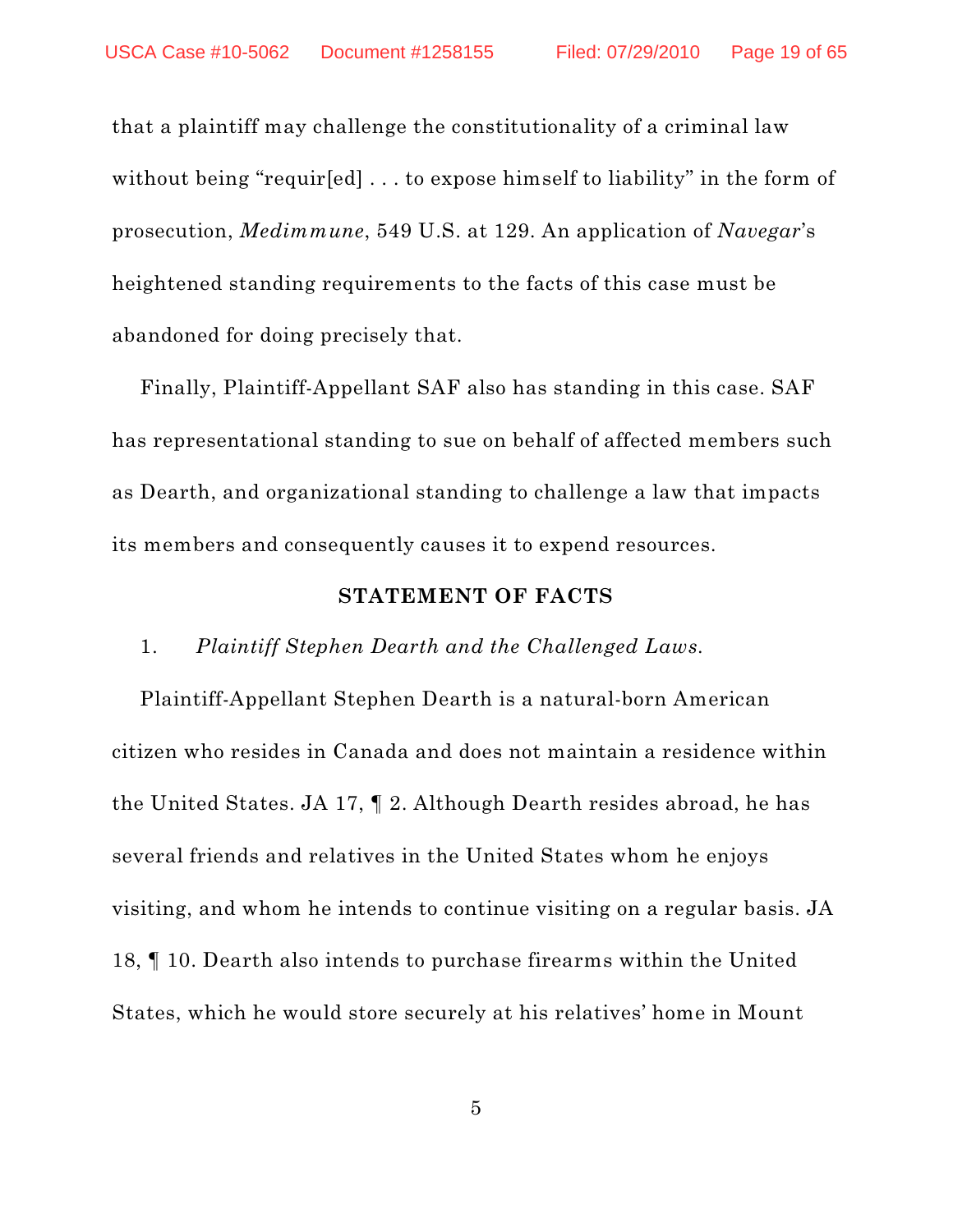Vernon, Ohio. JA 18, ¶ 11. He intends to access firearms for a variety of purposes while visiting the United States, including self-defense and lawful sporting purposes. *Id*.

Dearth does not face any of the typical disqualifying barriers under the federal gun control laws. He is over the age of 21, not under indictment, has never been convicted of a felony or misdemeanor crime of domestic violence, is not a fugitive from justice, is not an unlawful controlled substance user or addict, has never been adjudicated as a mental defective or committed to a mental institution, has not been discharged from the Armed Forces under dishonorable conditions, has never renounced his citizenship, and has never been the subject of a restraining order relating to an intimate partner. JA 19, ¶ 12; *cf*. 18 U.S.C. § 922(g) (defining categories of persons prohibited from possessing firearms). Moreover, Dearth holds a valid Utah permit to publicly carry a handgun, which is recognized in numerous states. JA 19, ¶ 12.

But owing to the fact that Dearth resides abroad, the United States significantly curtails his ability to possess and use firearms. Federal law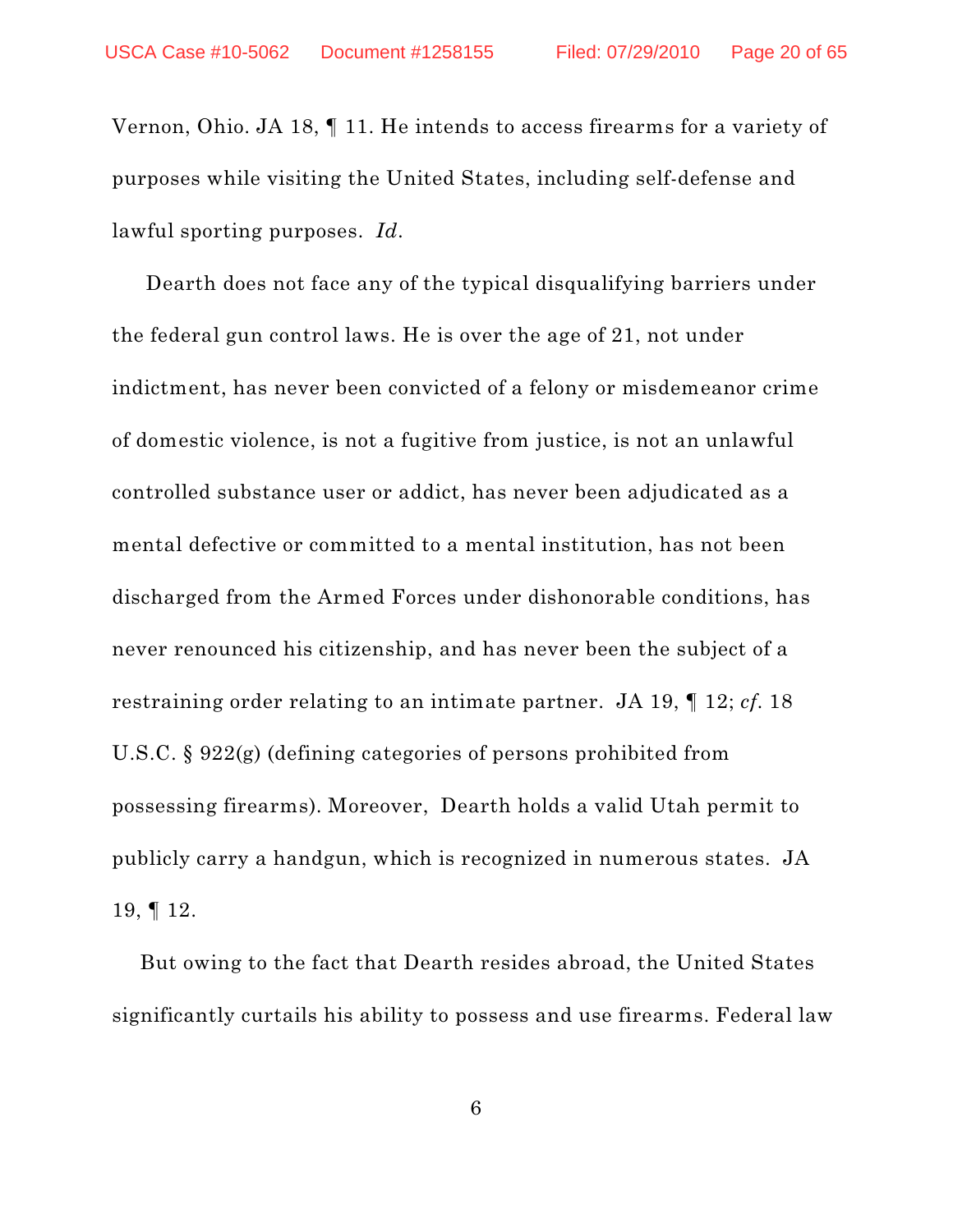prohibits any person "who does not reside in any State to receive any firearms unless such receipt is for lawful sporting purposes." 18 U.S.C. §  $922(a)(9)$ . A related provision further bans, with some exceptions, any licensed firearms dealer $^{\rm 1}$  from completing a firearms transaction with any person the dealer "knows or has reasonable cause to believe" resides out of State. 18 U.S.C. § 922(b)(3).

Thus, despite Dearth's American citizenship, the fact that he resides abroad and does not maintain a home in any U.S. State means that he is barred from receiving any firearm for any purpose other than temporary sporting use. As the government explained to the lower court:

[W]hile *those U.S. citizens who only reside abroad will be effectively prohibited from receiving firearms for purposes other than sporting purposes while in the United States*, those U.S. citizens who generally reside abroad but continue to maintain a home in the United States may purchase firearms in that State for any purpose while they are residing in their United States home.

Def. Mot. to Dismiss, 6/26/09, 7-8 (emphasis added).

[Plaintiff Hodgkins, an American residing in the United Kingdom, is similarly situated and thus suffers from the same disabilities when

<sup>1</sup>A virtually identical ban applies to transfers of firearms from persons who are not licensed dealers. *See* 18 U.S.C. § 922(a)(5).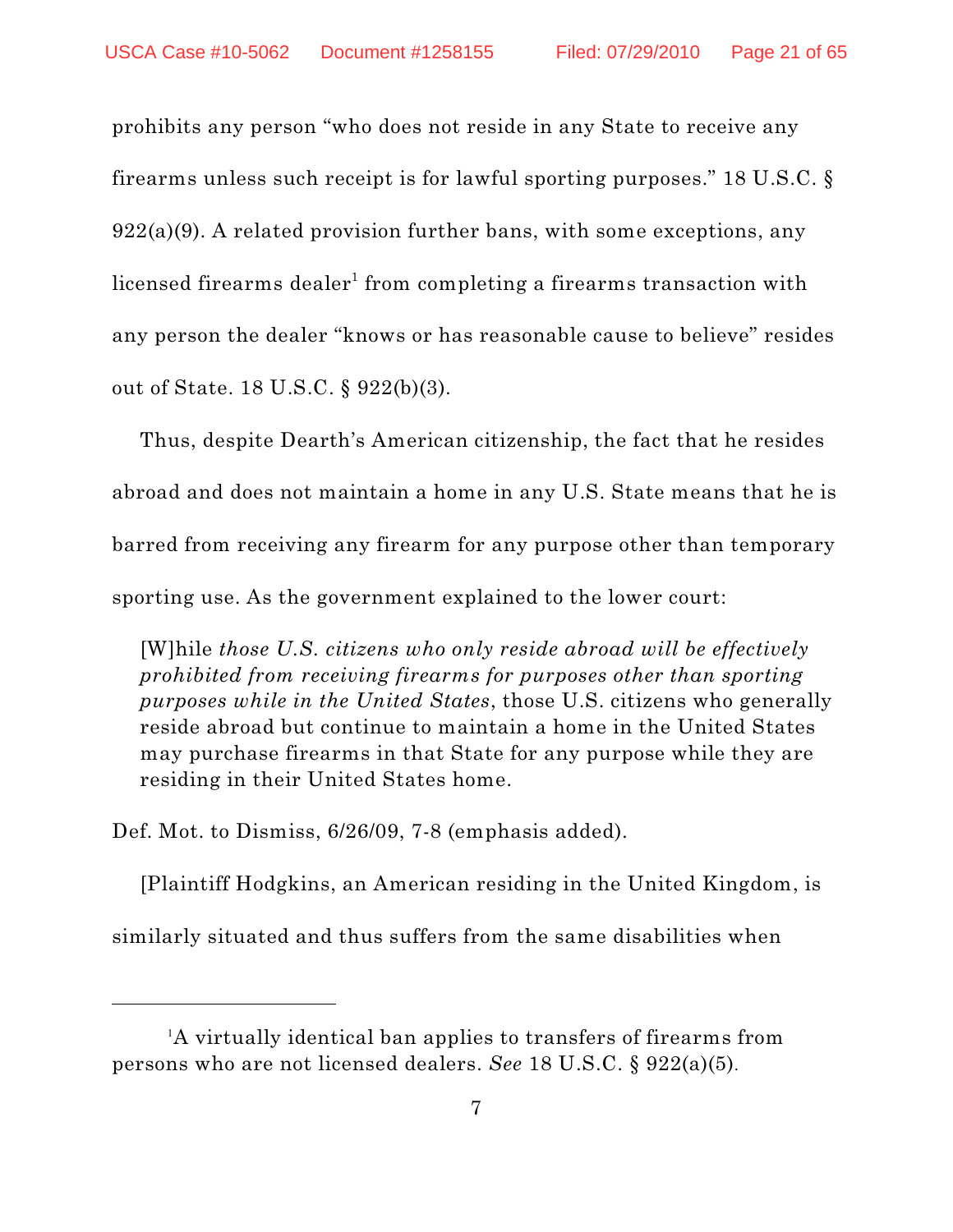visiting the United States. Hogkins is returning to reside in the United States, and therefore has chosen not to pursue his appeal.]

Notably, the ban applies only to newly-acquired firearms. As the government conceded, expatriated Americans may fully access and use firearms they obtained prior to moving overseas. Def. Mot. to Dismiss, 6/26/09, 19.

Defendant Holder is responsible for enforcing these laws against individuals such as Dearth and presently does so. JA 17, ¶ 4.

#### 2. *Dearth's Attempts to Purchase Firearms*

Dearth has done more than merely express his intention to purchase and store firearms in the United States for such purposes as selfdefense. Dearth has twice attempted to purchase firearms within the United States, and both times his attempts were thwarted by operation of the federal enforcement scheme he challenges.

To facilitate implementation of the federal firearms laws—including 18 U.S.C. §§ 922(a)(9) and (b)(3)—prospective firearms purchasers are required to fill out and provide the seller with a copy of Form 4473, which is administered under Defendant's authority. JA 20, ¶ 17; *see also*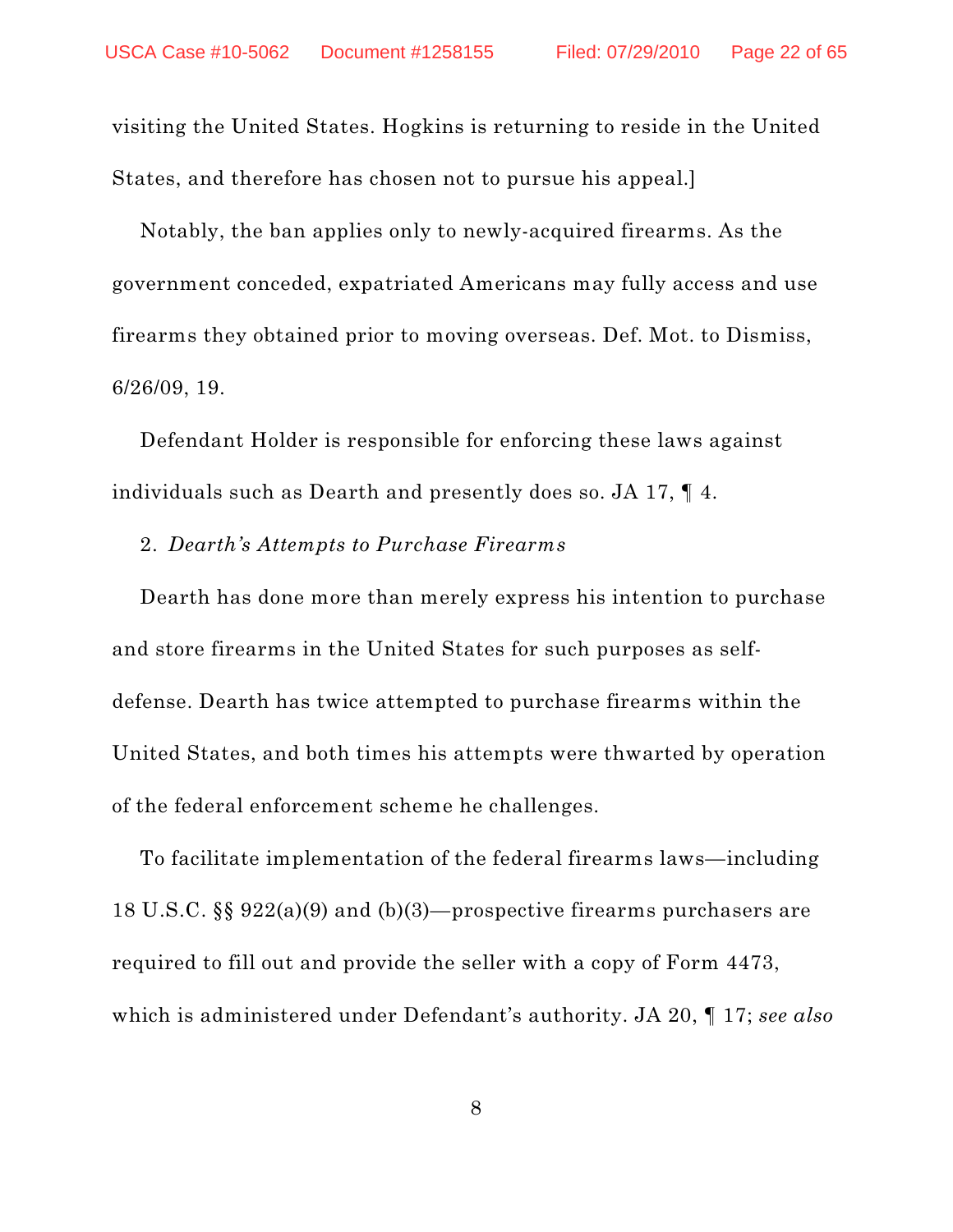27 C.F.R.  $\S$  478.124(c)(1). Question 13 of this form asks the buyer to list his or her State of residence, if any. *Id*. If an American citizen otherwise fully qualified to buy a firearm cannot provide an answer to this question, the firearms transaction must be cancelled. *Id*. at ¶ 18.

In January of 2006, unaware of these laws, Dearth attempted to purchase a firearm from a dealer within the United States. JA 21, ¶ 22. However, he could not provide a response to Question 13 on Form 4473, and advised the dealer that he does not reside in any State. *Id*. On account of Dearth's foreign residence and inability to answer Question 13, the transaction was terminated. *Id*. Dearth subsequently spoke with an official at the Federal Bureau of Investigations, who confirmed that Dearth could not adequately complete Form 4473, and could not purchase a firearm because he lacked a domestic residence. *Id*.

In June of 2007, Dearth again attempted to purchase a firearm within the United States. JA 21, ¶ 23. Dearth truthfully advised the seller that he did not reside in any State, which again prevented the effectuation of his firearms purchase. *Id*. Dearth reasonably fears criminal penalties if he were to provide false state residence information

9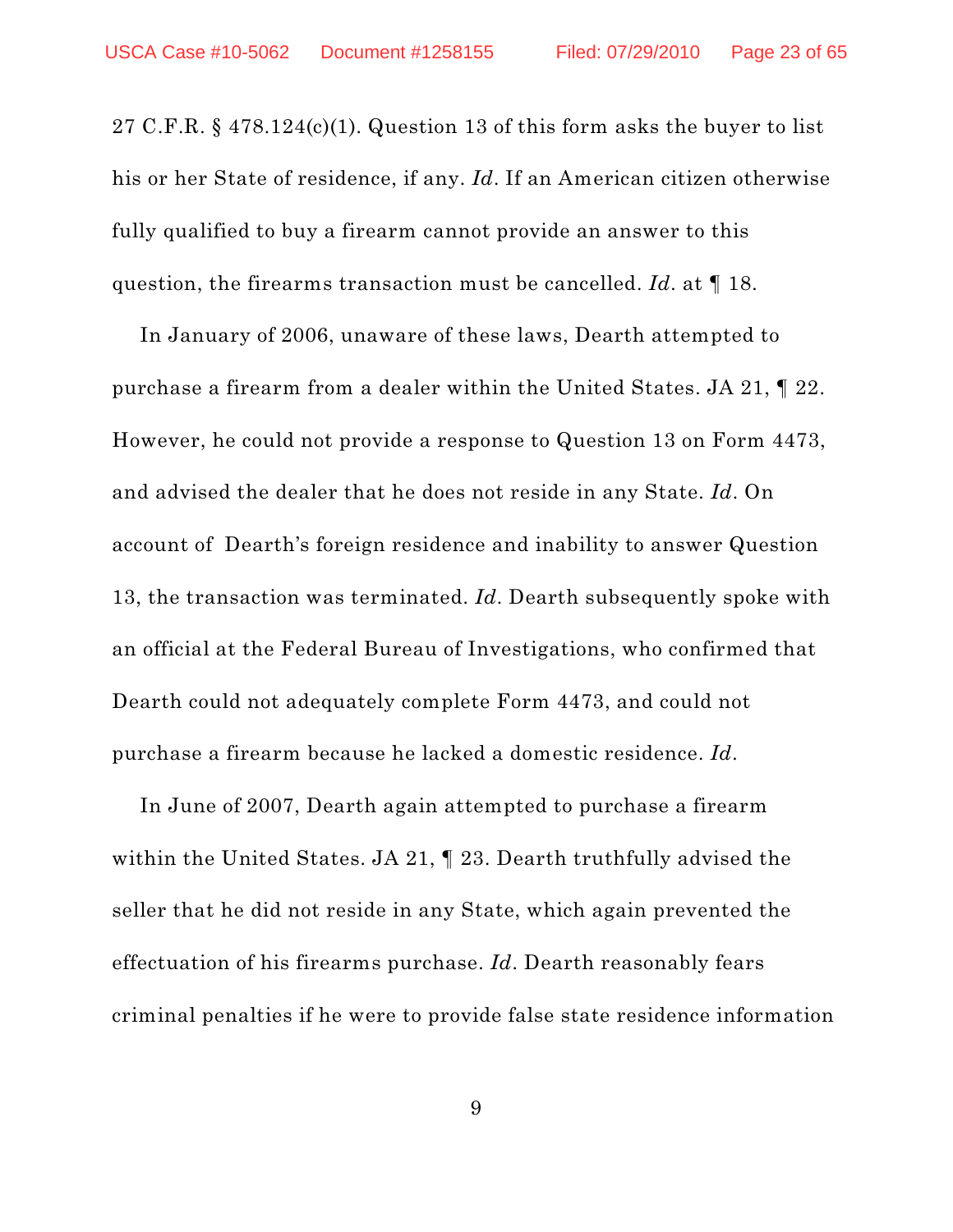on a Form 4473 in order to purchase a firearm. JA 21, ¶ 21. Moreover, he cannot make a retail purchase of a firearm if he truthfully declines to provide a state of residence on a Form 4473. *Id*.

3*. The First Lawsuit in Ohio.*

Dearth first challenged the federal laws described above by filing suit in November of 2006 in the U.S. District Court for the Southern District of Ohio, seeking declaratory and injunctive relief from their enforcement against him and others similarly situated. Dearth originally chose this forum because he primarily intended to exercise his rights in his hometown of Mount Vernon, Ohio and, mindful that Congress had established nationwide venue against the federal government in civil actions, *see Stafford* v. *Briggs*, 444 U.S. 527 (1980), believed this to be a district where "a substantial part of the . . . omissions giving rise to the claim occurred." 28 U.S.C. § 1391(e)(2).

Plaintiff Second Amendment Foundation, Inc. ("SAF") joined Dearth in the Ohio lawsuit. SAF is a non-profit membership organization with over 650,000 members and supporters that seeks to preserve the effectiveness of the Second Amendment through educational and legal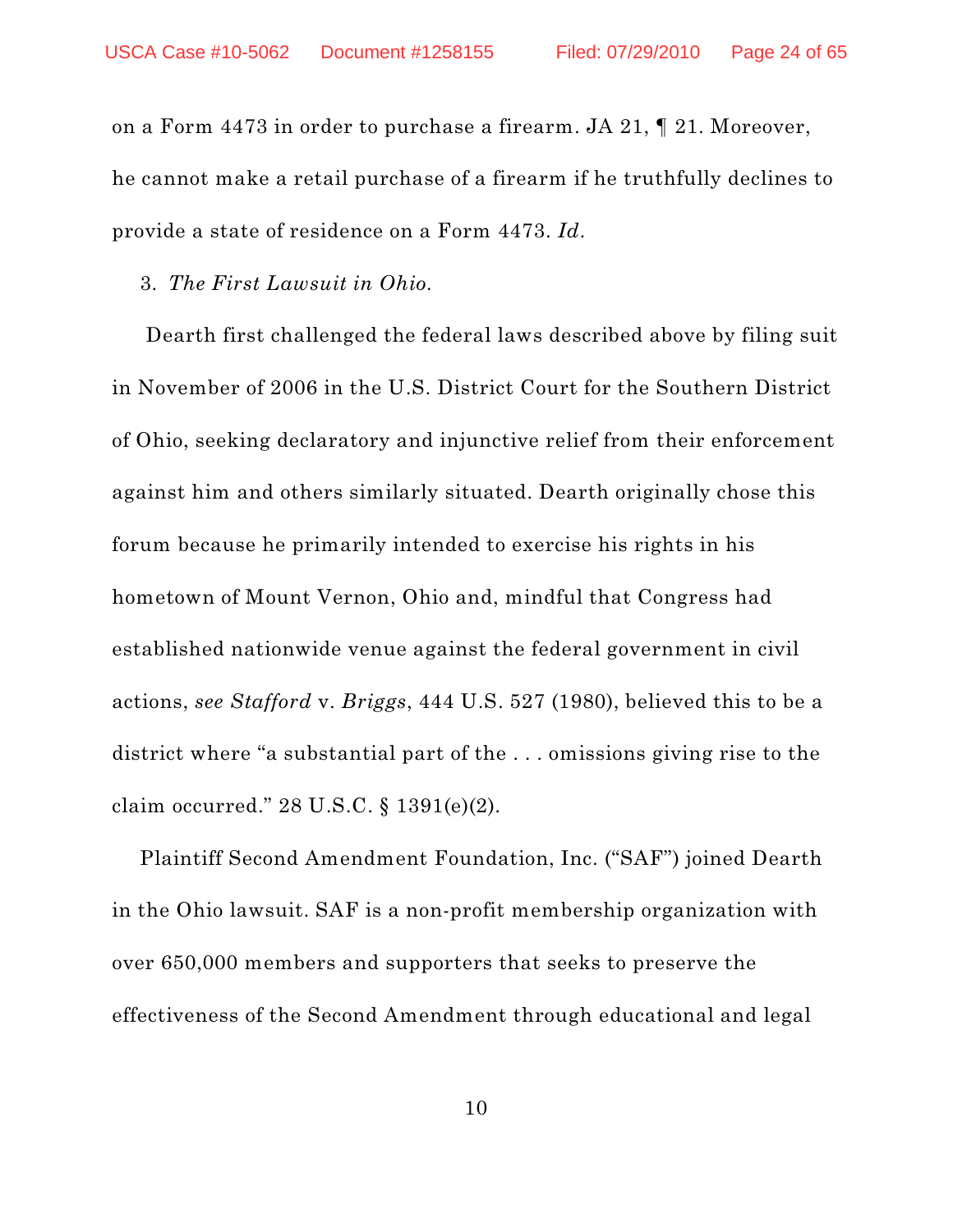action programs. JA 17, ¶ 3. Its activities include "education, research, publishing and legal action focusing on the Constitutional right to privately own and possess firearms, and the consequences of gun control." *Id*. It engages in these activities with respect to numerous firearms laws, including the federal laws at issue on appeal here.

The government moved to dismiss the case for improper venue, and further requested that the litigation be transferred to the U.S. District Court for the District of Columbia under 28 U.S.C. § 1404(a) on convenience grounds. The government did not, however, raise the issue of standing.

Ultimately, the government prevailed on its motion to dismiss. Venue was found to be improper in the Southern District of Ohio, though the district court granted Dearth's request for dismissal without prejudice rather than transfer so that he could appeal immediately. *See* JA 9. Dearth's appeal of the venue issue was ultimately unsuccessful.  $Death \text{ v. } Mukasey, \, 516 \text{ F.}3d \, 413 \; (6^{\text{th}} \text{ Cir. } 2008).$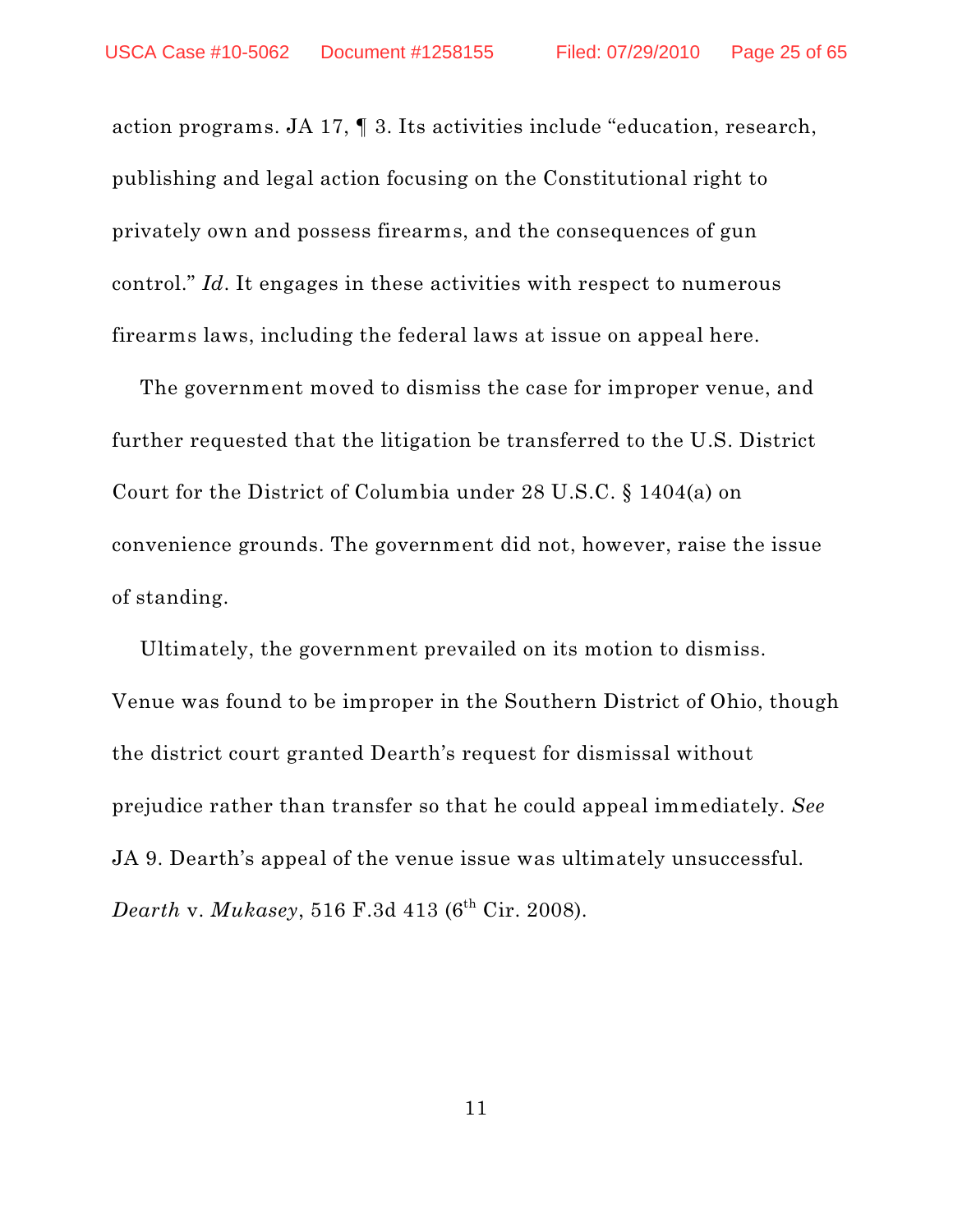#### 4. *This Action in the District of Columbia.*

Having unsuccessfully sought venue in Ohio, Dearth and SAF, joined by Plaintiff Hodgkins, filed suit on March 27, 2009 in the U.S. District Court for the District of Columbia, *see* JA 16-26,—the same forum to which the government had sought transfer out of Ohio on convenience grounds. $^2$  But the government again filed a motion to dismiss, this time for lack of standing. The government argued that Dearth had not been sufficiently singled out for prosecution and thus lacked standing to sue pursuant to this Circuit's elevated requirements for "pre-enforcement" challenges under the Declaratory Judgment Act. *See*, *e.g.*, *Navegar*, 103 F.3d 994.

Plaintiffs responded that Dearth had standing independent of this Circuit's "pre-enforcement standing" requirements because he had already suffered an injury-in-fact—namely, that his two previous attempts to purchase firearms were thwarted by a federal enforcement scheme administered by Defendant Holder. Moreover, as expressed by

 $^{\rm 2}$ Hodgkins and SAF challenged the same laws in the United States District Court for the Northern District of Texas, where Hodgkins sought to exercise Second Amendment rights while living overseas. His lawsuit, too, was dismissed without prejudice on venue grounds.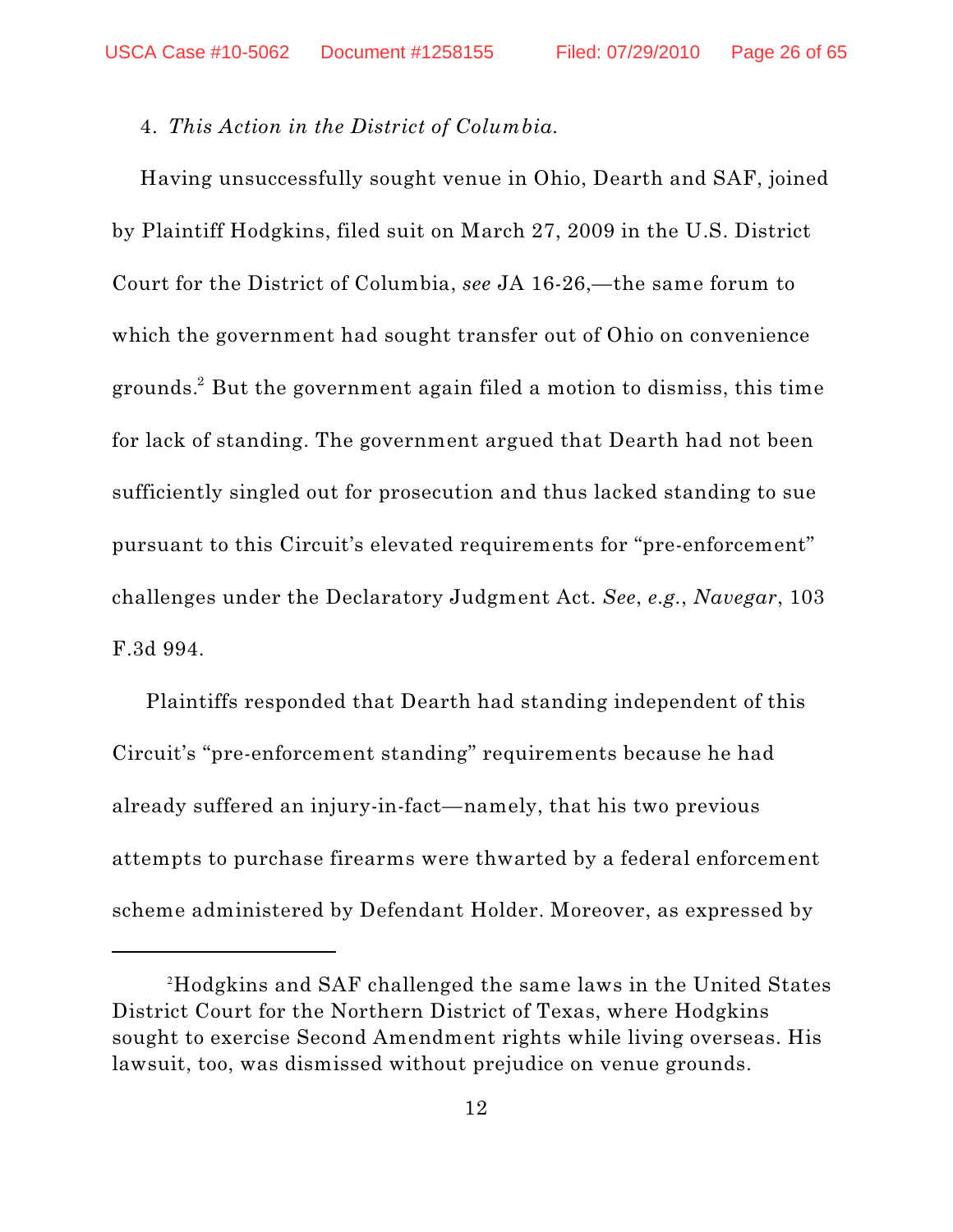several of this Court's judges, Plaintiffs argued that this Circuit's elevated requirements for pre-enforcement standing under *Navegar* have been rejected by Supreme Court precedent and should accordingly be abandoned. Finally, Plaintiffs urged that the government should be estopped from raising a standing argument at all, on the grounds that it sought to have the case transferred to this very forum under the venue transfer statute. That statute requires any transfer to be to a district "in which [the case] might have been brought." *See* 28 U.S.C. § 1404(a).

The District Court granted the government's motion to dismiss, JA 12, labeling his previously-denied attempts to purchase firearms as "past injuries alone," JA 5-6, and then characterizing Dearth's claim as a pre-enforcement challenge barred by *Navegar*. JA 6-8.

The District Court observed that *Navegar*'s application was especially problematic in this case, effectively preventing Dearth's dispute from ever being heard on the merits by an Article III court outside of the criminal context. JA 8 (citations omitted). Nevertheless, it found the *Navegar* line of cases to be on point, and concluded that it had no choice but to "faithfully apply" them. *Id*. The lower court also concluded that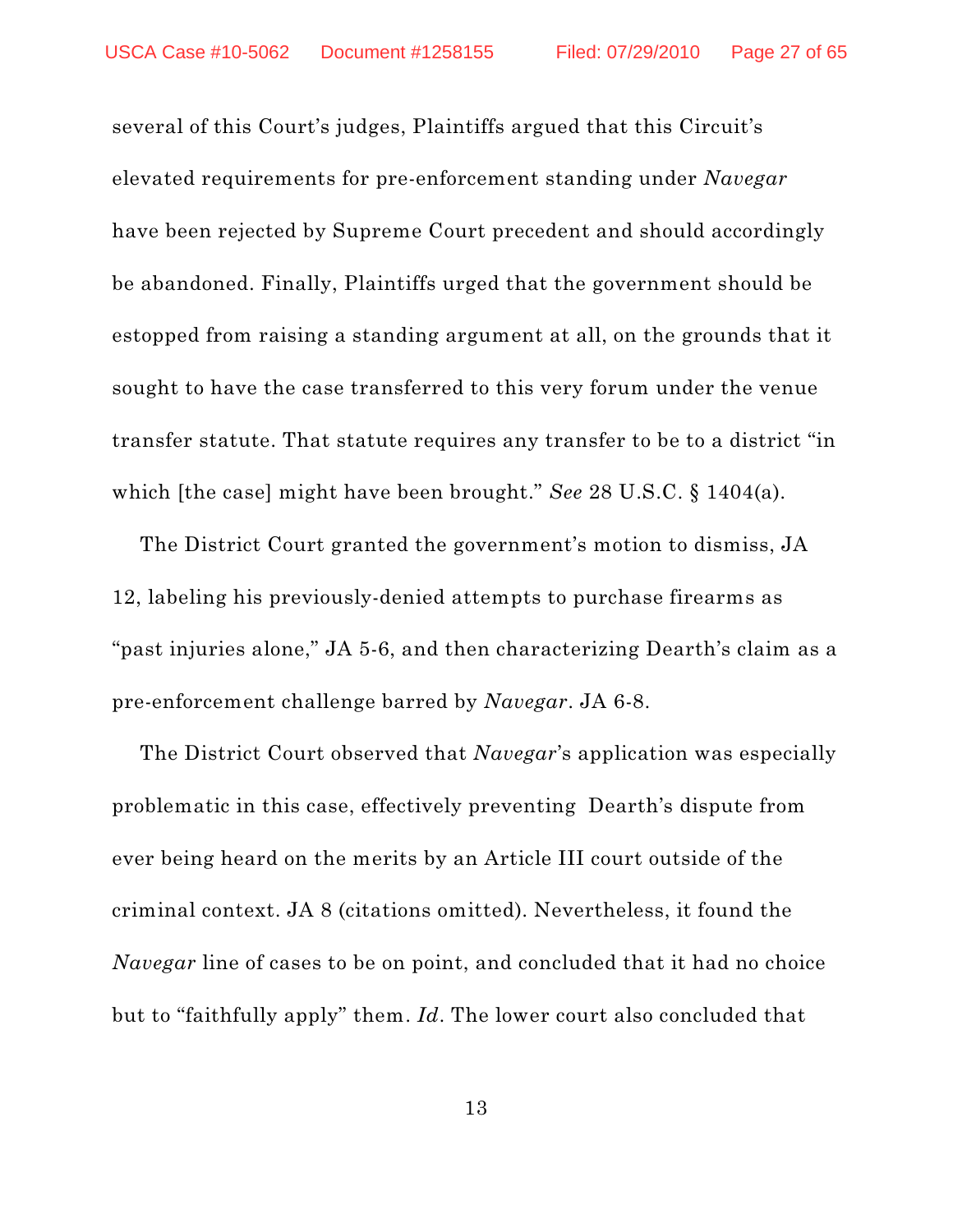SAF, which it termed an "organization of gunmen,"<sup>3</sup> JA 4, did not have organizational or representational standing. JA 10-11.

#### **SUMMARY OF ARGUMENT**

Dearth plainly has standing to challenge the government's enforcement of a statutory scheme preventing him from purchasing firearms. First, independent of this Circuit's unique "imminence" requirement for pre-enforcement standing, it is well-established that a plaintiff who has been administratively denied permission to engage in some desired conduct suffers an injury-in-fact giving rise to Article III standing. The government—through operation of a federal enforcement scheme administered by Defendant Holder—has administratively denied Dearth's two separate attempts to purchase firearms. Under this Circuit's established precedents, Dearth has proper standing to sue.

Secondly, even framed as a pure pre-enforcement challenge, Dearth's predicament amply demonstrates why civil rights litigants "should not be required to jump through such hoops to get past the courthouse door."

 ${}^{3}\mathrm{SAF}$  takes exception to this characterization.  $\mathrm{SAF}$ 's members and supporters are law-abiding, and most SAF-sponsored litigation is brought on behalf of at least one female plaintiff.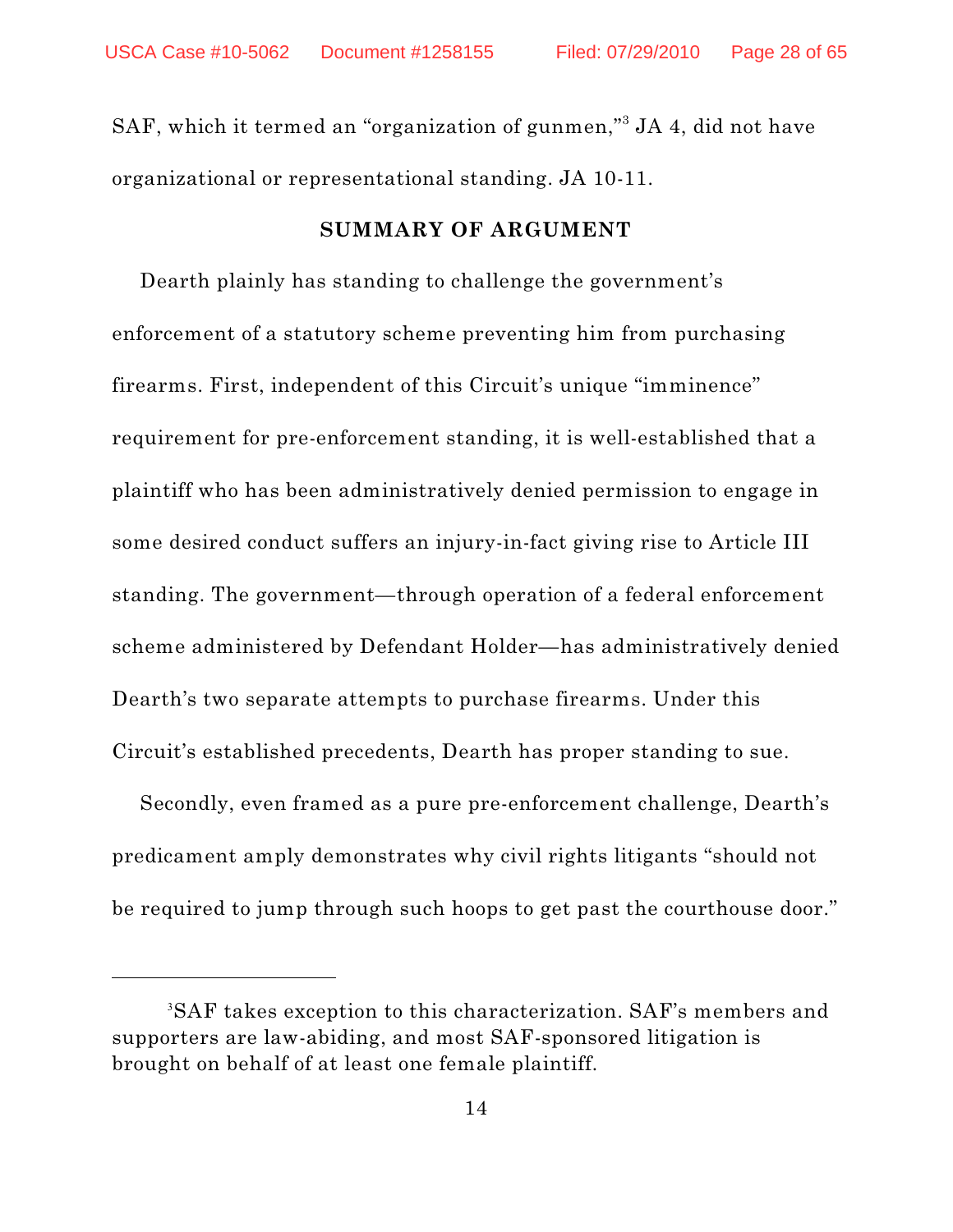*Ord*, 587 F.3d at 1146 (BROWN, J., dissenting in part). As the lower court recognized, applying the *Navegar* rule to this case and its heightened requirement of an "imminent" threat of prosecution would bar Dearth from *ever* challenging the laws at issue here unless he is willing to affirmatively break those laws and expose himself to criminal prosecution. JA 8.

Intervening Supreme Court precedent has severely undermined *Navegar*'s core holding, and foreclosed its applicability to Dearth's case. While the Supreme Court does require a "credible" fear of enforcement, an additional "imminence" requirement has been affirmatively disclaimed. *Medimmune*, 549 U.S. at 129. The Court has unambiguously declared that a plaintiff may challenge the constitutionality of a criminal law without being "requir[ed] . . . to expose himself to liability" in the form of prosecution. *Id*.

The lower court's application of *Navegar*'s heightened standing requirements to the facts of this particular case must be reversed for doing precisely that.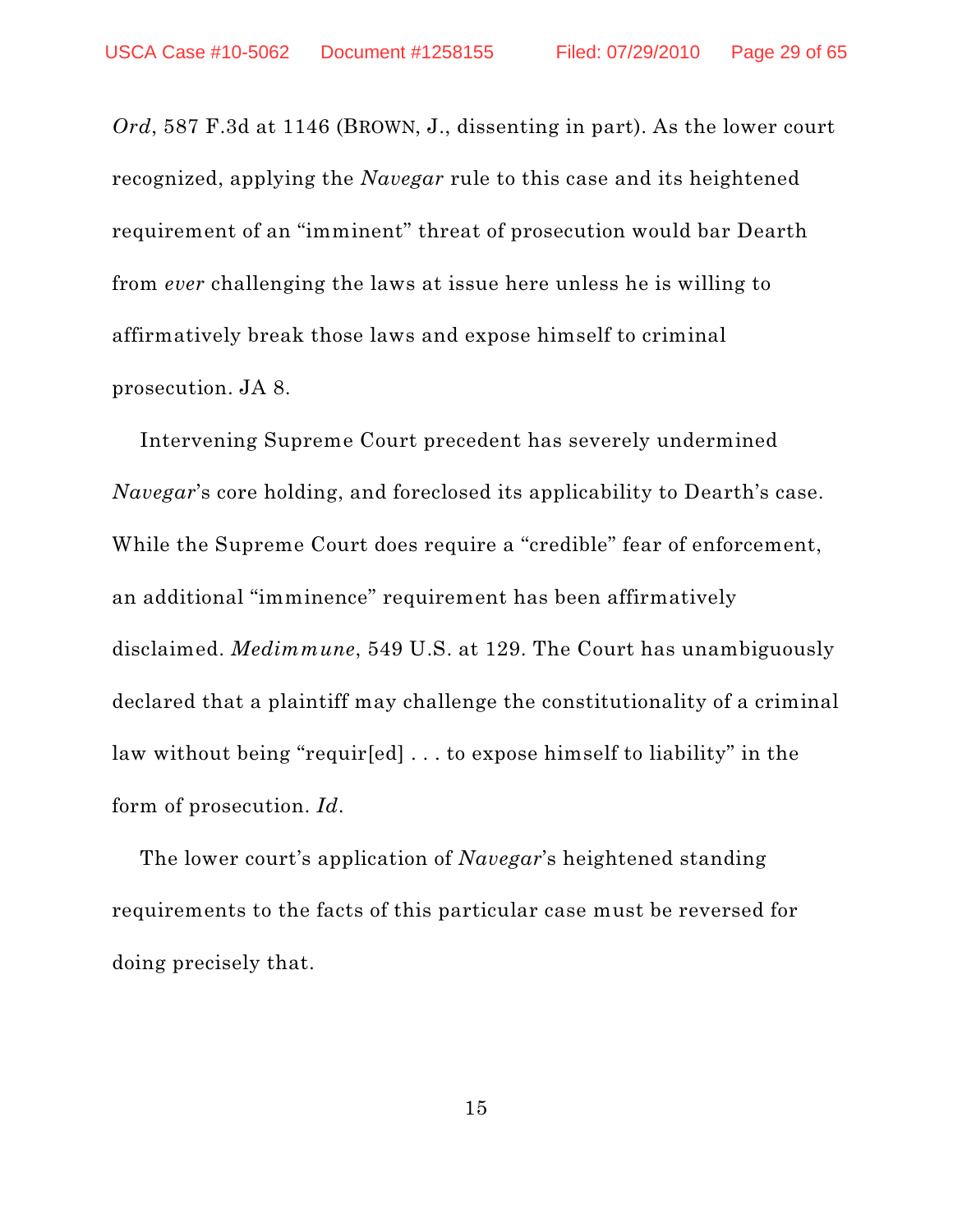Finally, SAF has both organizational and representational standing under well-established precedent. SAF's members include individuals such as Dearth (and Hodgkins) directly affected by the laws at issue here, and SAF further expends resources as a result of those laws.

#### **ARGUMENT**

#### **I. THE STANDARD OF REVIEW IN THIS CASE IS DE NOVO.**

A lower court's adjudication of a motion to dismiss under Fed. R. Civ. P. 12(b)(1) is reviewed de novo on appeal. *Ord*, 587 F.3d at 1140. This Court "must accept as true all material allegations of the complaint, and must construe the complaint in favor of the complaining party." *Id.* (quoting *Warth* v. *Seldin*, 422 U.S. 490, 501 (1975)).

# **II. DEARTH SUFFERS AN INJURY-IN-FACT AS A DIRECT RESULT OF THE CHALLENGED FEDERAL ENFORCEMENT SCHEME.**

The three familiar elements of standing are injury-in-fact, causation by the defendants, and redressability. *Lujan* v. *Defenders of Wildlife*, 504 U.S. 555, 560-61 (1992). The government does not suggest that its enforcement of federal gun laws has no impact upon Plaintiffs' behavior, or that the courts are powerless to address the situation. The dispute centers on the first element, injury-in-fact.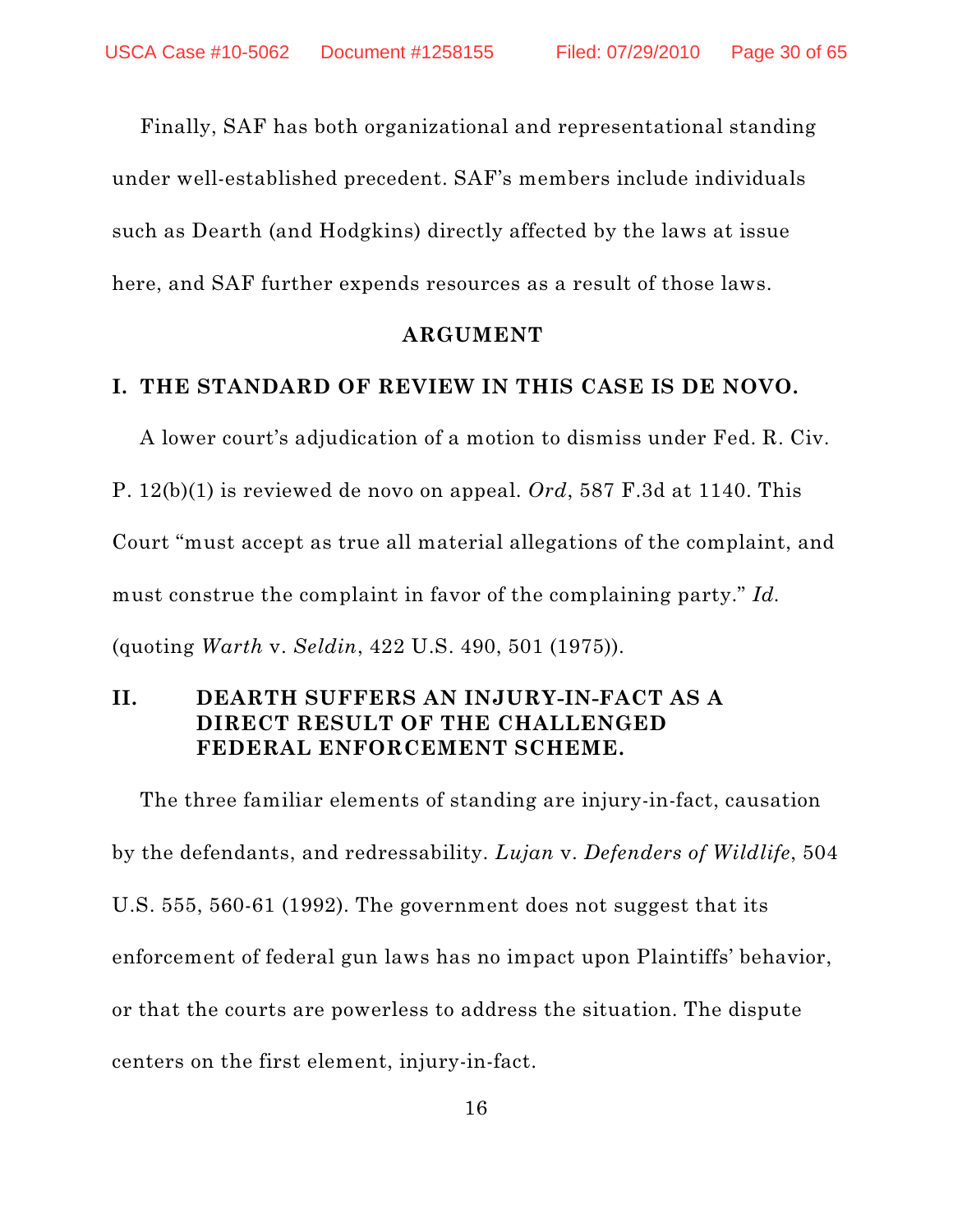Plaintiffs obviously suffer an actual disability.

# **A. The Administrative Denials of Dearth's Firearm Purchase Attempts Constitute Injuries-in-Fact.**

Independent of this Circuit's requirements for pre-enforcement standing, it is a well-established tenet of Article III standing that an individual suffers justiciable injury when the government administratively denies his or her permission to engage in some desired conduct. An administrative denial is not a mere threat of hypothetical criminal enforcement in the future; rather, it is an injury-in-fact that currently restrains the desired actions of the denied party. In short, when the government says "no," a justiciable controversy exists. *See Parker* v. *District of Columbia*, 478 F.3d 370, 376 (D.C. Cir. 2007) (collecting cases),<sup>4</sup> aff'd sub nom District of Columbia v. Heller, 128 S. Ct. 2783 (2008).

Dearth has made two unsuccessful attempts to purchase firearms, both of which have been thwarted by a federal enforcement scheme

Notably, while Judge Henderson dissented from the panel's ruling 4 on the merits, she agreed that the denial of Heller's permit application afforded him standing. *Parker*, 478 F.3d at 402 n.2 (Henderson, J., dissenting).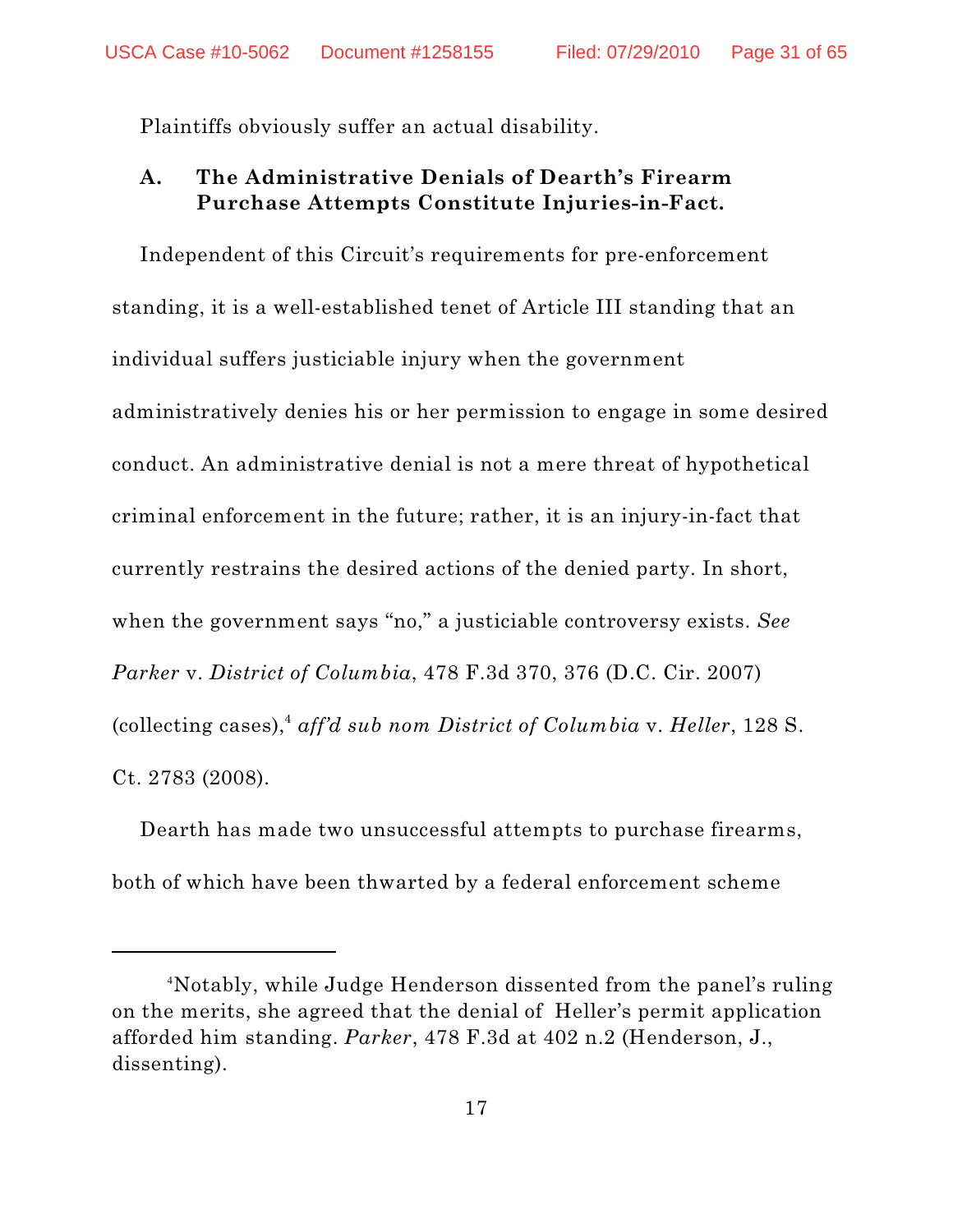administered by Defendant Holder. Defendant requires prospective purchasers of firearms—such as Dearth—to fill out ATF Form 4473. JA 20, ¶ 17; *see also* 27 C.F.R. § 478.124(c)(1). Question 13 of that form requires the purchaser to list his or her State of residence, if any. *Id*. And if an American citizen otherwise fully qualified to buy a firearm cannot provide an answer to this question, the firearms transaction must be cancelled. *Id*. at ¶ 18.

Because Dearth—as a United States citizen who resides outside the country—was (and still is today) unable to provide an answer to Question 13, his transactions were cancelled. This was confirmed by an FBI agent, and the government does not dispute that this was the correct result under the challenged laws. Accordingly, Dearth suffers an ongoing injury-in-fact. This is an independent source of standing sufficient to reverse the lower court.

In fact, it is doubtful that even this much should be required of Dearth to establish standing. A well-established corollary to the basic rule that Article III standing arises upon some negative governmental action is the futile act doctrine: if circumstances make clear that an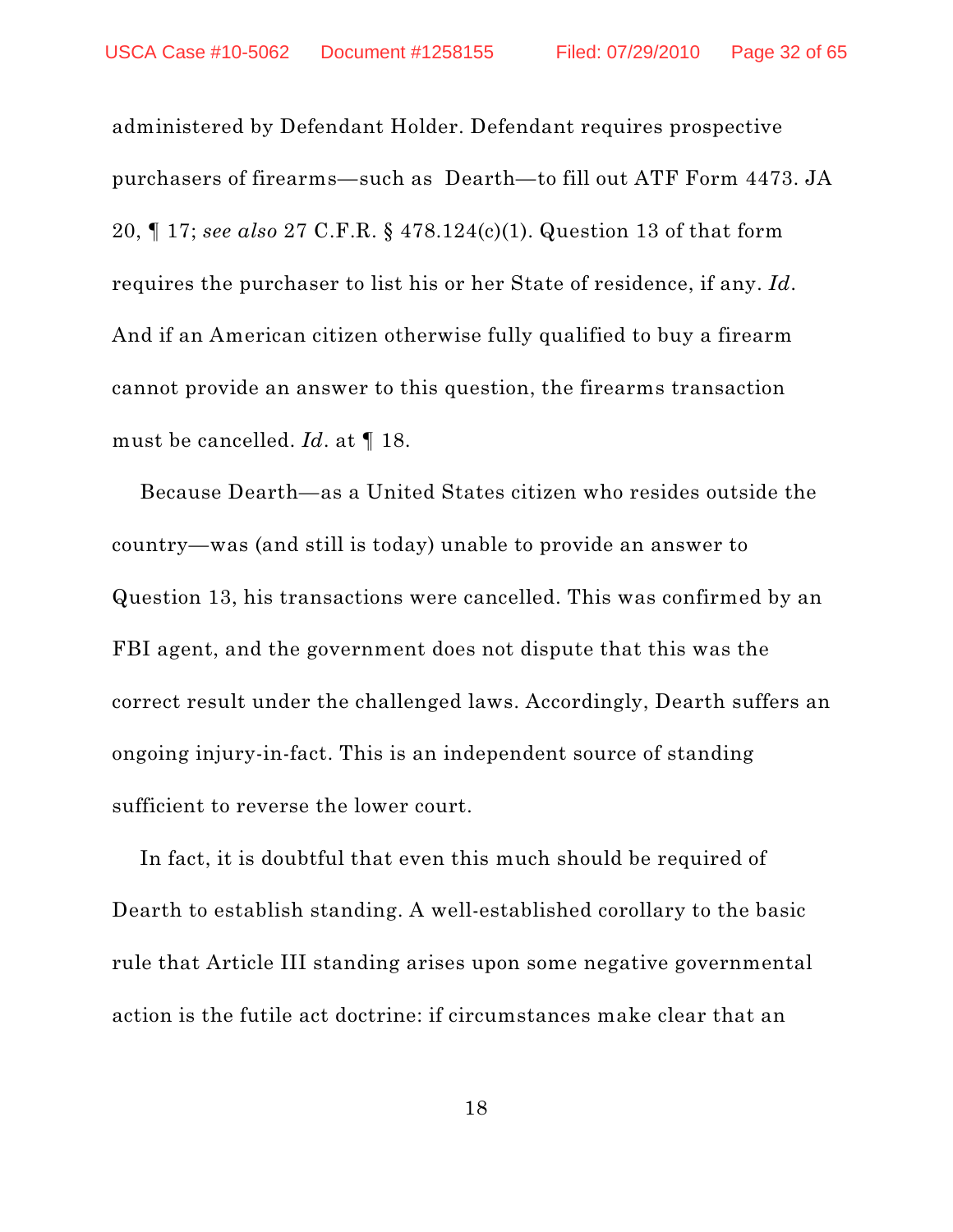administrative application is hopeless, a plaintiff need not go through the futile ritualistic act of submitting paperwork. *See, e.g. Int'l Brotherhood of Teamsters* v. *United States*, 431 U.S. 324, 365-66 (1977) (minority job applicants need not test a "whites only" sign before filing a Title VII claim); *Houghton* v. *Shafer*, 392 U.S. 639, 640 (1968) (per curiam) (inmate need not file hopeless administrative appeal to sustain a facial challenge).

The Second Circuit's holding in *Bach* v. *Pataki*, 408 F.3d 75 (2nd Cir. 2005) is instructive. In *Bach*, the plaintiff, a Virginia resident, frequently visited his parents in New York, and challenged that state's prohibition on the issuance of firearms carry permits to those who neither permanently reside nor work in the state. Because the prohibition clearly applied to the plaintiff, he did not bother applying for a firearms permit. Both the District Court and the Second Circuit rejected a standing challenge:

The State Police informed Bach that he was statutorily ineligible for a carry license. Bach had nothing to gain thereafter by completing and filing an application . . . . Imposing a filing requirement would force Bach to complete an application for which he is statutorily ineligible and to file it with an officer without authority to review it.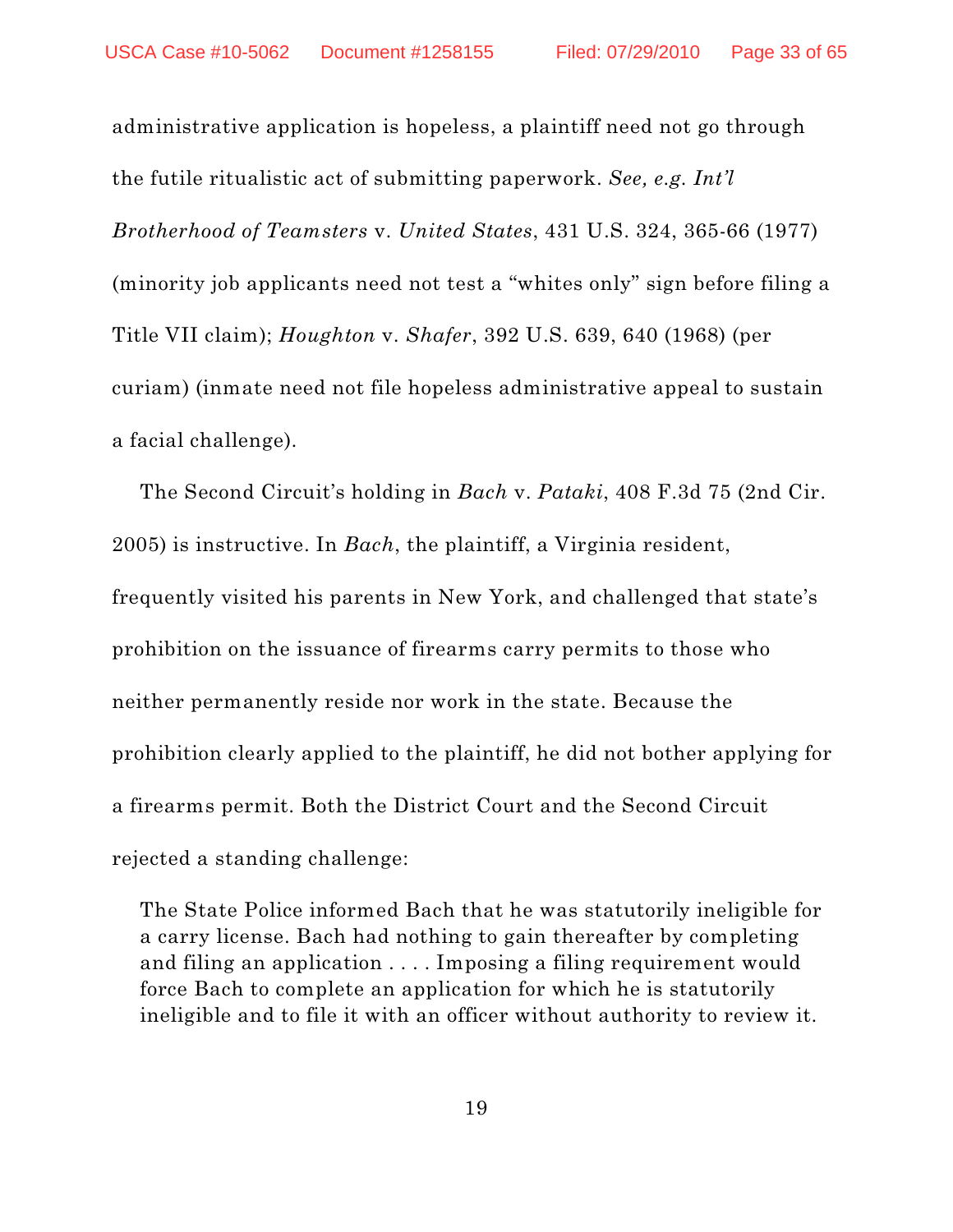We will not require such a futile gesture as a prerequisite for adjudication in federal court.

Id. at 82-83 (footnotes, citations and internal quotation marks omitted).

This is no different from forcing Death to attempt completion of Form

4473 (although, of course, he has already attempted to do so).

Precedent in this Circuit is in accord. In *Grid Radio* v. *FCC*, 278 F.3d 1314 (D.C. Cir. 2002), an unlicensed radio broadcaster challenged the constitutionality of the FCC's ban on microbroadcasting. The FCC asserted that because the broadcaster had not applied for a license, he lacked standing to challenge the policy forbidding the issuance of such licenses. This Court rejected the claim:

The record before us is clear: But for the ban, Szoka would have applied for a license, and the Commission points to no individual characteristics of either Szoka or Grid Radio that would have led it categorically to deny his application in the absence of the ban.

*Id*. at 1319 (*citing Prayze FM* v. *FCC*, 214 F.3d 245, 251 (2nd Cir. 2000)).

Had the broadcaster decided to simply broadcast without an FCC permit, he would have been in criminal violation of 47 U.S.C. § 301 and subject to the penalties of 47 U.S.C. § 501. Yet this Court did not require the broadcaster to allege, much less prove, an imminent threat of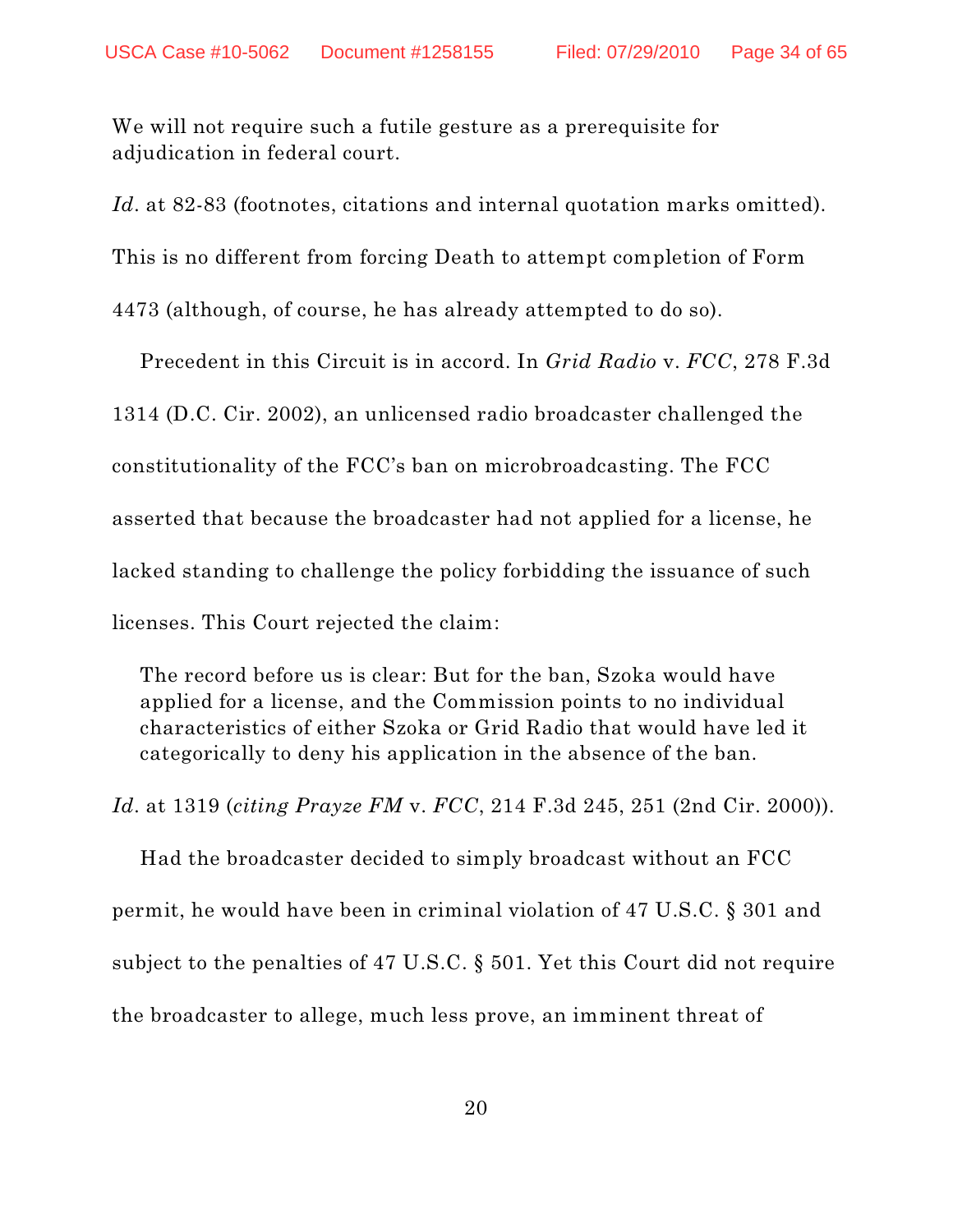prosecution. Instead, the ban on the issuance of permits created an injury-in-fact because it deterred the plaintiff's desired behavior.

Dearth's injury here is no different from that in *Bach* or *Grid Radio*—except that he has actually taken the extra step of testing the law by seeking to complete Form 4473. His injury is also identical to that in *Parker*, where an unsuccessful handgun registration attempt "constitute[d] an injury independent of the District's prospective enforcement of its gun laws." *Parker*, 478 F.3d at 376.

# **B. Dearth Suffers an Ongoing Injury Due to Defendant's Administrative Denial of Firearms Purchases.**

The government distinguished *Parker* before the lower court on the grounds that it concerned an action under 42 U.S.C. § 1983, rather than the Declaratory Judgment Act. It argued that while Section 1983 allows for relief from past injuries, the Declaratory Judgment Act "do[es] not provide a remedy for past injuries, but only for a 'specific live grievance.'" Mot. to Dismiss, 6/26/09, 17 (*quoting Golden* v. *Zwickler*, 394 U.S. 103, 110 (1969)). Thus, the government claims that the repeated Dearth's ability to purchase firearms amount merely to a series of *past* injuries, not a live ongoing one.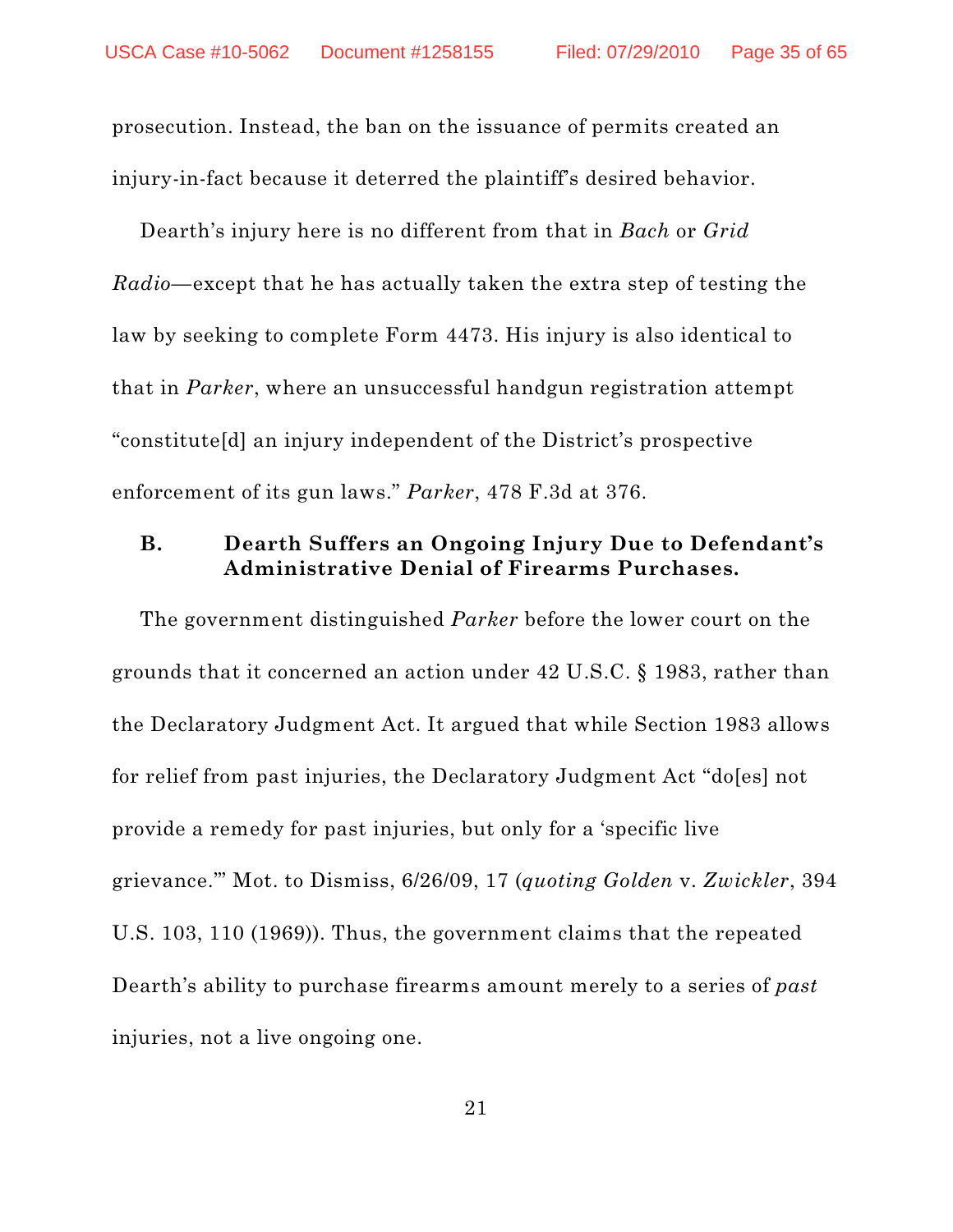Notwithstanding its acceptance by the lower court, this argument borders on the frivolous, and fails on multiple levels.

As a starting point, the argument erroneously assumes that the *past occurrence* of one of more injurious events necessarily precludes the existence of a *current* case or controversy. But the injury resulting from an administrative denial does not simply vanish from existence once the ink has dried on the stamped disapproval. To the contrary, the enforcement scheme that has twice thwarted Dearth's efforts to purchase firearms continues to do so today. If standing is denied on the theory that Dearth's injuries from being denied permission to purchase firearms are now in the past, then standing would likewise be denied in any of the administrative cases routinely heard in this Court.

Indeed, on this view, the Supreme Court should never have reached the merits in *Marbury* v. *Madison*, 5 U.S. (1 Cranch.) 137 (1803), because Madison's refusal to deliver Marbury's judicial commission was a completed event that occurred in the past, regardless of how aggrieved Marbury might have been in bringing the action.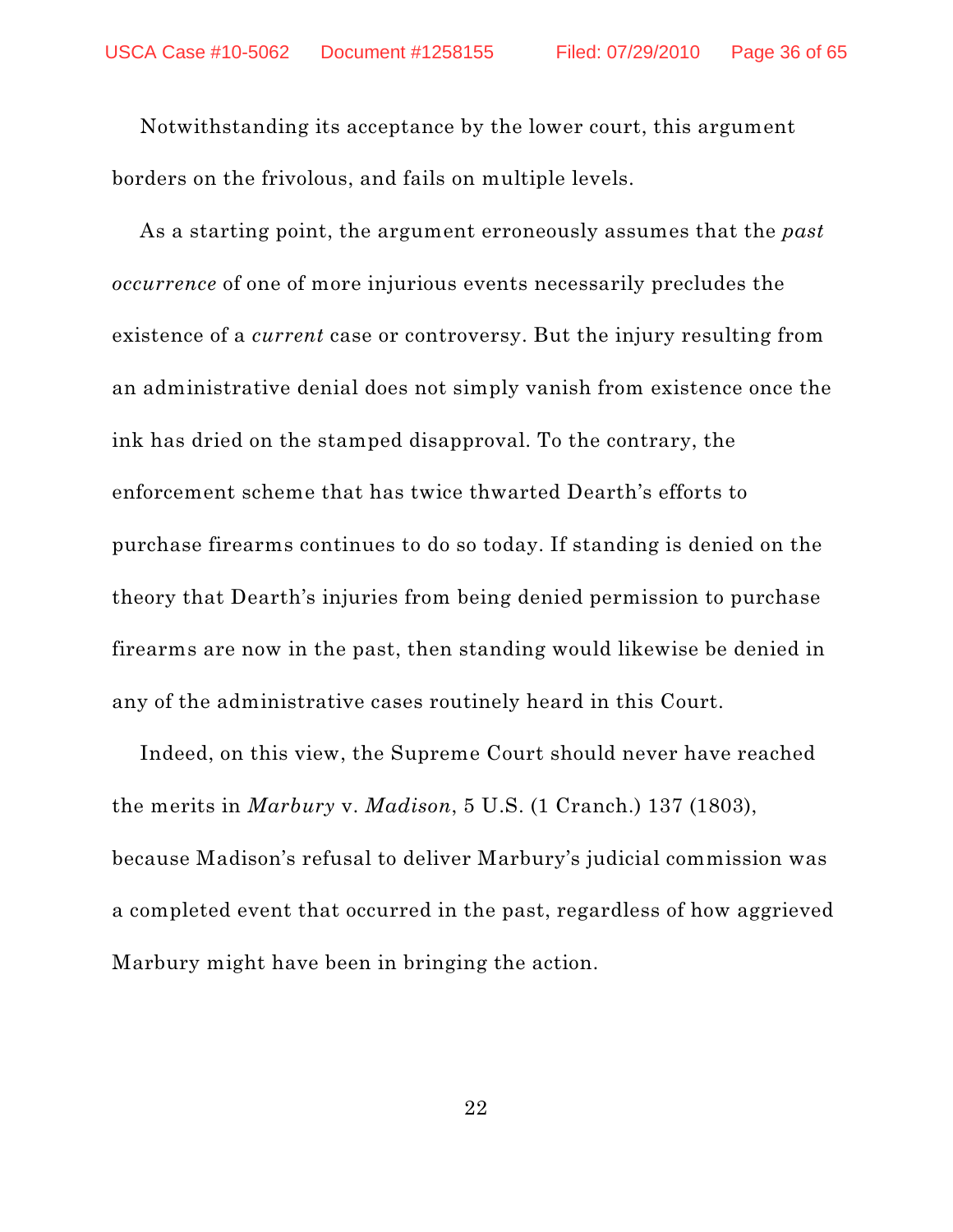To be sure, the Declaratory Judgment Act's text does refer to a live case or controversy. However, this is best understood as referring to the *constitutional* requirement—*i.e.*, the same requirements Article III imposes in all cases. *See*, *e.g.*, *Cutaiar* v. *Marshall*, 590 F.2d 523, 527 (3d Cir. 1979) ("[The Supreme Court has] held that the Declaratory Judgment Act requirement of an 'actual controversy' is identical to the constitutional requirement of 'cases' and 'controversies'") (citing *Aetna Life Insurance Co.* v. *Haworth*, 300 U.S. 227, 239-40 (1937); *see also Franchise Tax Bd. of California* v. *Constr. Laborers Vacation Trust*, 463 U.S. 1, 17 (1983) (the Declaratory Judgment Act "was intended to affect only the remedies available in a federal district court, not the court's  $\rm{surisdiction}$ "). $^5$ 

Section 1983 affords declaratory and injunctive relief against the District of Columbia in federal court. The Declaratory Judgment Act

 $5$  These cases notwithstanding, the district court observed that this principle has not been strictly followed. *See* JA 5-6, n.1. In *Golden* v. *Zwickler*, 394 U.S. at 108-110, for example, a plaintiff's prior arrest failed to support a Declaratory Judgment action where the plaintiff could not show that the arrestable offense was likely to reoccur. But whether "strictly" observed or not, the principle certainly applies to a case that implicates an administrative denial like this one.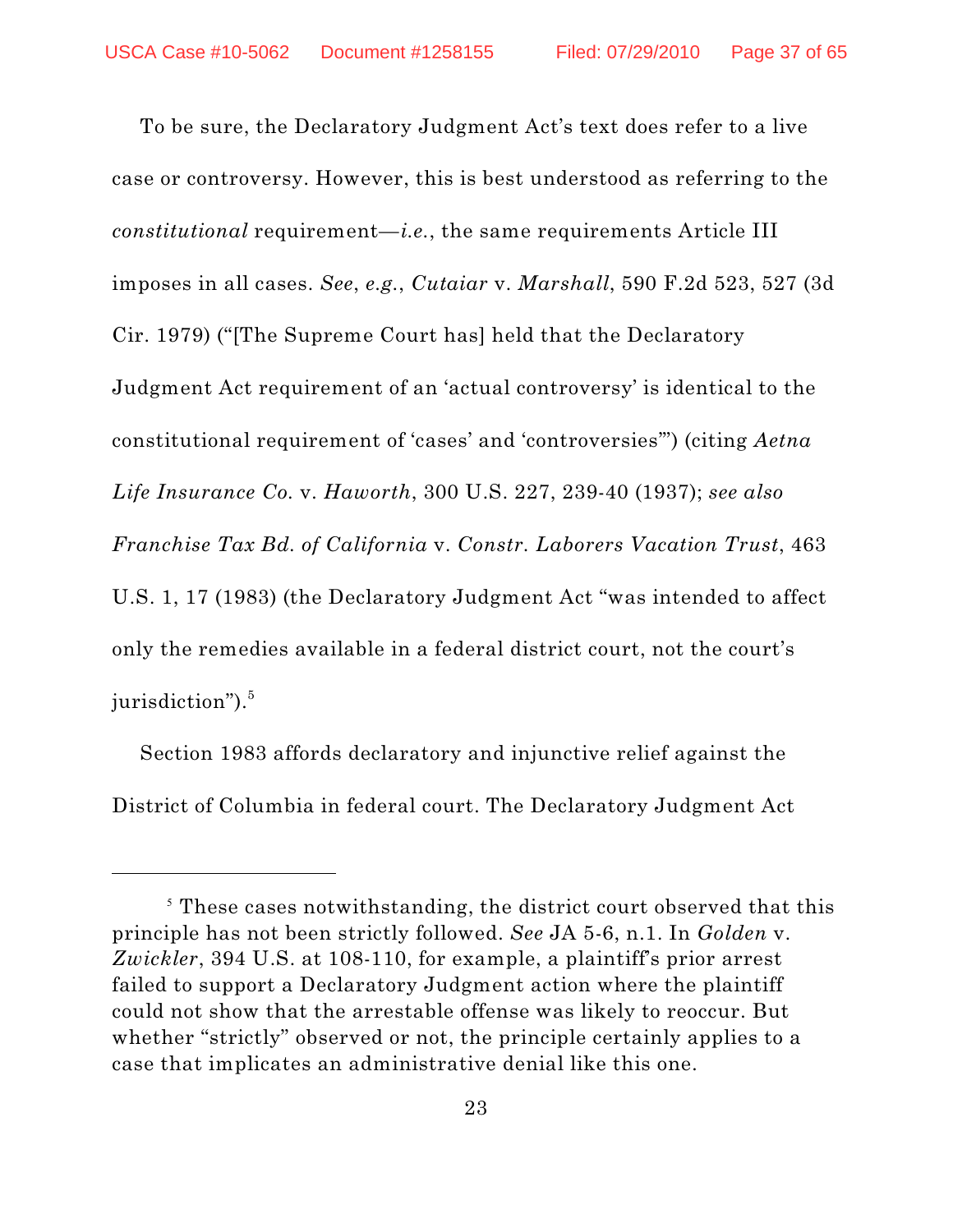provides the same remedies against the remainder of the federal government. It makes no sense to claim that Section 1983 reaches the District government's administrative gun permit denial, but standing concerns prevent the Declaratory Judgment Act from doing likewise with respect to the Justice Department.

"There is nothing unique about suits brought under the DJA that requires a special jurisdictional analysis," *Ord*, 587 at 1147 (Brown, J., dissenting in part), and so there is no reason why Article III should govern Declaratory Judgment Act cases differently than it does all other types of cases. Standing is standing. It either exists, or it does not. While it is true that Congress has enacted a wide variety of statutes (including Section 1983) for the purpose of resolving "cases or controversies" dealing with different government actors, this unremarkable fact has no relevance to Dearth's standing.

Because it is indisputable that an administrative denial is an injury-in-fact for Article III purposes, the government's denial of Dearth's ability to purchase firearms here must trigger the Court's authority under the Declaratory Judgment Act.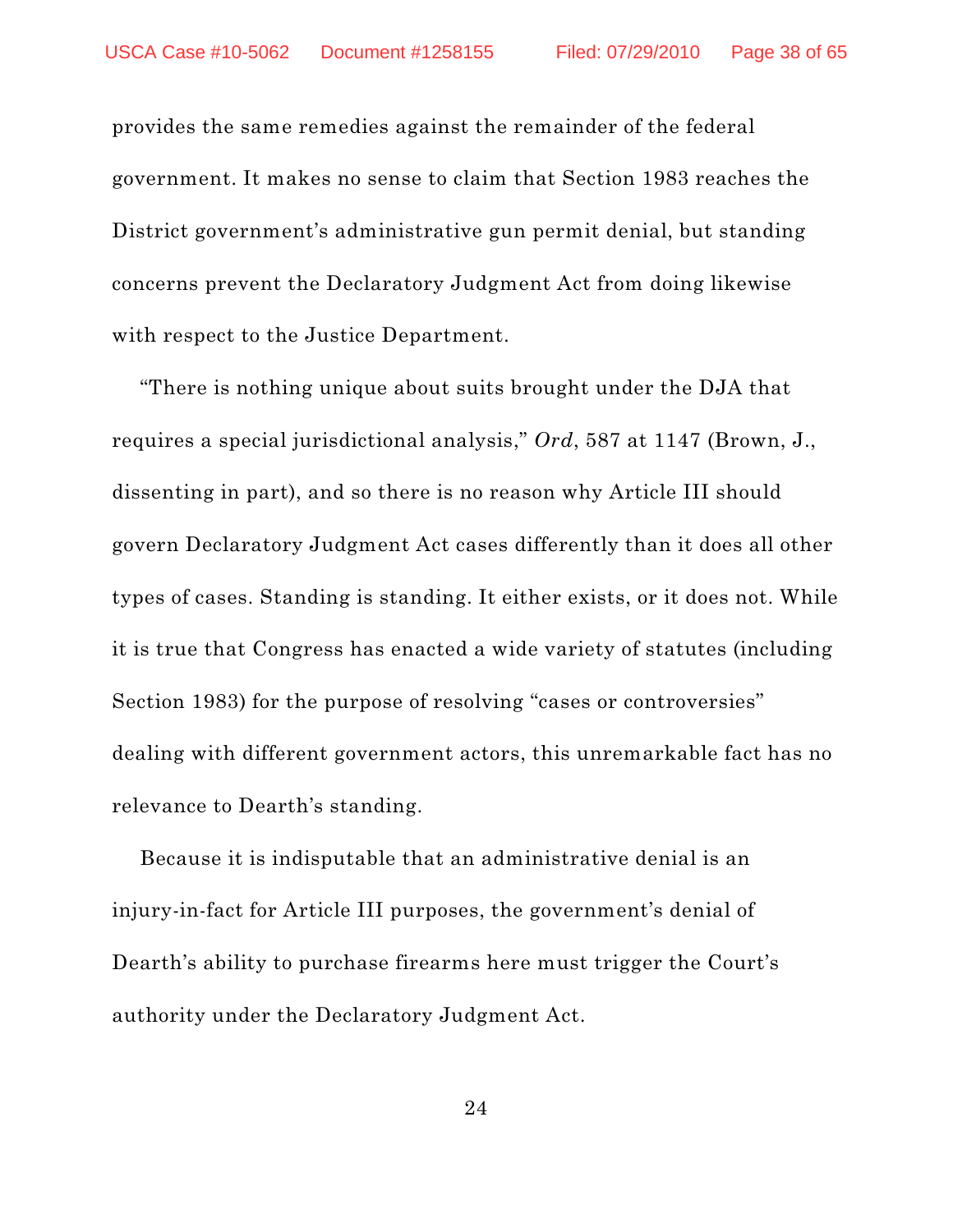# **III.** *NAVEGAR***'S HEIGHTENED "IMMINENCE" STANDARD FOR PRE-ENFORCEMENT STANDING CONTRADICTS INTERVENING SUPREME COURT PRECEDENT AND SHOULD BE ABANDONED.**

"For more than a decade, this circuit has offered a wary allegiance" to

the rule first announced in *Navegar*, which

bar[s] preenforcement claims for declaratory relief unless the plaintiff can show a threat of imminent prosecution, and thus den[ies] access to Article III courts to District of Columbia litigants seeking vindication of civil rights claims—access they would have under applicable Supreme Court precedent.

*Ord*, 587 F.3d at 1146 (Brown, J., dissenting in part). Though

"repeatedly express[ing] grave misgivings" about its sharp tension with

multiple pronouncements of the Supreme Court, *see id*. at 1149-50, this

Court has reluctantly left its core holding in place.

But despite the controversy surrounding *Navegar*'s continuing viability, one thing should remain clear: its holding cannot be extended to contradict intervening statements of the Supreme Court. Because the Supreme Court has unambiguously declared that a plaintiff may challenge the constitutionality of a criminal law without being "requir[ed] . . . to expose himself to liability" in the form of prosecution,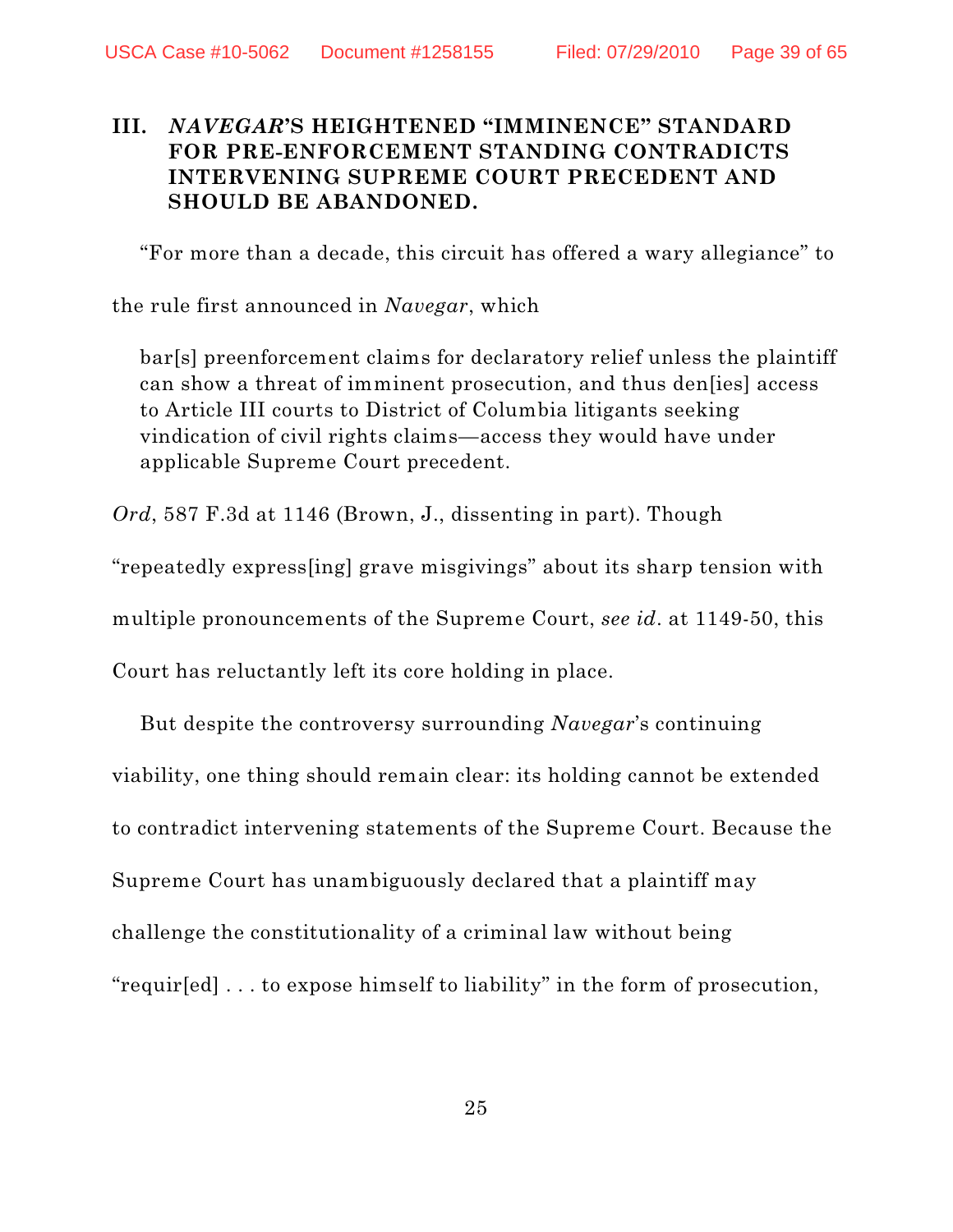*Medimmune*, 549 U.S. at 129, *Navegar*'s application here must be abandoned as doing precisely that.

# **A. Standing to Assert a Pre-Enforcement Challenge is Established Whenever a Plaintiff Foregoes Activity Based on a Credible Fear of Enforcement.**

Discussion of the federal courts' various standing doctrines can often devolve into abstractions, but it is important to recall what is essentially at stake: the right of an individual to access Article III courts for the vindication of civil rights claims. This right is to be enjoyed within the District of Columbia just as it is elsewhere in the United States. *O'Donoghue* v. *United States*, 289 U.S. 516, 540 (1933).

The Supreme Court has fashioned pre-enforcement standing guidelines that reflect a practical, common-sense approach to distinguish those claims that are merely hypothetical from those that seek to resolve actual, live "cases or controversies." U.S. CONST. art. III. Outside this Circuit, and before the Supreme Court, it is not a controversial legal principle that the government creates an actual case or controversy whenever its laws or policies cause reasonable people to forego behavior, their right to engage in which a competent court has the power to secure.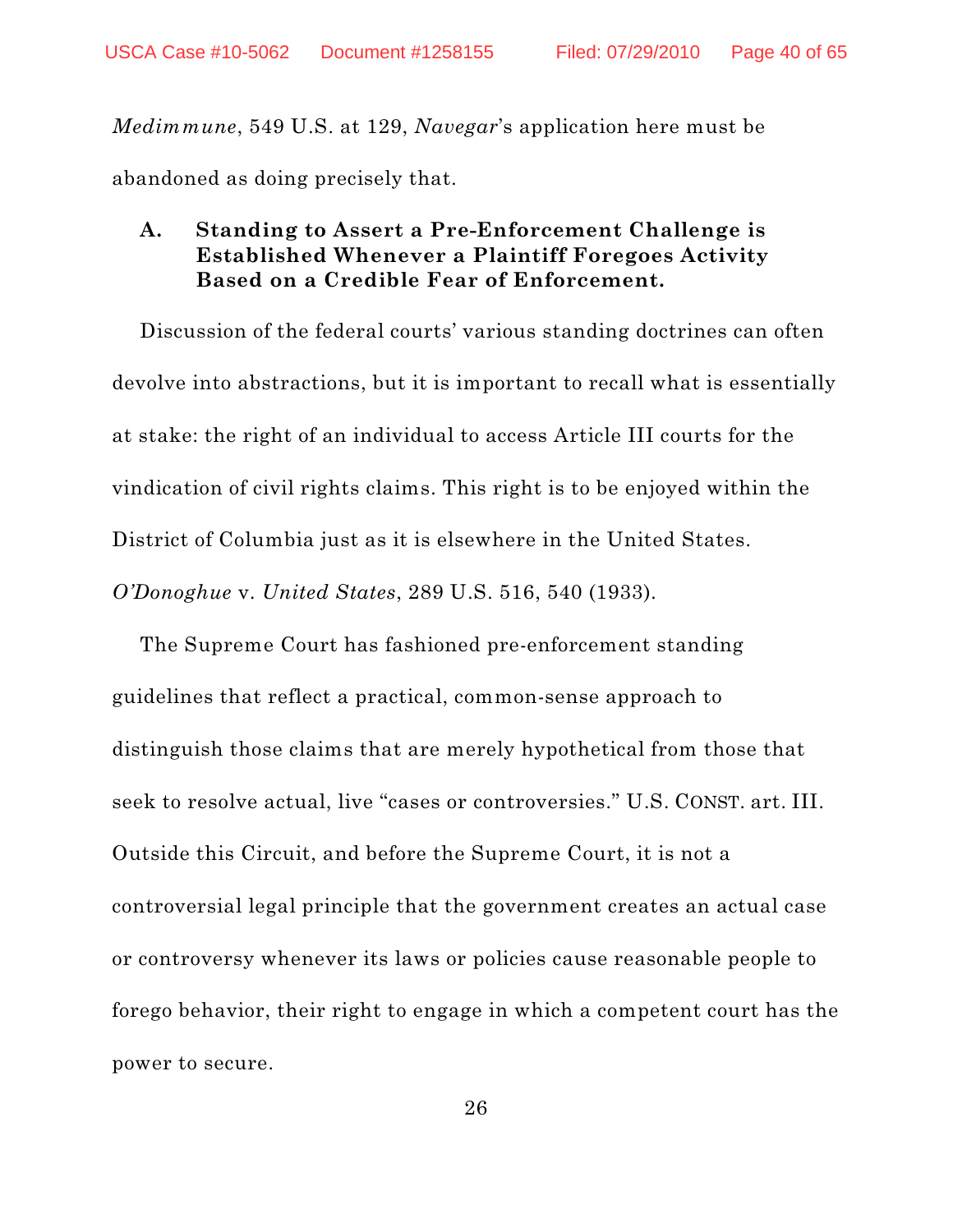Notably, the Supreme Court's guidance in this area has continued in

the intervening years since this Circuit's 1997 decision in *Navegar*. Just

three years ago, for example, the Supreme Court declared:

[W]here threatened action by government is concerned, we do not require a plaintiff to expose himself to liability before bringing suit to challenge the basis for the threat—for example, the constitutionality of a law threatened to be enforced. *The plaintiff's own action (or inaction) in failing to violate the law eliminates the imminent threat of prosecution, but nonetheless does not eliminate Article III jurisdiction*.

*Medimmune*, 549 U.S. at 129 (emphasis added).

The Supreme Court proceeded to review its history of cases affirming

the constitutionality of pre-enforcement standing, explaining,

[i]n each of these cases, the plaintiff had eliminated the imminent threat of harm by simply not doing what he claimed the right to do . . . That did not preclude subject matter jurisdiction because the threat eliminating behavior was effectively coerced.

*Id*. at 129. This intervening statement by the Supreme Court is clear and unequivocal: standing exists even if "the imminent threat of prosecution" has been eliminated by the plaintiff's coerced compliance. *Id*. Indeed, "[t]he dilemma posed by that coercion—putting the challenger to the choice between abandoning his rights or risking prosecution—is 'a dilemma that it was the very purpose of the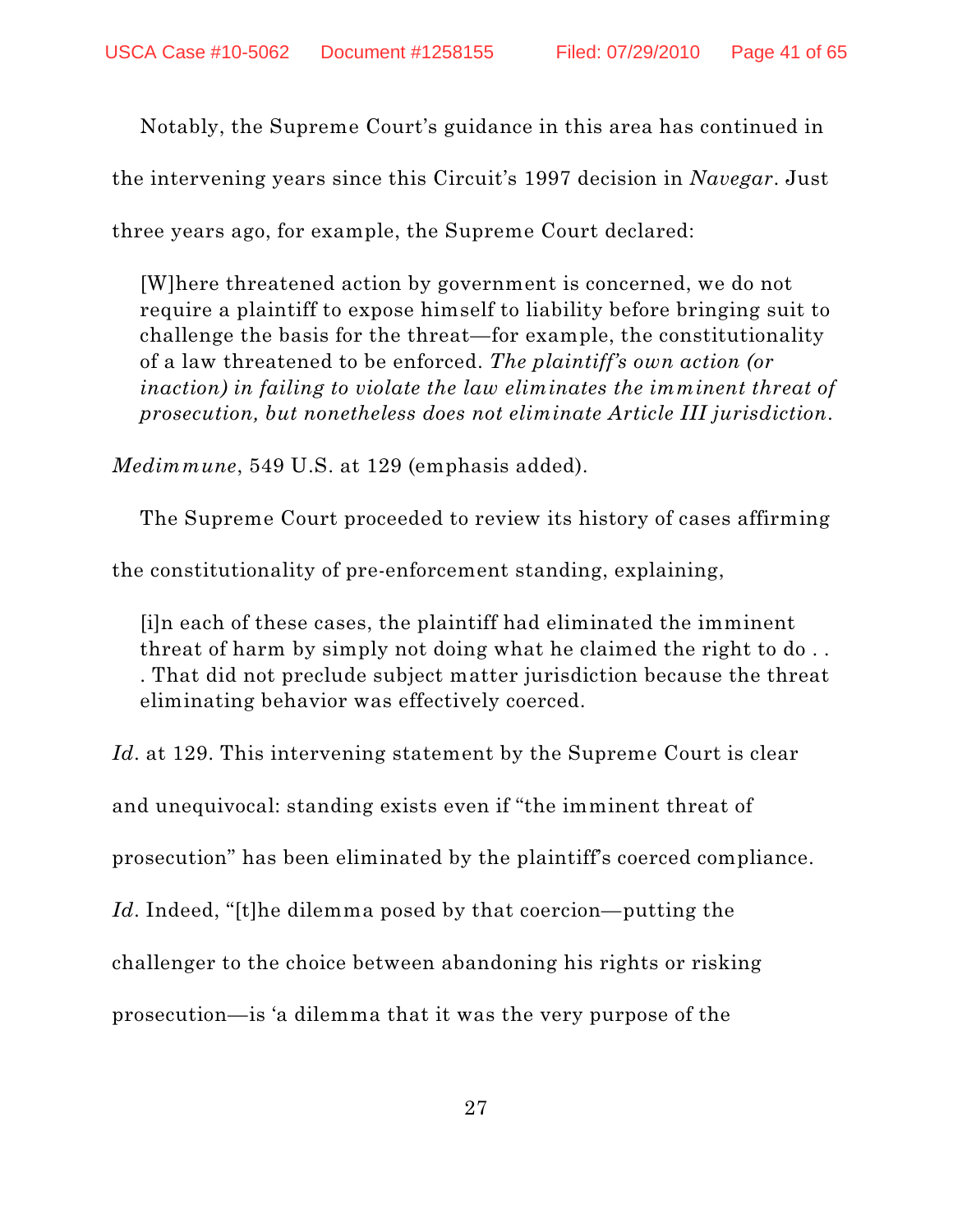Declaratory Judgment Act to ameliorate.'" *Id*. (quoting *Abbott Labs*. v. *Gardner*, 387 U.S. 136, 152 (1967)); *see also Ord*, 587 at 1150 (Brown, J., dissenting in part).

Clearly then, the appropriate inquiry cannot be made to depend upon an *imminent* threat of prosecution, but rather "a *credible* threat of prosecution." *Babbitt* v. *United Farm Workers Nat'l Union*, 442 U.S. 289, 298 (1979) (emphasis added). This requirement of a "credible" threat plainly establishes an "injury-in-fact." "[I]njury in fact" means that "the plaintiff must have suffered . . . . an invasion of a legally-protected interest which is (a) concrete and particularized, and (b) 'actual or imminent, not 'conjectural' or 'hypothetical.'" *Lujan*, 504 U.S. at 560 (citations omitted).

Imminence, under *Lujan*, is merely one class of "factual" as opposed to hypothetical harm. Accordingly, with respect to the injury-in-fact element, the Supreme Court has recognized that plaintiffs may assert "a claim of specific present objective harm or a threat of specific future harm." *Laird* v. *Tatum*, 408 U.S. 1, 14 (1972); *DKT Memorial Fund Ltd.* v. *Agency for Int'l Dev.*, 887 F.2d 275, 299 (D.C. Cir. 1989).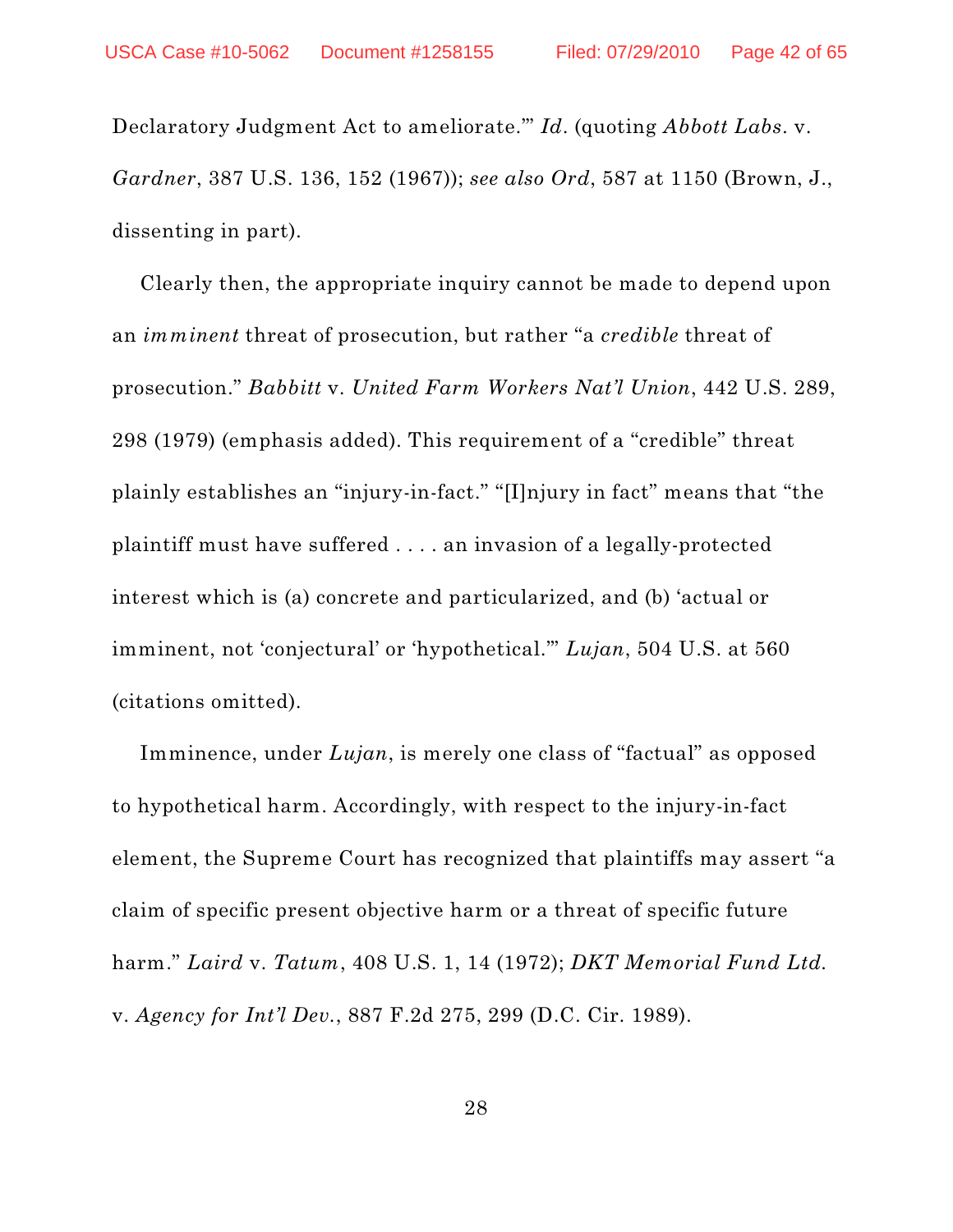The "credibility" requirement is not rigorous, and is simply meant to eliminate those cases where plaintiffs are challenging a statutory relic no prosecutor is likely to invoke. For example, the Fourth Circuit rejected the credibility of the prosecutorial threat in declining to hear a challenge to Virginia's ancient bans on fornication and cohabitation, the last recorded convictions for which had occurred in 1849 and 1883, respectively. *Doe* v. *Duling*, 782 F.2d 1202 (4th Cir. 1986); *see also Bronson* v. *Swensen*, 500 F.3d 1099 (10th Cir. 2007) (no standing to challenge polygamy laws unenforced under plaintiff's circumstances).

As a general rule, however, pre-enforcement challenges are permitted where the statutes being challenged are "not moribund." *Doe* v. *Bolton*, 410 U.S. 179, 188 (1973). As recently as 1968, the Supreme Court let a teacher challenge Arkansas' "monkey law," notwithstanding the possibility that "the statute is presently more of a curiosity than a vital fact of life." *Epperson* v. *Arkansas*, 393 U.S. 97, 102 (1968).

If anything, "[t]here may be a trend in favor of . . . a practical approach" to standing, where "courts are content with any realistic inferences that show a likelihood of prosecution." *New Hampshire Hemp*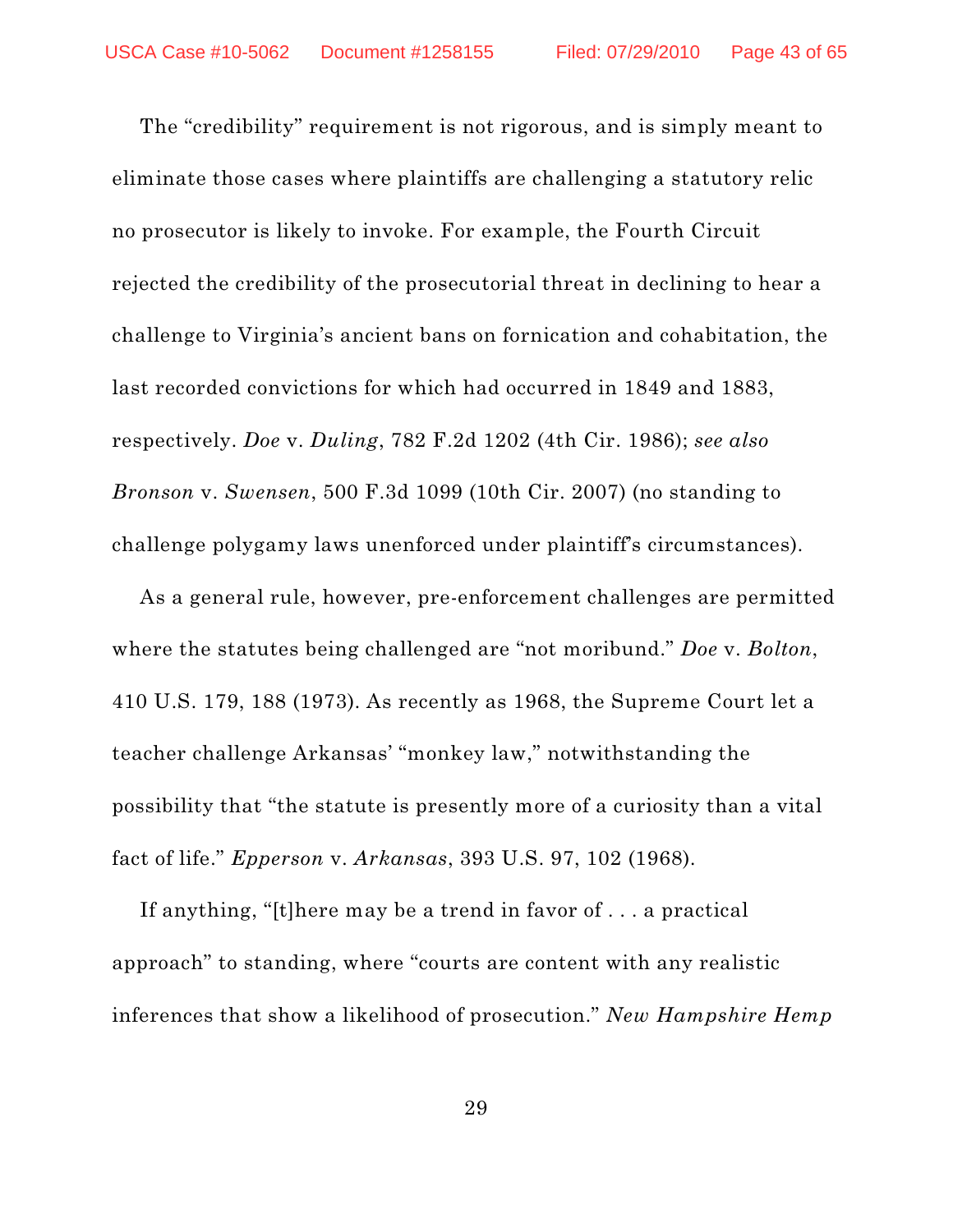*Council, Inc.* v. *Marshall*, 203 F.3d 1, 5 (1st Cir. 2000); *Maryland State Conf. of NAACP Branches* v. *Maryland Dep't of State Police*, 72 F. Supp. 2d 560, 565 (D. Md. 1999) ("plaintiffs' likelihood of injury depends only on their status as a member of a minority group and their need to travel on I-95").

To this end, courts routinely allow challenges to statutes immediately upon their effective date, without waiting for historical evidence of prosecution. *See*, *e.g.*, *Reno* v. *ACLU*, 521 U.S. 844, 861 (1997) ("immediately after the President signed the statute, 20 plaintiffs filed suit against the Attorney General of the United States and the Department of Justice") (footnote omitted); *Carhart* v. *Gonzales*, 413 F.3d 791, 792 (8th Cir. 2005) ("[t]he day the President signed the Act into law, plaintiffs filed suit"), *rev'd on other grounds*, 550 U.S. 124 (2007). Simply put, the government is not permitted one or several "free" pre-enforcement prosecutions under a new law.

# **B. Requiring an "Imminent" Rather Than "Credible" Threat of Prosecution Imposes an Improperly-Heightened Standard for Testing a Criminal Law's Constitutionality.**

Notwithstanding the Supreme Court's clear instructions regarding the nature of the threat necessary to sustain pre-enforcement standing,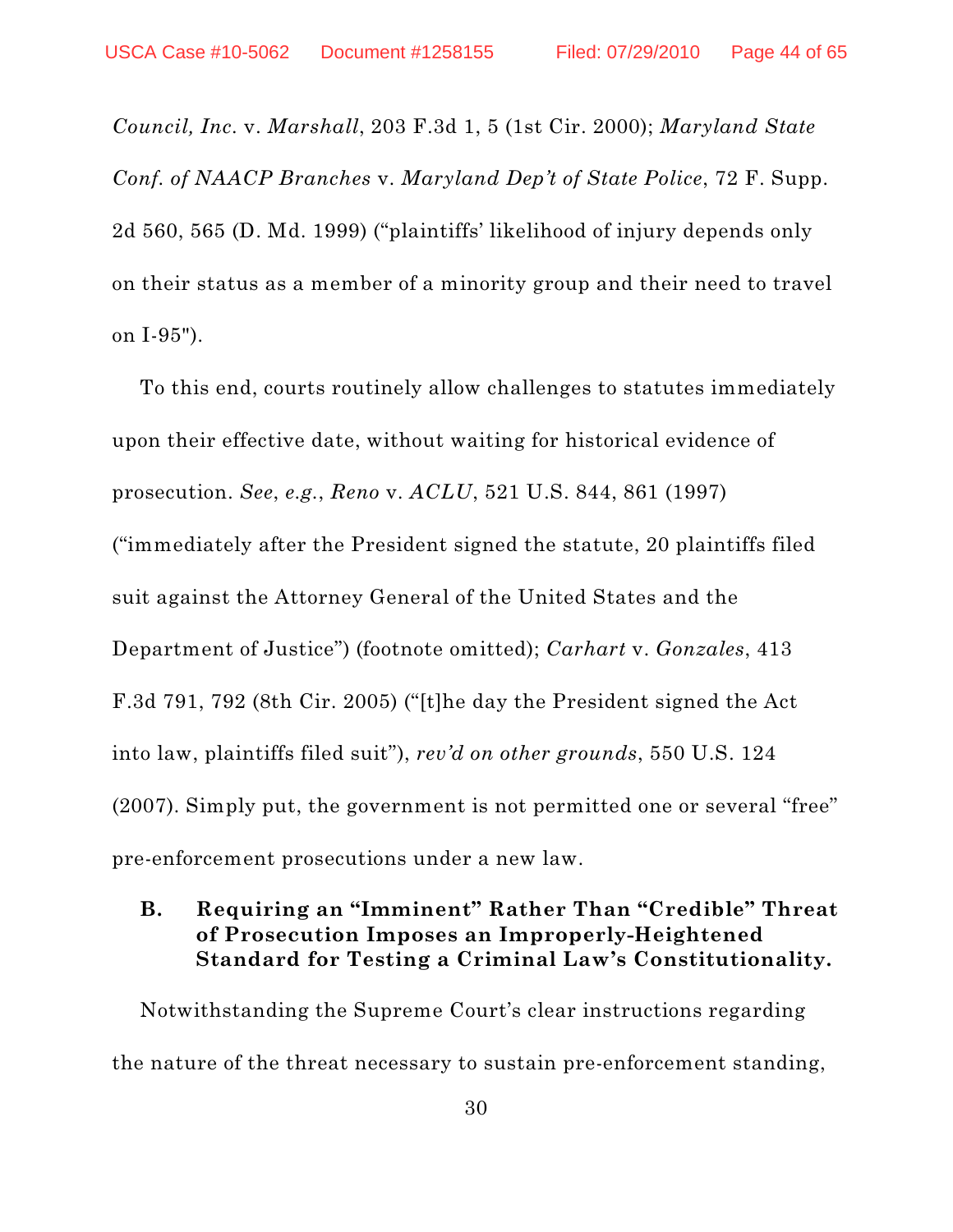this Court adopted a heightened requirement that the prosecutorial threat not only be "credible," but imminently so. *Navegar*, 103 F.3d at 1001.

*Navegar* involved a challenge by firearms manufacturers to the now-expired federal ban on "assault weapons," 18 U.S.C. § 922(v)(1). Two relevant provisions of the law were at issue: the first banned the future manufacture of certain firearms listed by name, and the second applied to firearms that possessed certain characteristics. With respect to the plaintiffs' challenge to the first category, this Court found standing to exist. *Navegar*, 103 F.3d at 999. Federal agents had visited plaintiffs on the day the law went into effect and took inventories of previously-manufactured, grandfathered weapons identified by name in the statute. *Id*. Subsequently, the government also instructed plaintiffs not to violate the new law. *Id*. That such facts establish a sufficiently credible prosecutorial threat to confer standing is uncontroversial.

But with respect to the second category of weapons (which arguably fell within the ambit of the ban), this Court held the plaintiffs were not suffering from a fear of prosecution that was sufficiently "imminent" to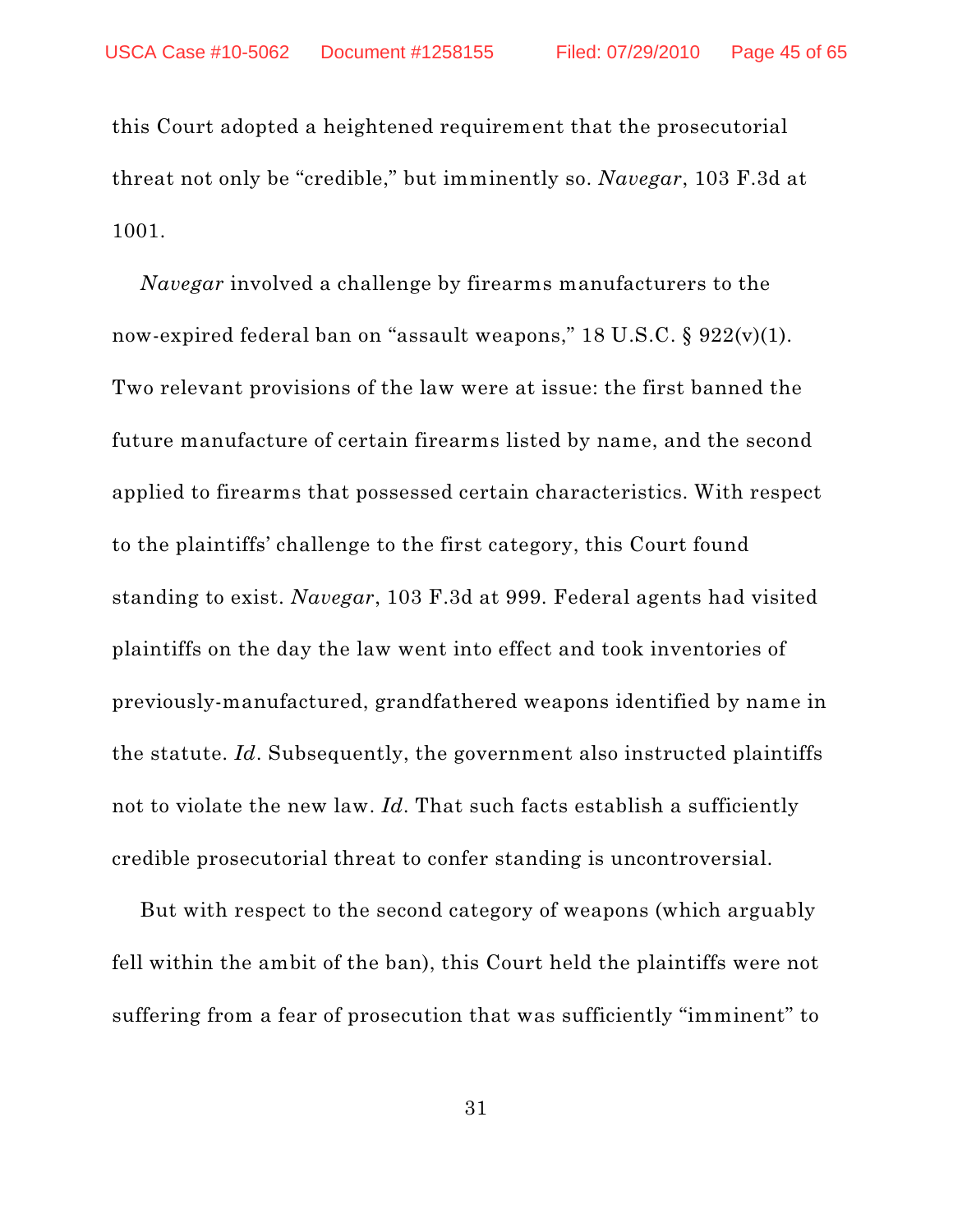make their claims justiciable. *Id*. at 1001. The problems with this heightened "imminence" standard soon became apparent.

Difficulties surfaced in *Seegars* v. *Ashcroft*, 396 F.3d 1248 (D.C. Cir. 2005), a pre-enforcement challenge to Washington, D.C.'s bans on the possession of handguns and all functional firearms. Applying *Navegar*, a reluctant 2-1 majority held none of the plaintiffs had standing to challenge the gun bans because none could demonstrate that they, specifically, would be targeted for prosecution, notwithstanding the well-known fact that virtually all violators are prosecuted.

The *Seegars* majority observed, "[w]e cannot help noting that *Navegar*'s analysis is in sharp tension with standard rules governing preenforcement challenges to agency regulations," *Seegars*, 396 F.3d at 1253, and that "[t]here is also tension between *Navegar* and our cases upholding preenforcement review of First Amendment challenges to criminal statutes." *Id*. at 1254. This Court also conceded that *Navegar* was inconsistent with the pre-enforcement standing requirements of at least one circuit. *Id*. at 1255 (noting conflict with *People's Rights Organization* v. *City of Columbus*, 152 F.3d 522 (6th Cir. 1998)).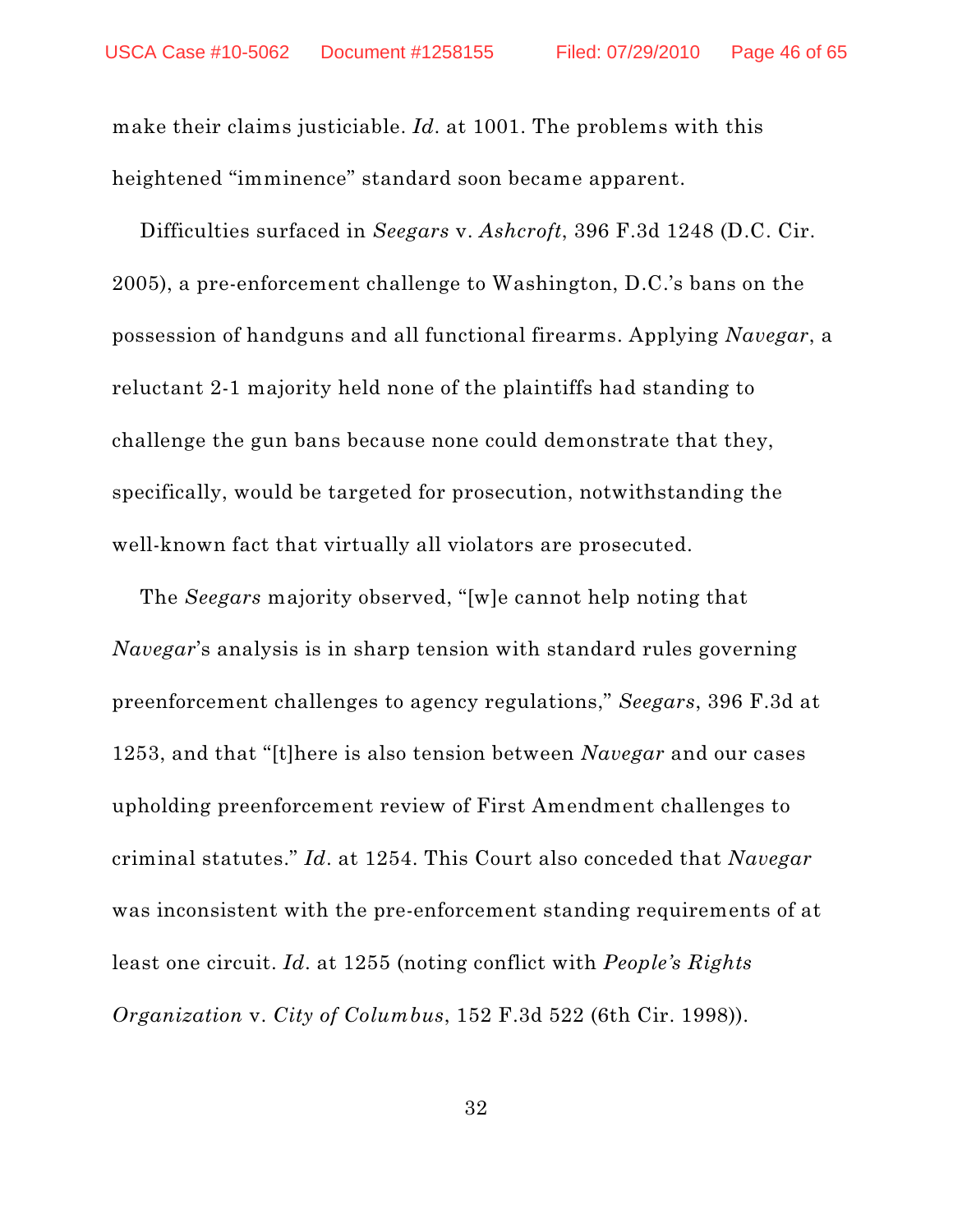And as explained in response to a petition for rehearing en banc, "[a]s a panel we were constrained by [*Navegar*], even though, as my opinion for the court made clear, it appeared to be in conflict with an earlier Supreme Court decision [in *United Farm Workers*]." *Seegars* v. *Gonzales*, 413 F.3d 1, 2 (D.C. Cir. 2005) (Williams, Senior Circuit Judge).

Having explained that *Navegar* conflicts with Supreme Court precedent and case law from another circuit, not to mention its "sharp tension with standard rules" in other cases, *Seegars*, 396 F.3d at 1253, and "tension" with yet another set of circuit precedent, *id*. at 1254, this Court searched for a rationale to justify *Navega's* continuing viability. All that could be said in its defense was that "it represents the only circuit case dealing with a non First Amendment preenforcement challenge to a criminal statute that has not reached the court through agency proceedings." *Id*. at 1254 (citations omitted). Among the votes for en banc review was that of the current Chief Justice.

An even more problematic application of the *Navegar* doctrine arrived with this Court's decision in *Parker*, another, ultimately more successful challenge to the same laws at issue in *Seegars*. The record of pre-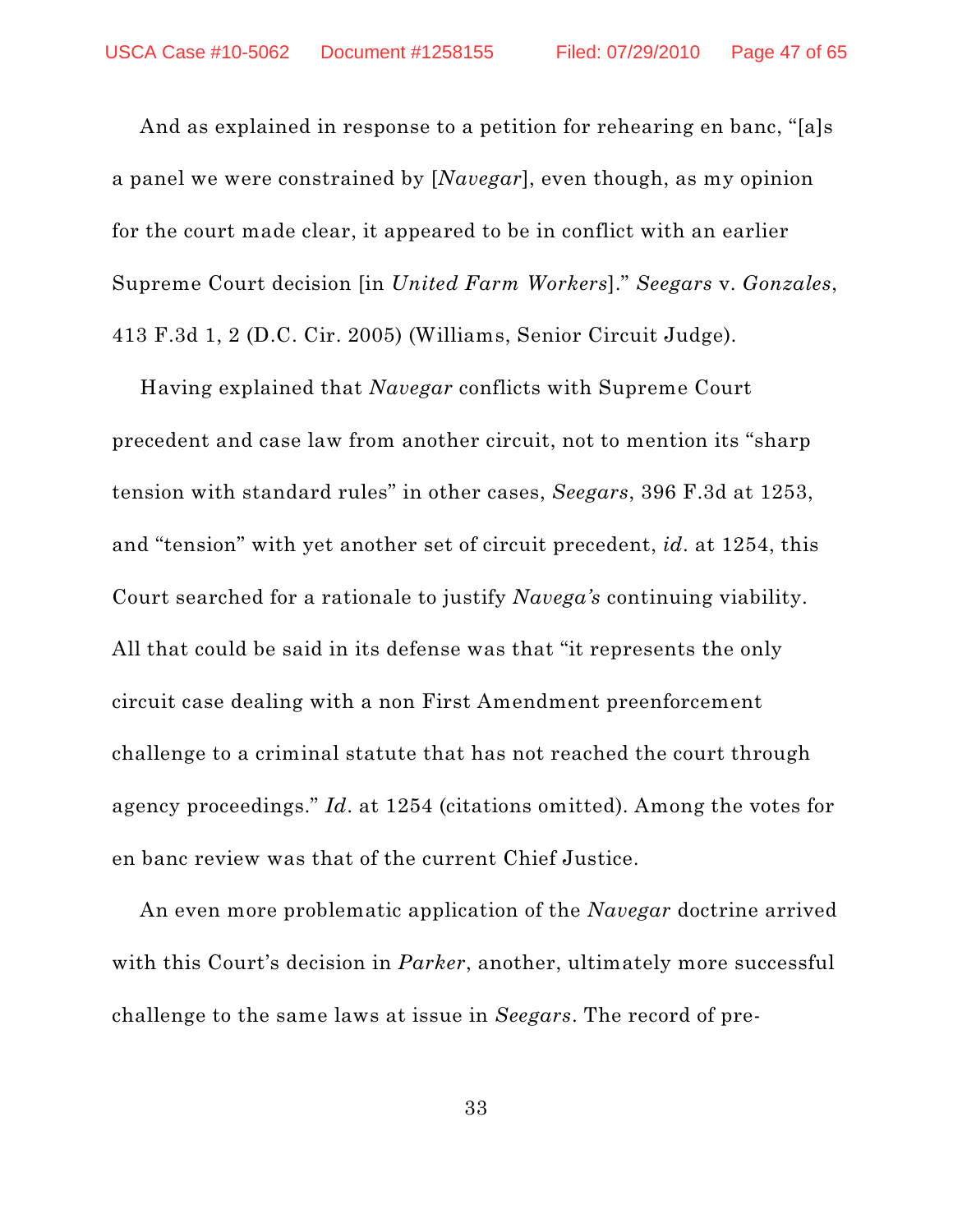enforcement threats in *Parker* was quite stark. When the District Court inquired whether the plaintiffs would be prosecuted for violating the law, defendants' counsel rejected the District Court's suggestion that plaintiffs would get "a free ride" on account of their litigation activity, and referred to "the fact that if, in fact, they break the law and we would enforce the law that they're breaking." Appellants' Br., 04-7041 at 9. Indeed, upon the filing of the litigation, city officials ominously proclaimed to a newspaper that the plaintiffs' behavior would harm children and "is not what we want." *Id*. at 10 (citation omitted).

This Court found even these facts insufficient to create an "imminent" risk of prosecution should the law be violated. *Parker*, 478 F.3d at 375. Still, this Court was not enthusiastic about rejecting pre-enforcement standing, repeating the belief that the *Navegar* rule contradicts multiple pronouncements by the Supreme Court:

The unqualified language of *United Farm Workers* would seem to encompass the claims raised by the *Seegars* plaintiffs, as well as the appellants here. Appellants' assertions of Article III standing also find support in the Supreme Court's decision in *Virginia* v. *American Booksellers Ass'n*, 484 U.S. 383, 108 S. Ct. 636, 98 L. Ed. 2d 782 (1988) . . . In that case, the Court held it sufficient for plaintiffs to allege "an actual and well founded fear that the law will be enforced against them," *id*. at 393, without any additional requirement that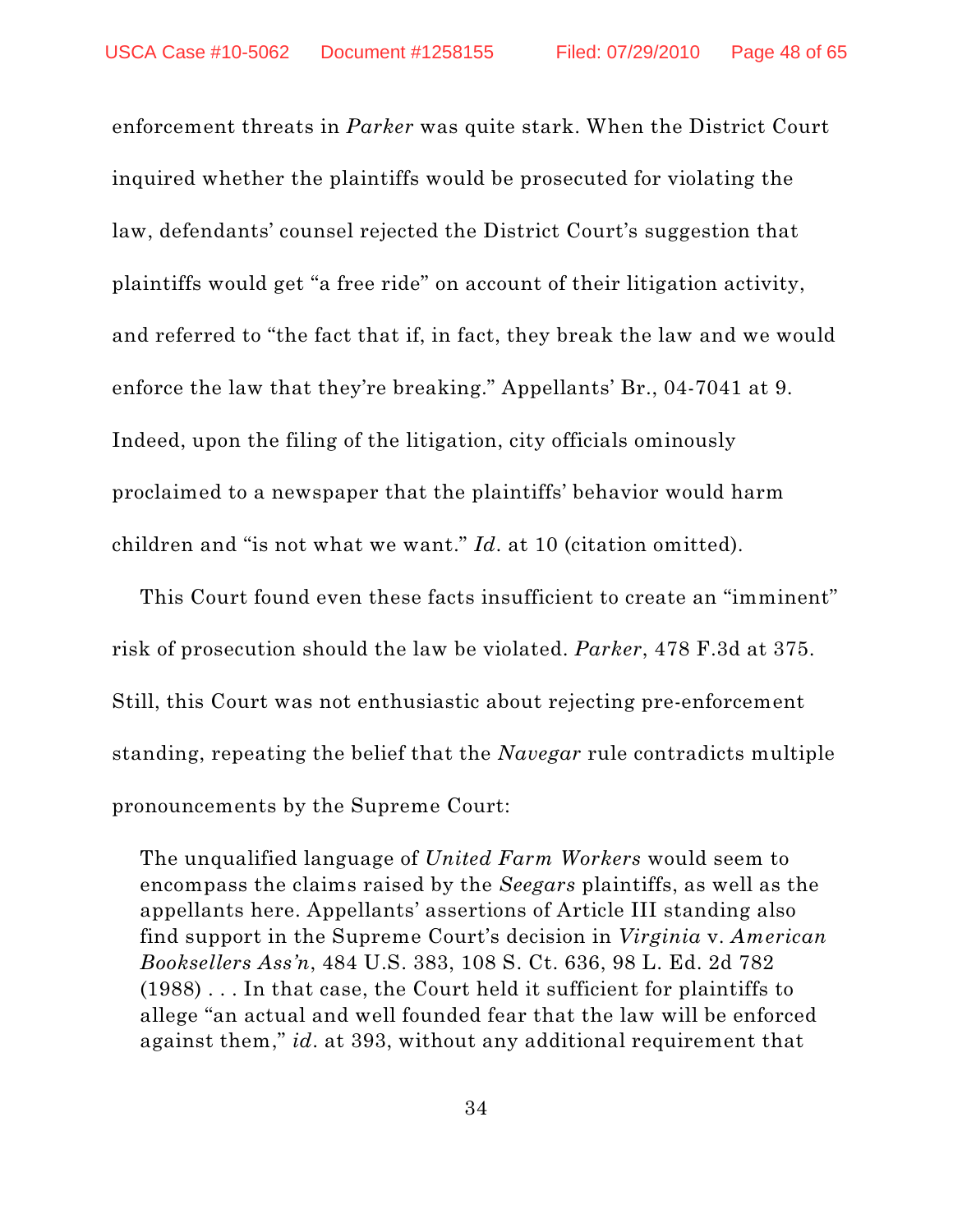the challenged statute single out particular plaintiffs by name. In both *United Farm Workers* and *American Booksellers*, the Supreme Court took a far more relaxed stance on pre enforcement challenges than *Navegar* and *Seegars* permit. Nevertheless, unless and until this court en banc overrules these recent precedents, we must be faithful to *Seegars* just as the majority in *Seegars* was faithful to *Navegar*.

*Parker*, 478 F.3d at 395 (footnote omitted).

In sum, by requiring a prospective plaintiff to be subjected to an "imminent" rather than merely "credible" threat of prosecution, the *Navegar* rule imposes an improperly-heightened standard for testing the constitutionality of a criminal law under the Declaratory Judgment Act. This "imminence" doctrine in pre-enforcement challenges has been repeatedly declared by this Court to be at odds with Supreme Court precedent and the practice in other courts, and lacks any ongoing persuasive rationale today.

# **C. As the District Court Observed, Its Application of the** *Navegar* **Rule to this Case Prevents Any Constitutional Challenge to the Laws at Issue Absent Exposure to Criminal Prosecution.**

While the *Navegar* rule has operated in considerable tension with multiple Supreme Court pronouncements concerning the Declaratory Judgment Act, its application to deny standing in this case would be entirely irreconcilable with those precedents. This is because the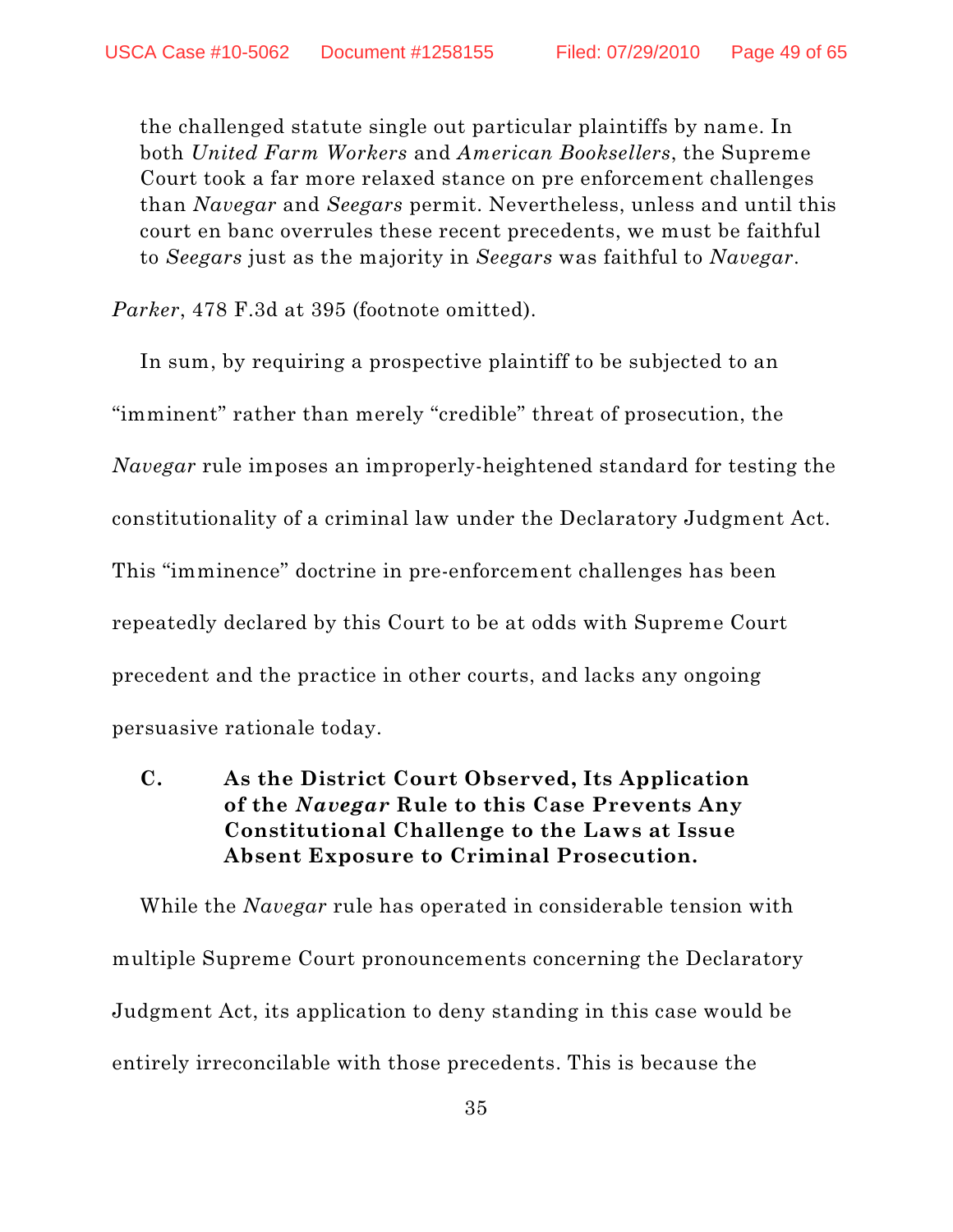particular characteristics of the federal criminal laws at issue here prevent them from *ever* drawing an "imminent" threat of prosecution against a prospective plaintiff who is unwilling to actually expose him or herself to criminal prosecution. As the district court explained in its opinion below, the *Navegar* rule functions to effectively prevent Dearth's case from ever being heard on the merits by an Article III court outside of an actual criminal prosecution:

Like the D.C. Circuit itself, plaintiffs have criticized the *Navegar* line of cases as improperly stringent in comparison with other authority. That criticism is especially apt in this case. Domestic firearm merchants are legally obligated to refuse sale to citizens who reside abroad. Because sales will be refused, would-be purchasers will never draw government attention. Because they will draw no attention, they will never be in a position to be threatened with prosecution. If *Navegar* retains its vitality, the only way the state residence law can be challenged in this Circuit is to engage in a forbidden transaction, exposing oneself to prosecution.

JA 8 (citations omitted). And because Plaintiffs do not reside within any geographic circuit, the government seeks to move all such challenges here, based on the location of the seat of government, and for alleged reasons of convenience.

Clearly then, an extension of the *Navegar* rule to this case would squarely contradict the Supreme Court's unambiguous statement that a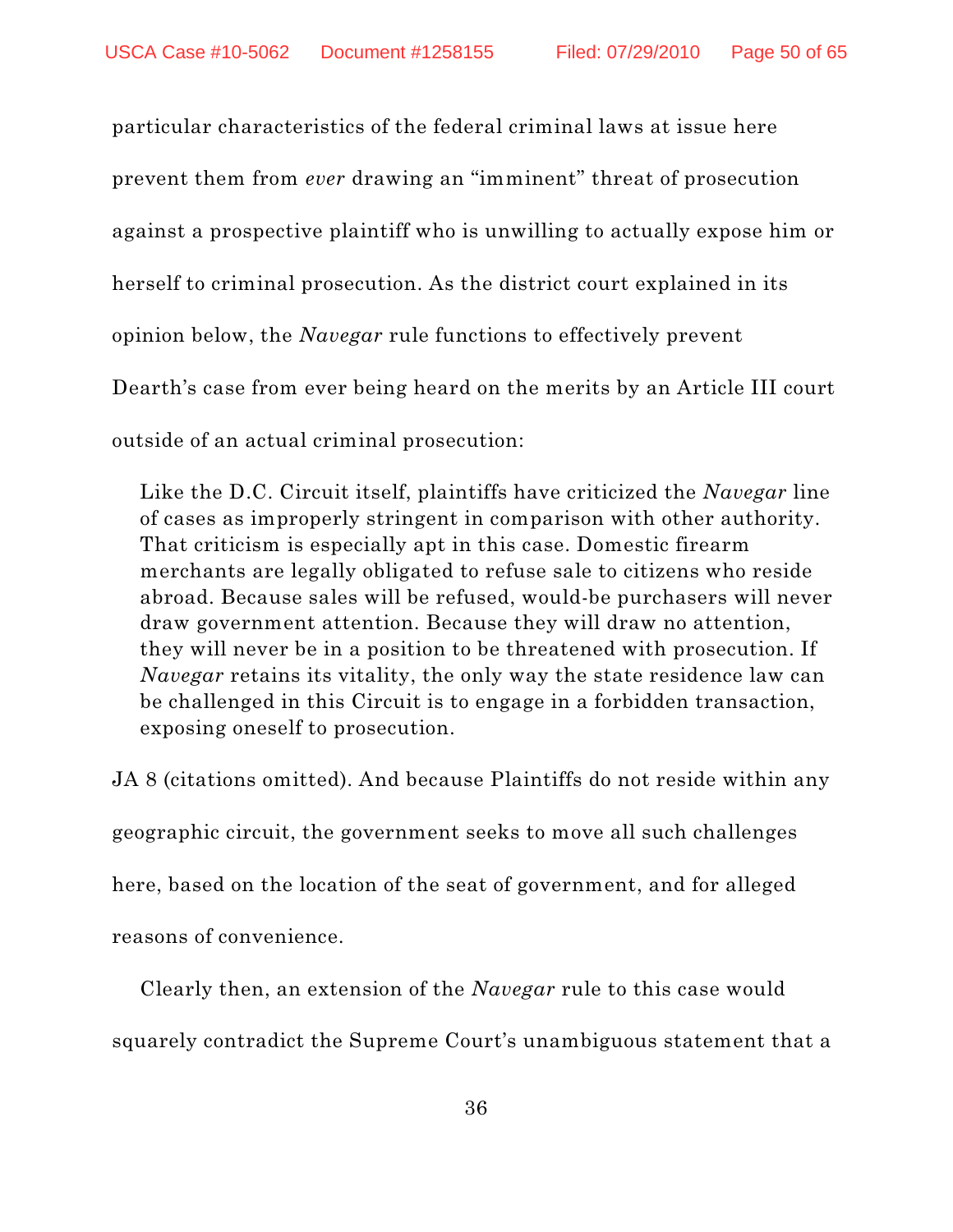plaintiff is permitted to challenge the constitutionality of a criminal law without being "requir[ed] ... to expose himself to liability" in the form of prosecution, *Medimmune*, 549 U.S. at129. To the extent that the *Navegar* rule can be read to require Dearth to engage in an illegal "forbidden transaction" and subject himself to prosecution, it must be abandoned as incompatible with the Supreme Court's intervening opinion in *Medimmune*.

### **D.** *Navegar* **Cannot be Applied in a Manner Consistent with Intervening Supreme Court Precedent.**

The short history of *Navegar*'s imminence doctrine is one of progressively untenable and illogical results. Each time it reappears before this Court, it is criticized for being in "tension" with higher authority but warily followed as circuit precedent. But as applied to this case, the *Navegar* rule literally contradicts *Medimmune* by actually requiring a plaintiff to break a criminal law in order to test its constitutionality. Rather than attempt to meld *Navegar*'s broken imminence mechanism into the Supreme Court's more practical, correct inquiry into the credibility of prosecutorial threat, this Court should follow the Supreme Court's intervening instructions in this area.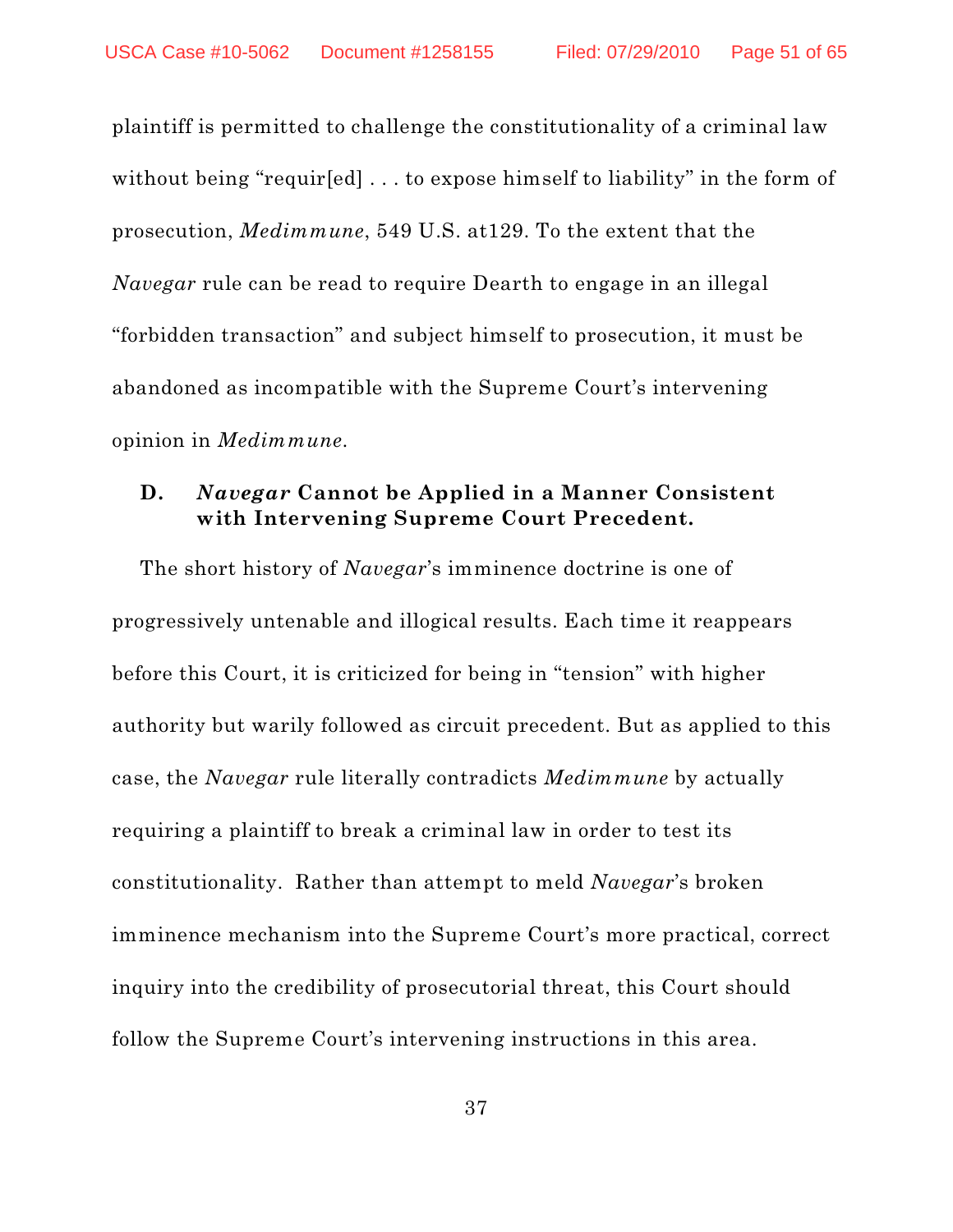Doing so does not necessarily require hearing this case en banc, as suggested in *Parker*, 478 F.3d at 375 and by several current and former members of this Court on rehearing in *Seegars*, 413 F.3d at 1. Many circuits permit panels to overrule or decline to follow prior circuit precedent once it becomes clear that intervening Supreme Court authority has superseded it. For example, in the Ninth Circuit, a panel "may overrule prior circuit authority without taking the case en banc when an intervening Supreme Court decision undermines an existing precedent of the Ninth Circuit, and both cases are closely on point." *Miller* v. *Gammie*, 335 F.3d 889, 899 (9th Cir. 2003) (en banc) (*quoting Galbraith* v. *County of Santa Clara*, 307 F.3d 1119, 1123 (9th Cir. 2002) and *United States* v. *Lancellotti*, 761 F.2d 1363, 1366 (9th Cir. 1985)).

Other circuits follow a similar approach. *See United States* v. *Burke*, 781 F.2d 1234, 1239 n.2 (7th Cir. 1985) ("A court need not blindly follow decisions that have been undercut by subsequent cases . . . .") (citations omitted); *Chisolm* v. *TranSouth Fin. Corp*., 95 F.3d 331, 337 n.7 (4th Cir. 1996); *White* v. *Estelle*, 720 F.2d 415, 417 (5th Cir. 1983); *Dawson* v. *Scott*, 50 F.3d 884, 892 n.20 (11th Cir. 1995). Indeed, a failure to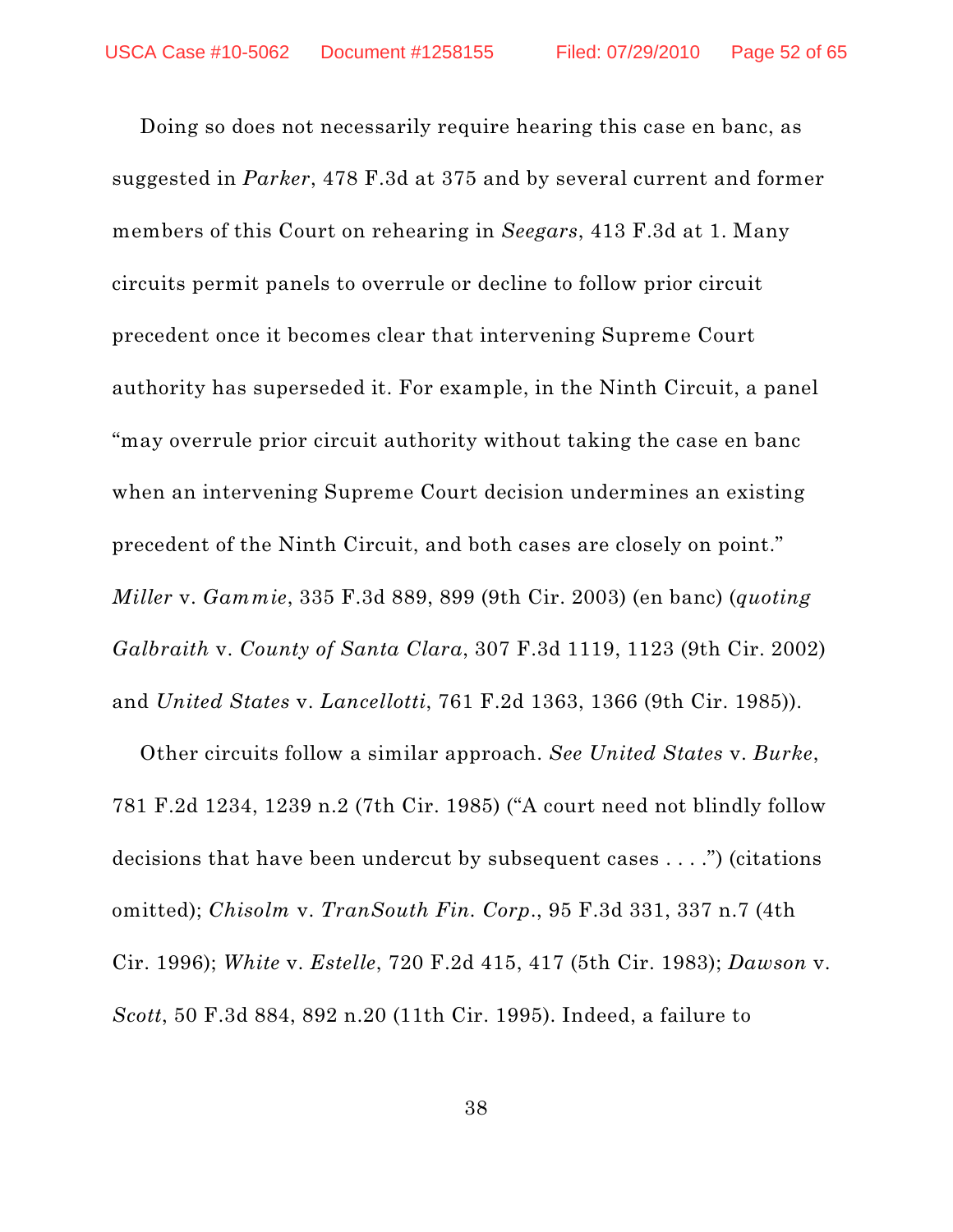recognize that intervening Supreme Court precedent rendered obsolete a circuit court decision has been grounds for summary reversal. *United States* v. *Nachtigal*, 507 U.S. 1 (1993).

The Supreme Court's decision in *Medimmune*—a higher authority clarifying that standing exists even when there is no imminent prosecutorial threat—is plainly inconsistent with the earlier-decided *Navegar* and *Seegars*. Under ordinary principles holding a higher intervening authority as overruling an earlier, lower authority, *Medimmune* should be understood as overruling those two cases. *Parker* was decided shortly after *Medimmune*, which was brought to the *Parker* panel's attention; however, *Parker* does not mention *Medimmune*, an odd circumstance considering that decision's recognition of several other Supreme Court precedents it acknowledged to be at tension with this Court's imminence doctrine. Under the circumstances, *Parker*'s clear inconsistency with *Medimmune* should render the circuit opinion non-authoritative to the extent of that inconsistency. $^6$ 

The unsuccessful *Parker* plaintiffs filed a cross-petition for 6 certiorari that was twice submitted to conference, and denied only on the last day of the Supreme Court's term, one day following the decision in *Heller*. *Parker* v. *District of Columbia*, 128 S. Ct. 2994 (2008). Of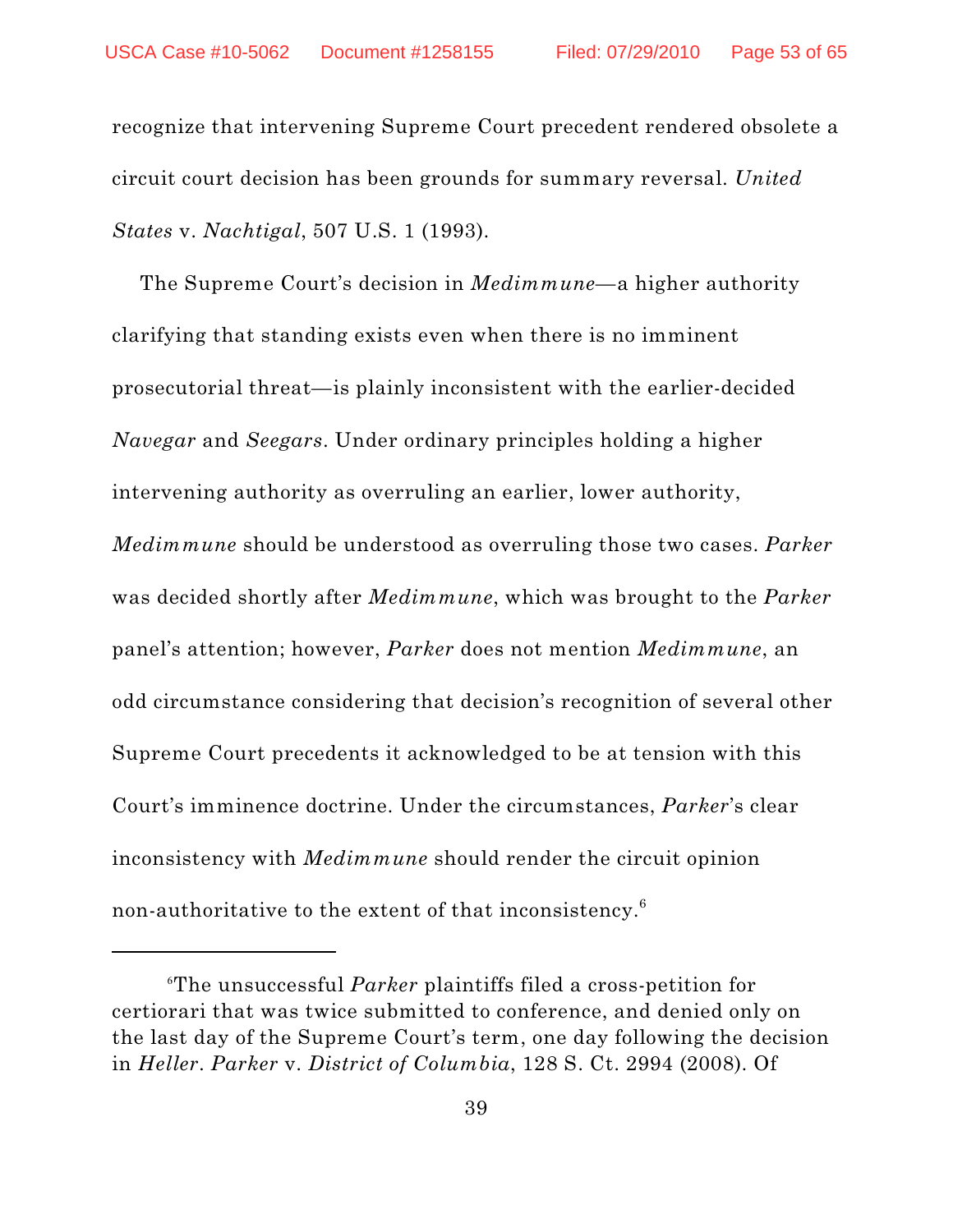# **E.** *Navegar***'s Pre-Enforcement Standing Requirement of an "Imminent" Threat of Prosecution Has Proven Unworkable.**

As this case demonstrates, *Navegar*'s imminence requirement has led to irrational and unjust results, effectively granting the government a pocket veto over a broad swath of pre-enforcement claims. Because the credibility of enforcement is now based not on the government's conduct, but on its communication to the putative plaintiff, a plaintiff can be deprived of pre-enforcement standing merely if the government is silent or deliberately vague about its intentions.

Moreover, Dearth's case—as the lower court recognizes—will never attract a sufficiently imminent threat under the *Navegar* rule, and thus leaves his dispute entirely unreviewable by an Article III court outside of an actual criminal prosecution. This case thus continues the unhappy experience of *Navegar* foreclosing plainly credible pre-enforcement challenges, amply demonstrating the unusual control that the

course, a denial of certiorari is not a pronouncement on the merits of the issue, and the question of pre-enforcement standing was not taken up by the Supreme Court in *Heller*.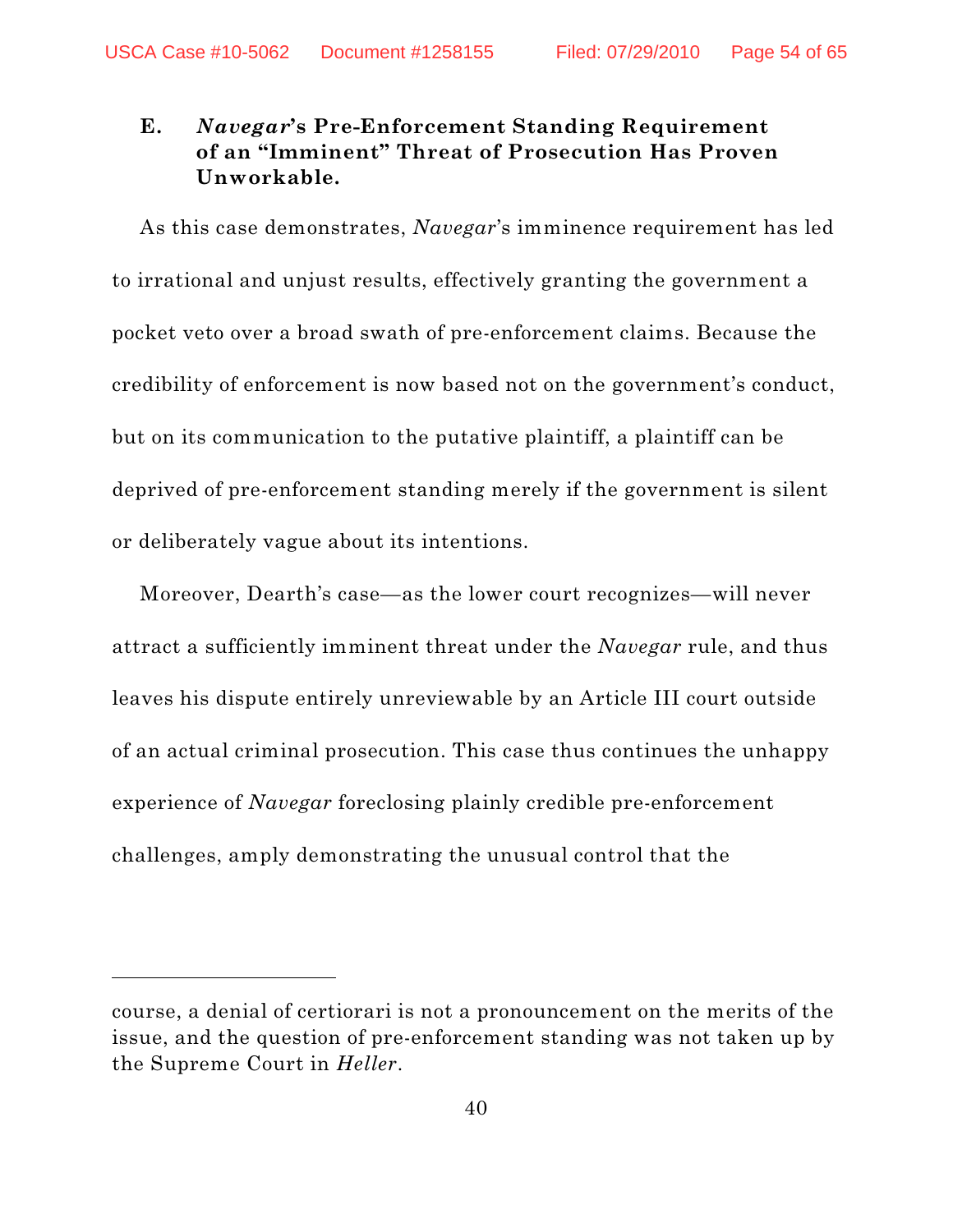government now has over whether its actions are reviewed in an Article III court. *See Ord*, 587 F.3d at 1152-53 (Brown, J., dissenting in part).

*Navegar* also acts as a magnet for transfer motions, incentivizing the government into taking inconsistent positions. The lower court accepted the government's contention that this is purely a pre-enforcement claim, rather than one based at least in part on an existing injury stemming from an act of administrative enforcement.<sup>7</sup> But the government had taken the opposite view in order to bring the case to Washington.

Had this behavior manifested itself in relation to most subjects apart from jurisdiction, the government would be judicially estopped from asserting its main argument. *See Ins. Corp. of Ir.* v. *Compagnie Des Bauxites De Guinee*, 456 U.S. 69, 701-02 (1984) (judicial estoppel inapplicable to jurisdiction). "[J]udicial estoppel generally prevents a party from prevailing in one phase of a case on an argument and then relying on a contradictory argument to prevail in another phase." *New*

 $^7\rm{Of}$  course, Dearth's claim has both aspects: it is a pre-enforcement claim to the extent he does not wish to be prosecuted for acquiring firearms contrary to law, the actual injury being his forbearance. But he was also literally barred from acquiring firearms during his purchase attempts.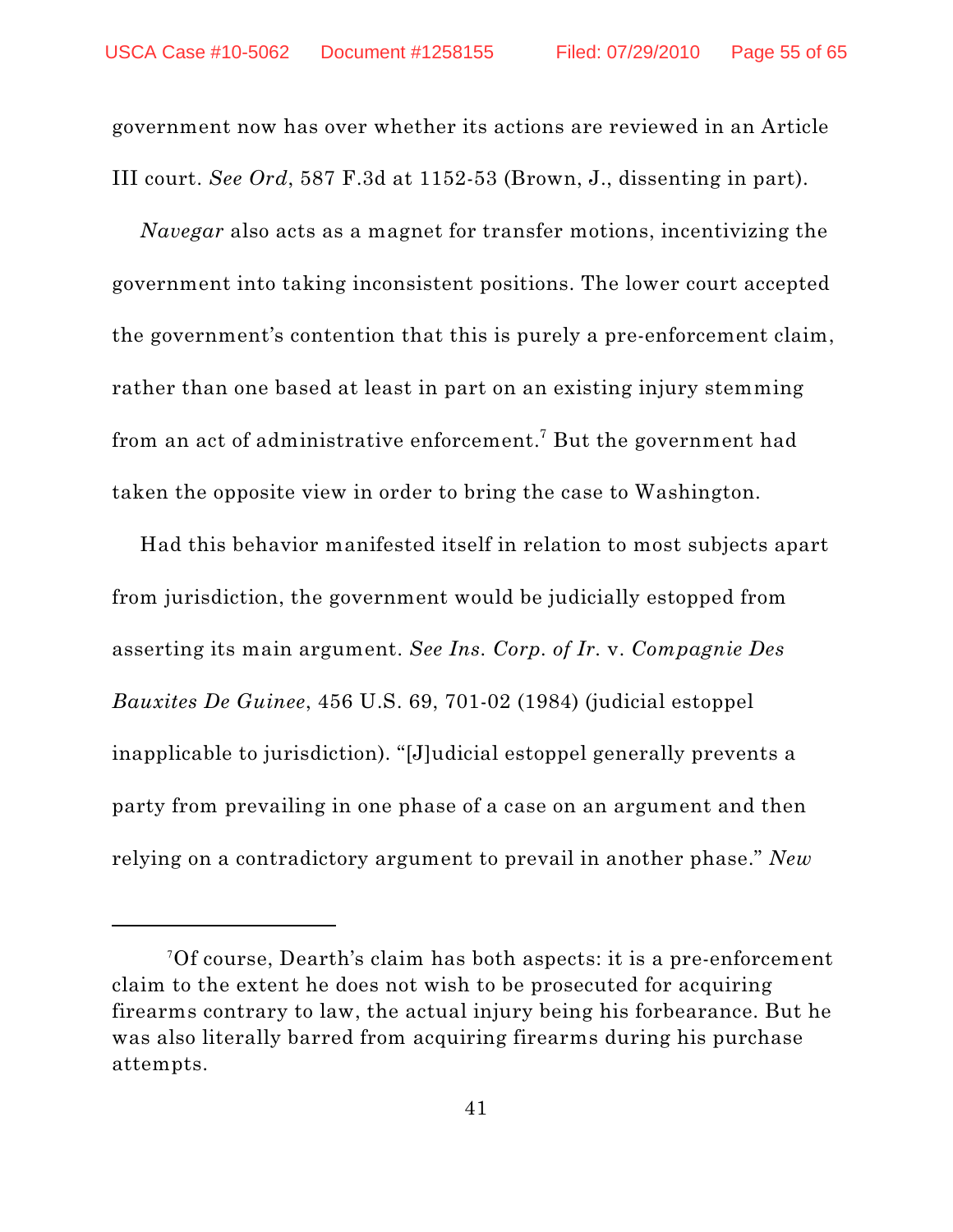*Hampshire* v. *Maine*, 532 U.S. 742, 749 (2005) (citations omitted).

Judicial estoppel "protect[s] the integrity of the judicial process . . . by prohibiting parties from deliberately changing positions according to the exigencies of the moment." *Id.* at 749-50 (citations omitted). The "purpose is to prohibit litigants from playing 'fast and loose,' or 'blowing hot and cold,' with the courts." *Donovan* v. *United States Postal Service*, 530 F. Supp. 894, 902 (D.D.C. 1981) (citations omitted).

Although not expressly binding here, the doctrine reflects an interest in the integrity of court proceedings and is thus instructive as to *Navegar*'s impact. In the Ohio District Court, and before the Sixth Circuit, the government asserted that because Dearth had made his first attempt to purchase firearms in Minnesota, the relevant events of the case had occurred there rather than in Ohio. *See, e.g.* JA 28 ("plaintiffs' allegations pertaining to the attempted Minnesota purchase made Minnesota an appropriate forum choice").

The government actually went so far as to deny the existence of a preenforcement issue, instead suggesting that Dearth's denied attempts to purchase firearms constituted the only real issue in his suit: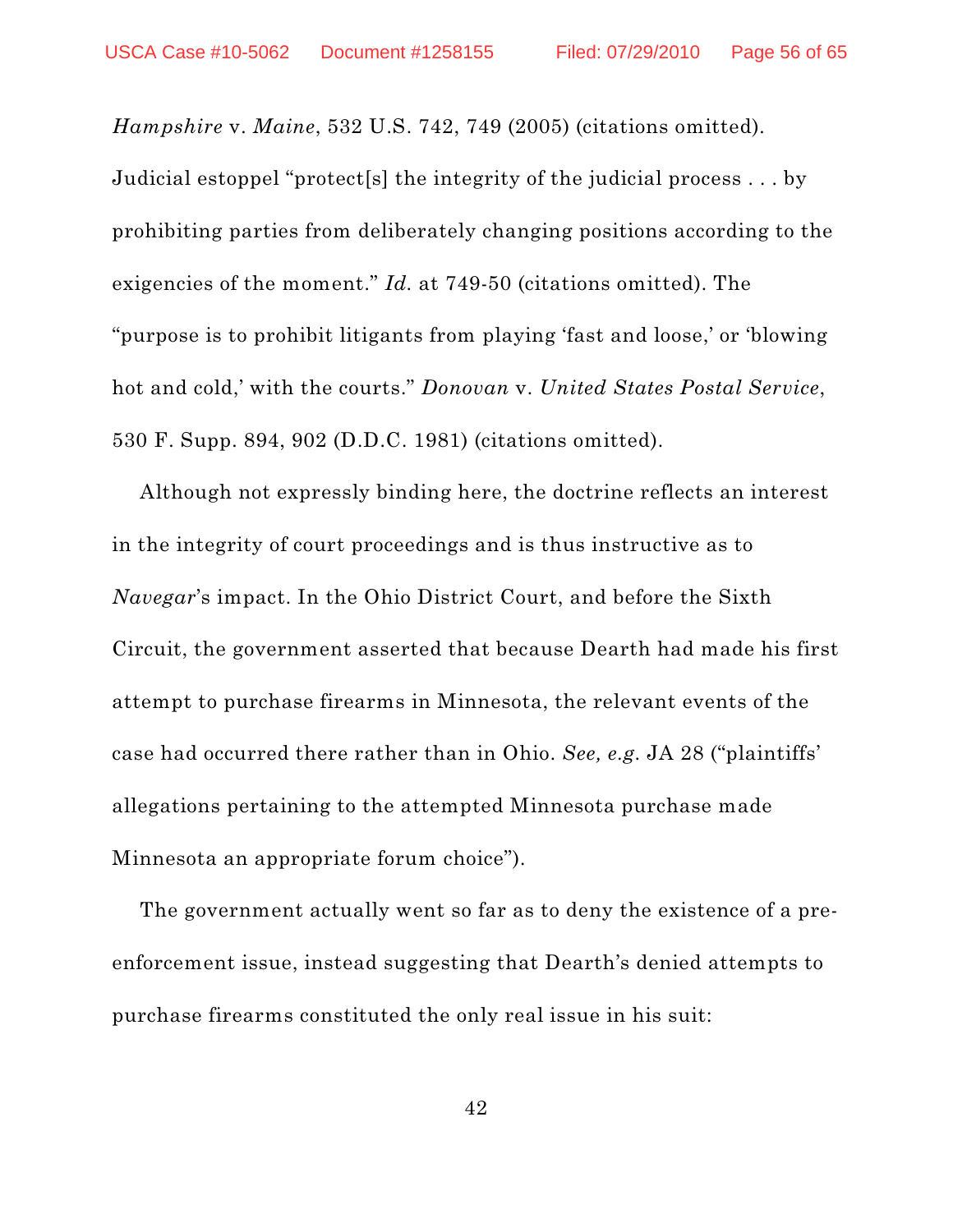Although plaintiffs sought to recharacterize their suit as a pre-enforcement challenge based on plaintiff Dearth's apprehensions in Ohio, the only district in which plaintiff Dearth allegedly endeavored to buy a handgun was in Minnesota.

JA 29.

Having successfully asserted to the Ohio courts that Dearth's lawsuit ought not be "recharacterized as a pre-enforcement challenge" because the law had actually been tested, the government then took the exact opposite view in the court below.

This conduct would satisfy all three prongs of the judicial estoppel test: (1) inconsistent positions, (2) prevalence on the first inconsistent position, and (3) unfairness. *New Hampshire*, 532 U.S. at 750-51; *Moses* v. *Howard Univ. Hosp.*, 606 F.3d 789, 798 (D.C. Cir. 2010). The government's two positions are plainly inconsistent. In Ohio, the government insisted that Dearth's claim could not have been a preenforcement challenge, and was based only on an actual administrative denial. Here, the government claims Dearth suffered no administrative denial, and his claims are entirely conjectural. The government prevailed in its earlier contention.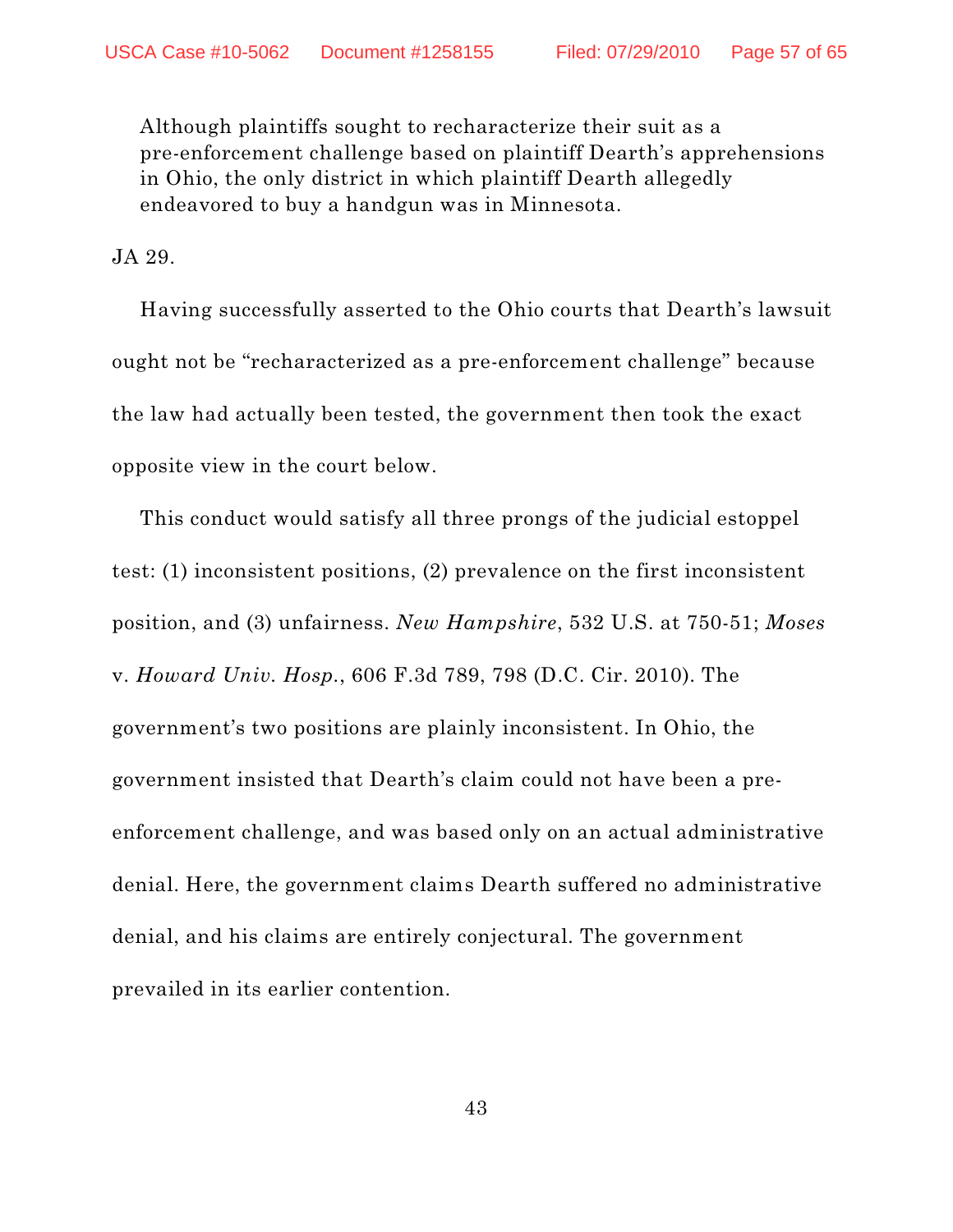And this is quite unfair. The government sought transfer from Ohio to Washington, D.C. to take advantage of *Navegar*, which contradicts Sixth Circuit law. *See Seegars*, 396 F.3d at 1255 (noting conflict with People's Rights Organization, supra, 152 F.3d 522).<sup>8</sup> It did not even bother asserting a jurisdictional challenge in Ohio. Had the Ohio courts accepted that the case has pre-enforcement aspects, the venue challenge would have failed as Dearth would have established that the Southern District of Ohio was a forum where "a substantial part of the . . . omissions giving rise to the claim occurred." 28 U.S.C. § 1391(e)(2). Consequently, there would not have been a *Navegar* defense.

Regardless of whether the judicial estoppel doctrine is applicable here, the fact that *Navegar* inspires such tactics counsels against its retention.

In sum, *Navegar*'s heightened "imminence" standard has proven to be utterly unworkable and manifestly unjust to civil rights litigants. Those

Creating nationwide venue against the federal government "was 8 intended," in part, "to relieve the courts in the District of Columbia of some of their case load." *Pruess* v. *Udall*, 359 F.2d 615, 618 (D.C. Cir. 1965). That purpose is defeated when the government creatively seeks *Navegar*-inspired transfers.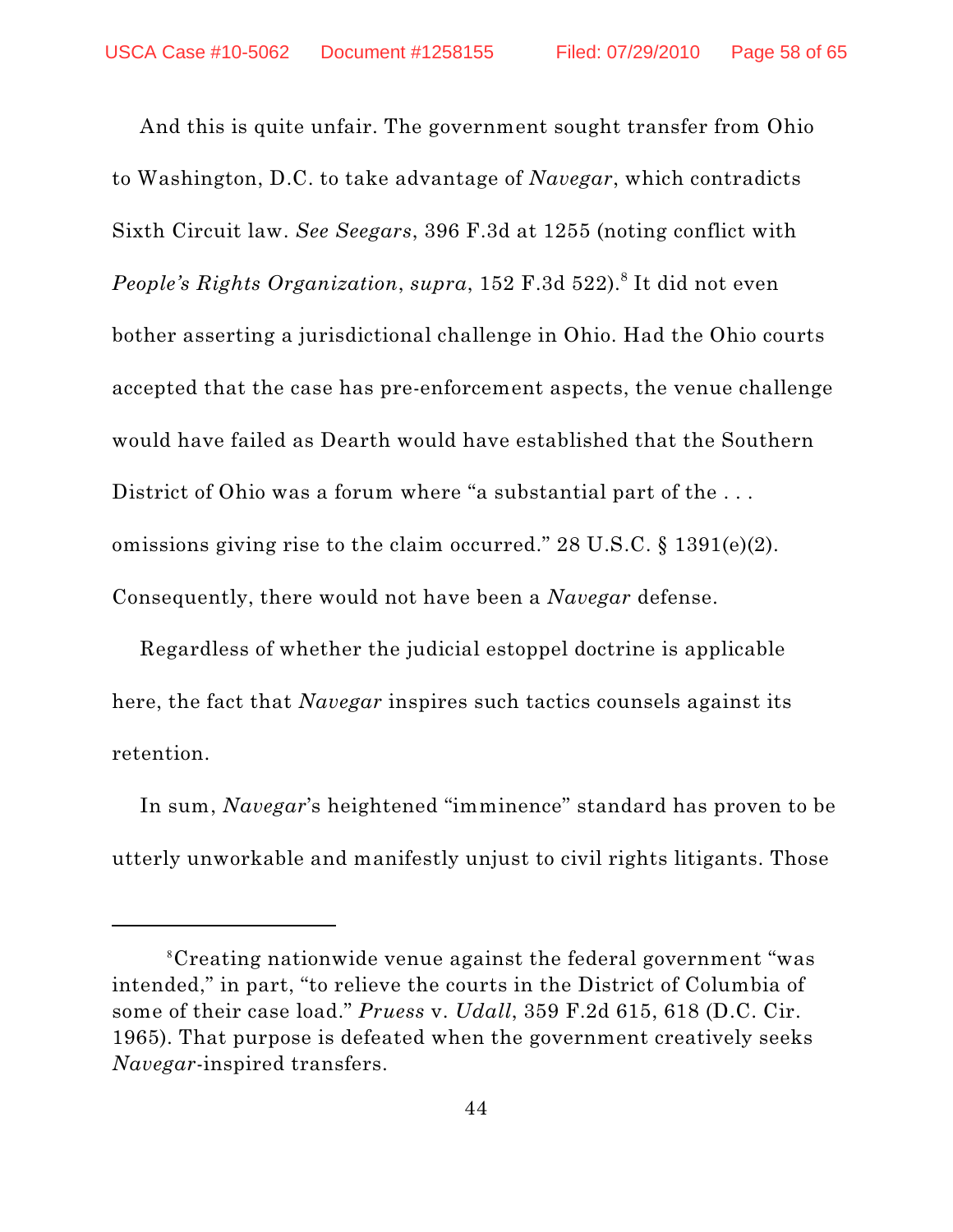litigants should not have to expose themselves to criminal prosecution to test the constitutionality of a law that directly affects their behavior. Because *Navegar*'s application to this particular case contradicts intervening statements by the Supreme Court, it can and should be abandoned here.

# **IV. THE SECOND AMENDMENT FOUNDATION HAS ORGANIZATIONAL AND REPRESENTATIONAL STANDING.**

SAF is a membership organization with over 650,000 members and supporters. JA 17, ¶ 3. "The purposes of SAF include education, research, publishing and legal action focusing on the Constitutional right to privately own and possess firearms, and the consequences of gun control. SAF brings this action on behalf of itself and its members." *Id*. This much suffices to establish both organizational and representational standing.

#### **A. SAF Has Organizational Standing.**

While "[t]here is no question that an association may have standing in its own right to seek judicial relief from injury to itself and to vindicate whatever rights and immunities the association itself may enjoy," *Warth*, 422 U.S. at 511, the lower court concluded that SAF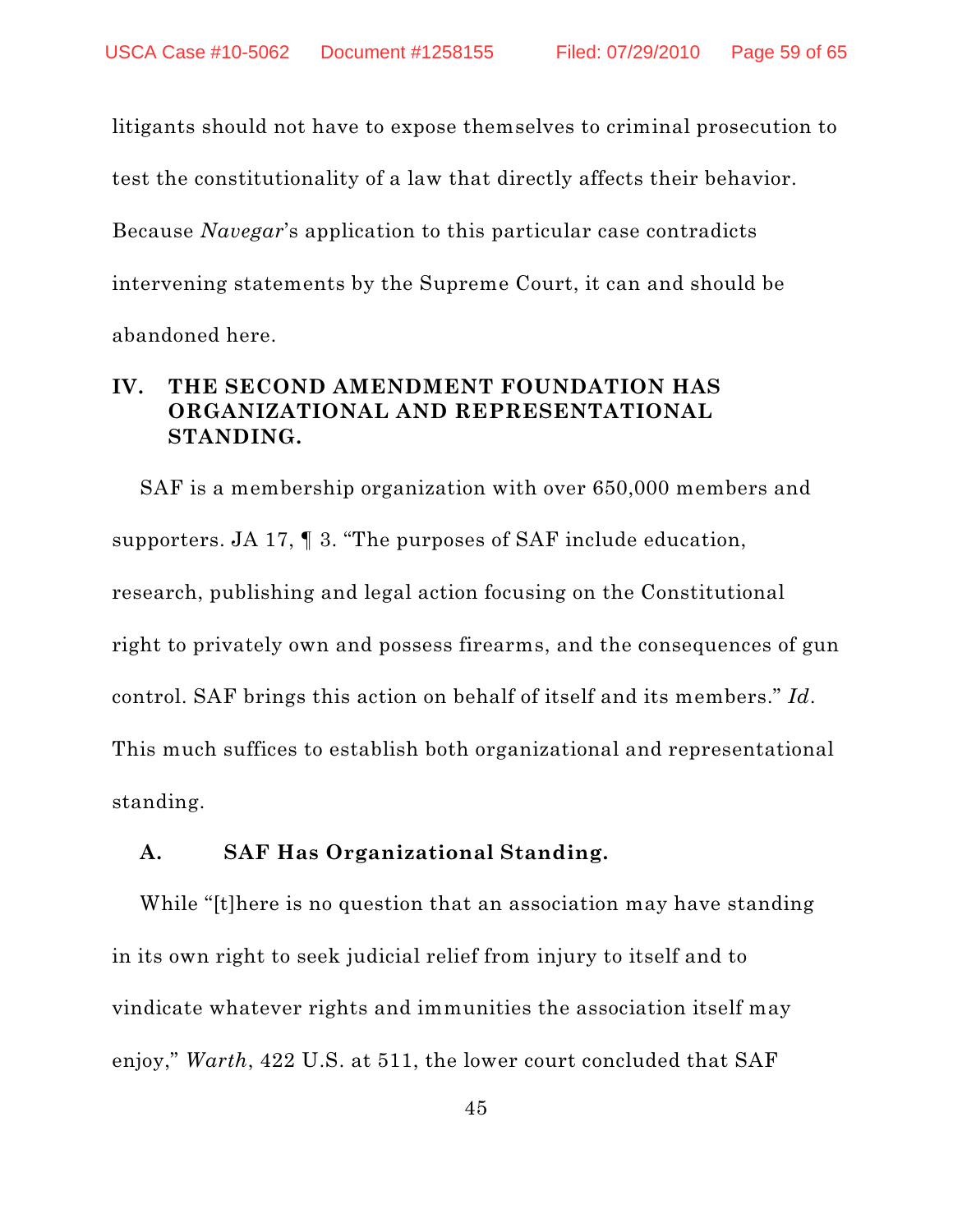lacked organizational standing, reasoning that "its voluntary act of teaching cannot plausibly be the basis for a claim of constitutional injury." JA 10. But when an organization is forced to spend resources, devoting its time and energy to dealing with certain conduct, it has standing to challenge that conduct. *See*, *e.g.*, *Havens Realty Corp*. v. *Coleman*, 455 U.S. 363 (1982).

SAF educates, researches, and publishes about gun control and its consequences. It has to educate its members, and the public, about the government's enforcement of gun laws. When people have questions about the government's firearms policies, they turn to SAF. The government's enforcement of the challenged provisions thus directly impacts the organization. *Fair Employment Council* v. *BMC Mktg. Corp.*, 28 F.3d 1268, 1276 (D.C. Cir. 1994); *Haitian Refugee Ctr.* v. *Gracey*, 809 F.2d 794, 799 (D.C. Cir. 1987). Accordingly, SAF has organizational standing in this case to sue on its own behalf.

#### **B. SAF Has Representational Standing.**

An association has standing to bring suit on behalf of its members when: (a) its members would otherwise have standing to sue in their own right; (b) the interests it seeks to protect are germane to the organization's purpose; and (c) neither the claim asserted nor the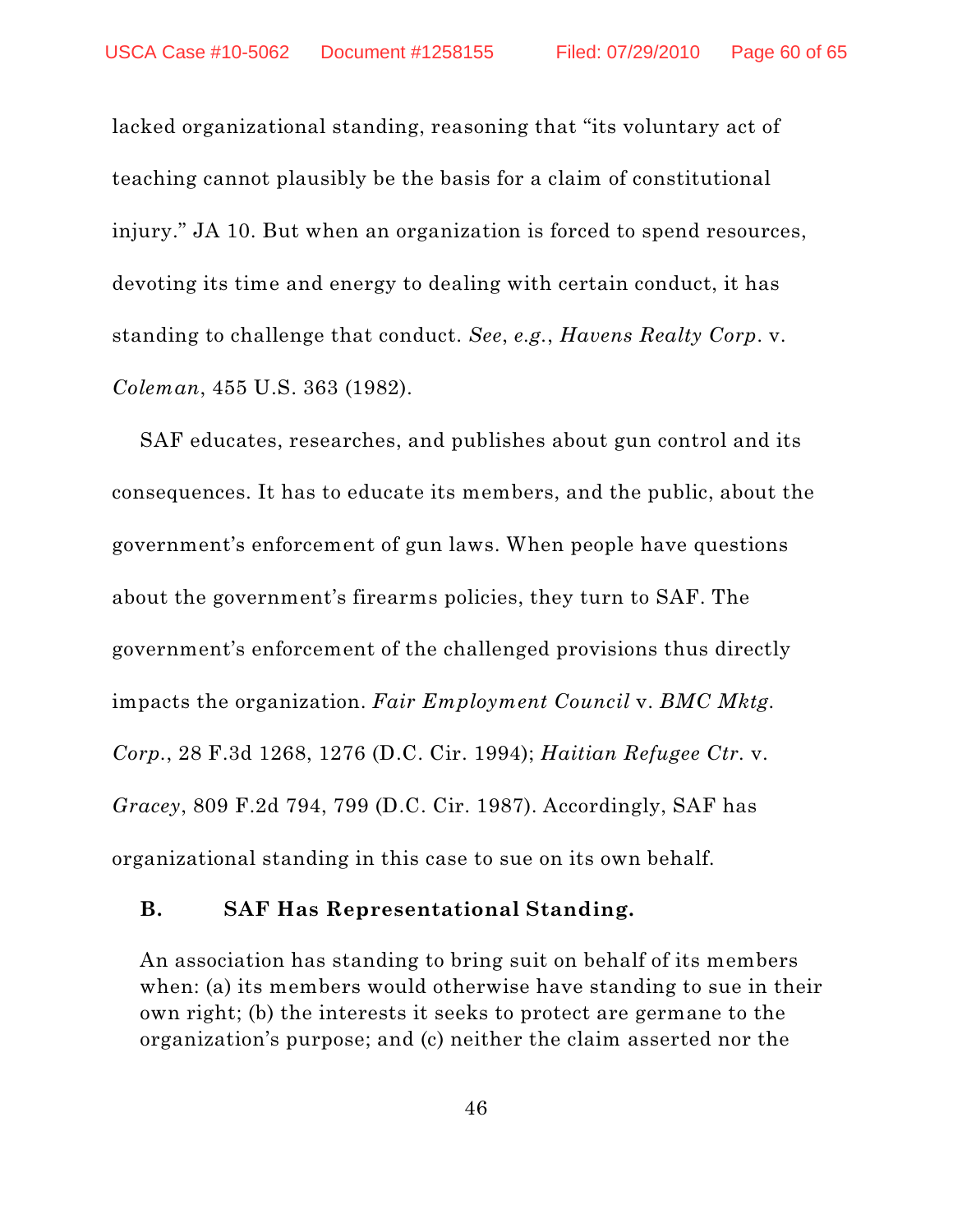relief requested requires the participation of individual members in the lawsuit.

*United Food & Commercial Workers Union Local 751* v. *Brown Group*, Inc., 517 U.S. 544, 553 (1996) (citation omitted).

In this respect, SAF's representational standing is identical to that which this Court found sufficient to sustain a pre-enforcement challenge against a gun control law in *Fraternal Order of Police* v. *United States* ("FOP"), 152 F.3d 998 (1998). In *FOP*, the only question was whether chief law enforcement officers, who were members of the FOP, could assert the rights of their employees. Answering this question in the positive, this Court found the FOP satisfied all three prongs of representational standing. Since Dearth and other SAF members have standing to challenge the law (SAF believes many of its members enjoy exercising their right to arms and right to international travel), the presence of individual plaintiffs is not strictly necessary. The issue is germane to SAF's purpose, and SAF has standing.

The district court found SAF to lack representational standing after concluding that Dearth lacked standing on his own under the *Navegar* rule. Thus, it concluded that SAF had failed to allege that any of its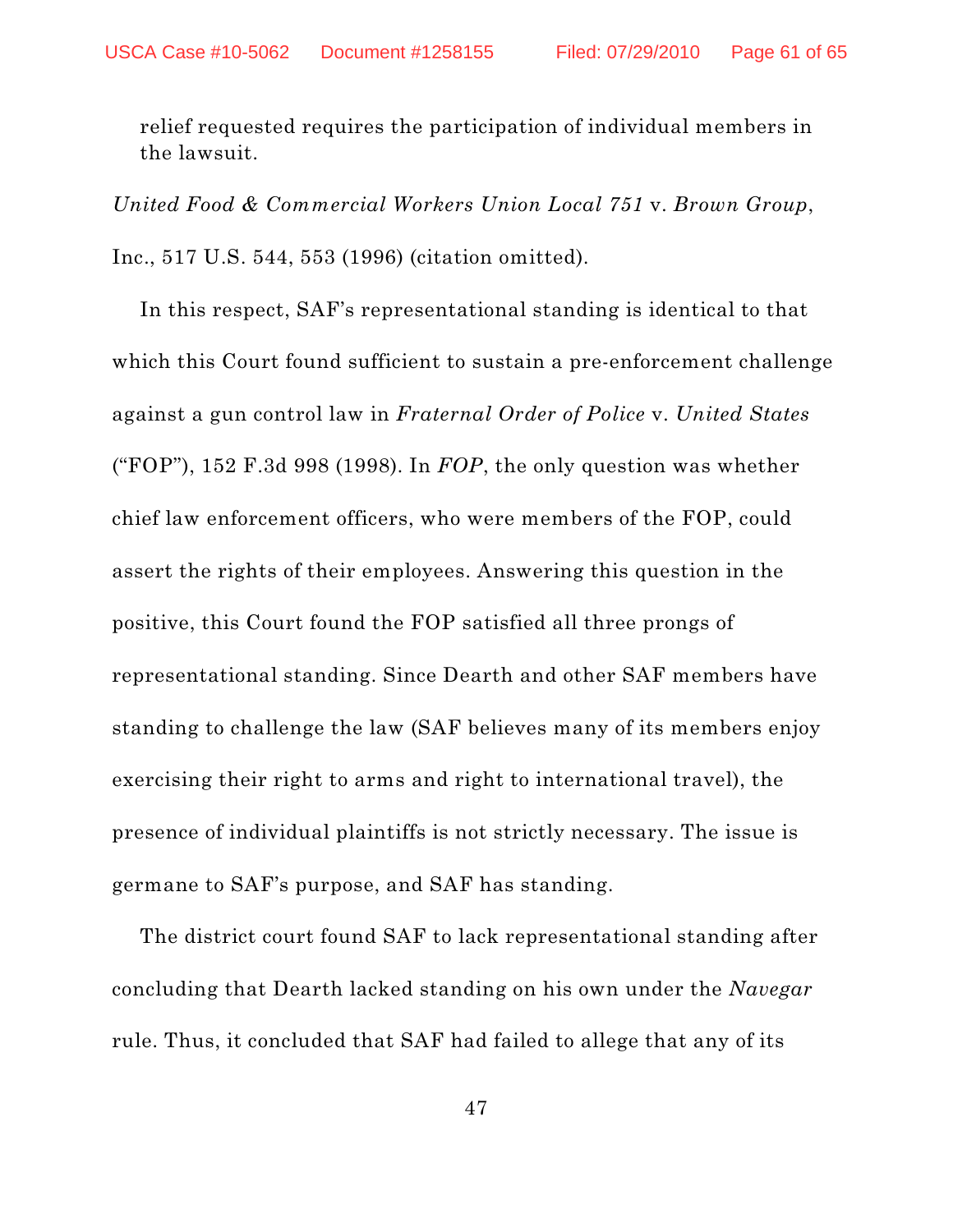members had standing in their own right. *See* JA 10-11. But as explained above, the district court erred in its conclusion that Dearth lacks individual standing. Accordingly, SAF has representational standing to sue on behalf of its similarly situated members.

#### **CONCLUSION**

Dearth has established standing under two independent theories: he has been administratively denied permission to purchase firearms, and he reasonably fears a credible threat of prosecution were he to break the laws at issue here. Plaintiff-Appellant SAF has standing under wellestablished precedent concerning organizational and representational standing.

The judgment below should be reversed, and the case remanded for determination on the merits of Plaintiffs' constitutional claims.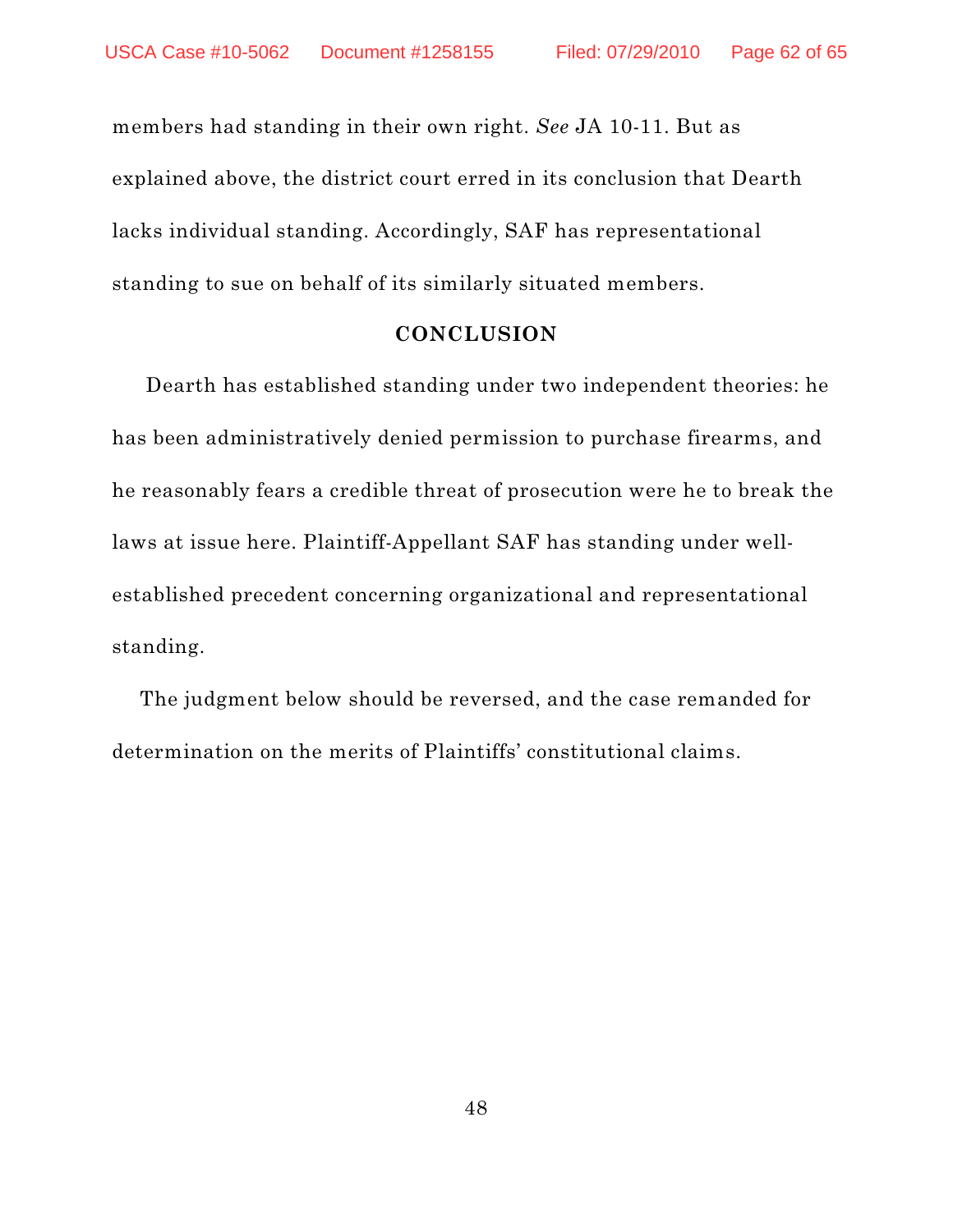Dated: July 28, 2010 Respectfully submitted,

Alan Gura Thomas M. Huff GURA & POSSESSKY, PLLC 101 N. Columbus Street, Suite 405 Alexandria, VA 22314 703.835.9085/703.997.7665

 $By:$ 

Alan Gura

*Counsel for Appellants*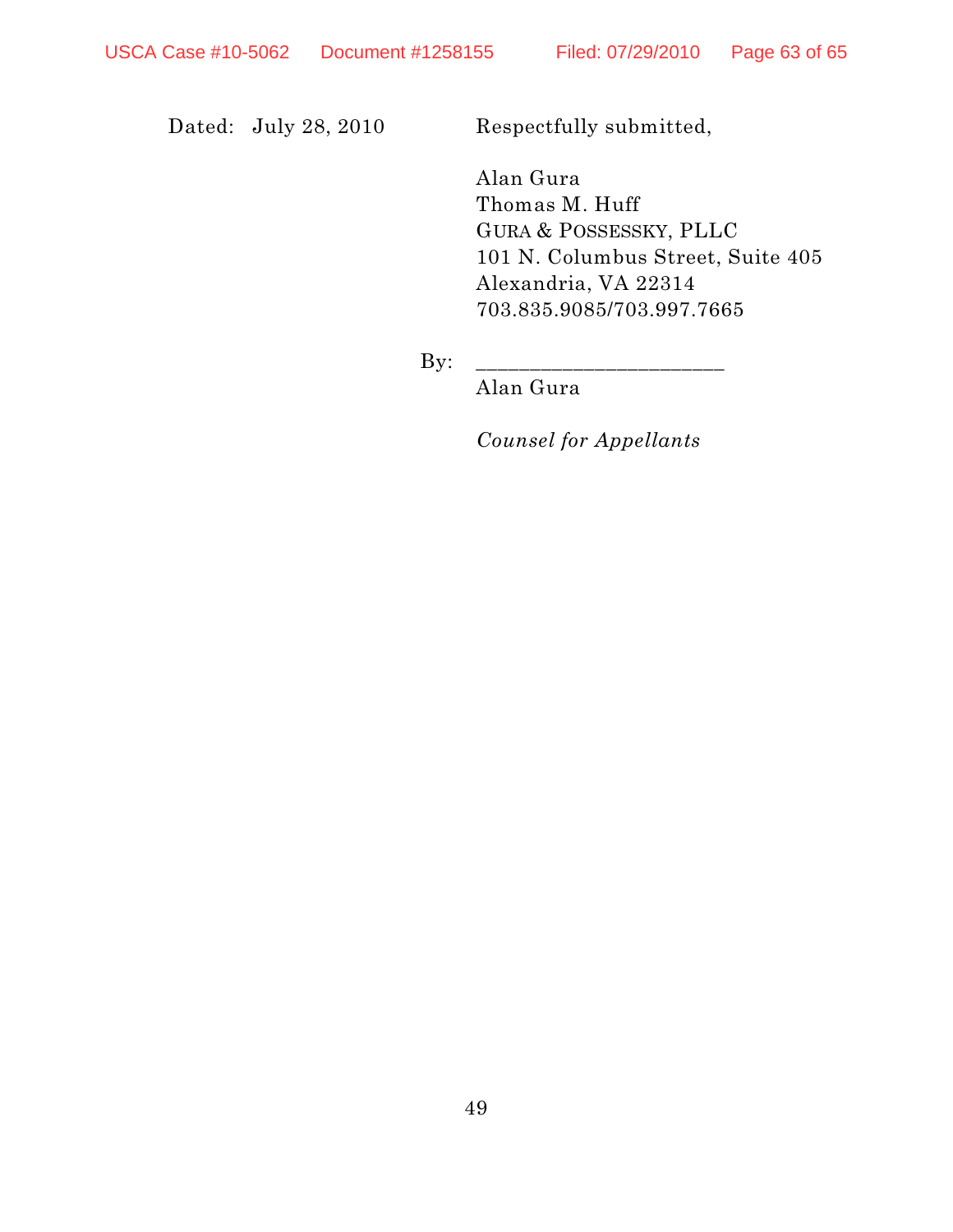## **CERTIFICATE OF COMPLIANCE**

This brief complies with the type-volume limitation of Federal Rule of Appellate Procedure 32(a)(7)(B) because this brief contains 9,080 words, excluding the parts of the brief exempted by Fed. R. App. P.  $32(a)(7)(B)(iii)$  and Circuit Rule  $32(a)(1)$ .

This brief complies with the typeface requirements of Federal Rule of Appellate Procedure 32(a)(5) and the type-style requirements of Federal Rule of Appellate Procedure 32(a)(6) because this brief has been prepared in a proportionally spaced typeface using Corel Wordperfect in 14-point Century Schoolbook font.

Alan Gura

\_\_\_\_\_\_\_\_\_\_\_\_\_\_\_\_\_\_\_\_\_